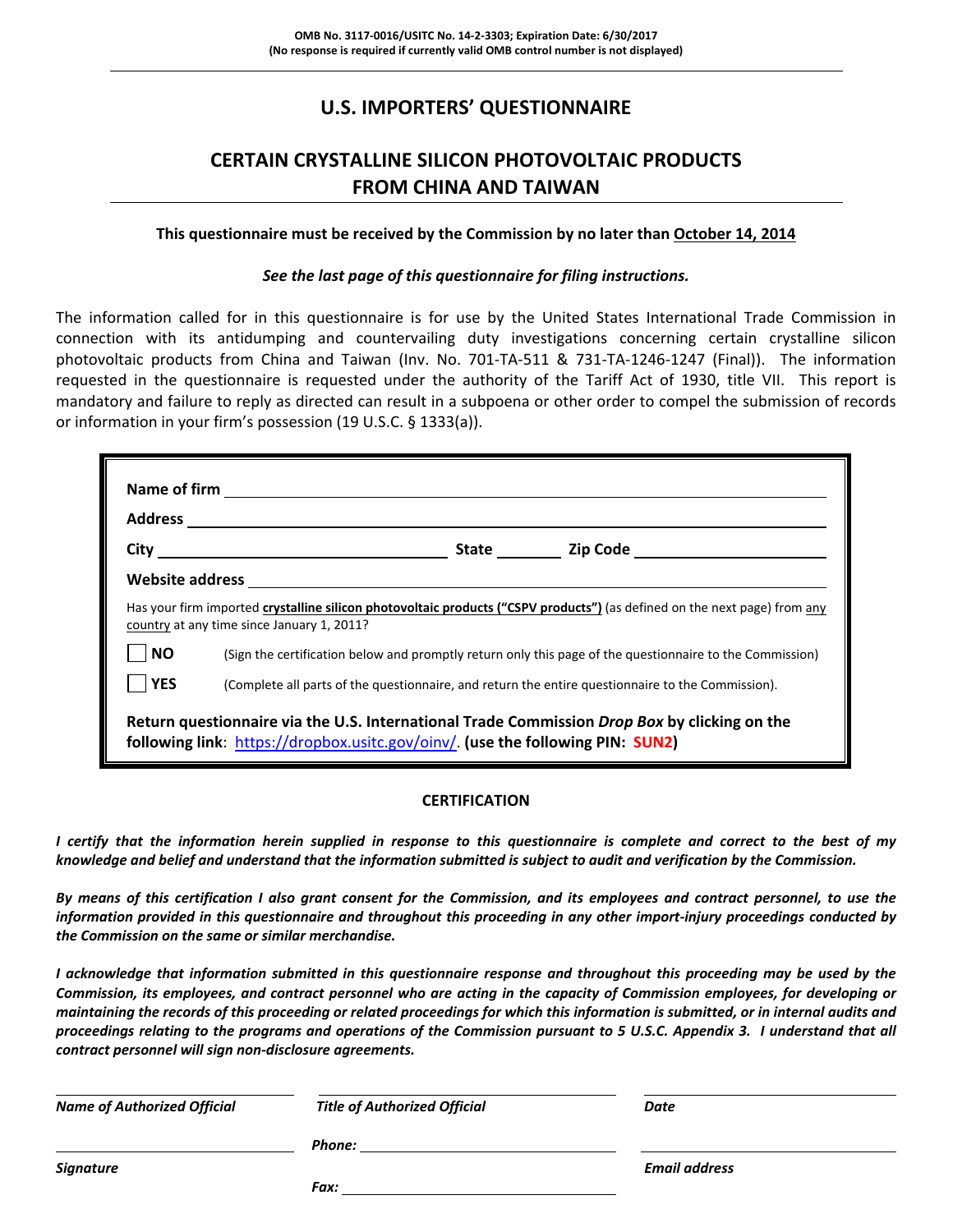### **Background.**

This proceeding was instituted in response to petitions filed December 31, 2013 by Solar World Industries America, Hillsboro, OR.

Antidumping and/or countervailing duties may be assessed on the subject imports as a result of these proceedings if the Commission makes an affirmative determination of injury, threat, or material retardation, and if the U.S. Department of Commerce makes an affirmative determination of dumping and/or countervailable subsidies.

### **Merchandise covered by the scope of these investigations.**

### *"Certain crystalline silicon photovoltaic products," "CSPV products" or "subject product":* The

merchandise covered by these investigations is crystalline silicon photovoltaic cells, and modules, laminates and/or panels consisting of crystalline silicon photovoltaic cells, whether or not partially or fully assembled into other products, including building integrated materials.

For purposes of these investigations, subject merchandise also includes modules, laminates and/or panels assembled in the subject country consisting of crystalline silicon photovoltaic cells that are completed or partially manufactured within a customs territory other than that subject country, using ingots that are manufactured in the subject country, wafers that are manufactured in the subject country, or cells where the manufacturing process begins in the subject country and is completed in a non‐subject country.

Subject merchandise includes crystalline silicon photovoltaic cells of thickness equal to or greater than 20 micrometers, having a p/n junction formed by any means, whether or not the cell has undergone other processing, including, but not limited to, cleaning, etching, coating, and/or addition of materials (including, but not limited to, metallization and conductor patterns) to collect and forward the electricity that is generated by the cell.

Merchandise covered by these investigations is currently classified in the Harmonized Tariff Schedule of the United States (HTSUS) under subheadings 8501.61.0000, 8507.20.8030, 8507.20.8040, 8507.20.8060, 8507.20.8090, 8541.40.6020, 8541.40.6030, and 8501.31.8000. These HTSUS subheadings are provided for convenience and customs purposes; the written description of the scope of these investigations is dispositive.

### *Exclusions from the scope of these investigations:*

(1) Excluded from the scope of these investigations are thin film photovoltaic products produced from amorphous silicon (a‐Si), cadmium telluride (CdTe), or copper indium gallium selenide (CIGS).

(2) Also excluded from the scope of these investigations are any products covered by the existing antidumping and countervailing duty orders on crystalline silicon photovoltaic cells, whether or not assembled into modules, from the People's Republic of China. *See Crystalline Silicon Photovoltaic Cells, Whether or Not Assembled Into Modules, From the People's Republic of China: Amended Final Determination of Sales at Less Than Fair Value, and Antidumping Duty Order*, 77 FR 73018 (December 7, 2012); *Crystalline Silicon Photovoltaic Cells, Whether or Not Assembled Into Modules, From the People's Republic of China: Countervailing Duty Order*, 77 FR 73017 (December 7, 2012).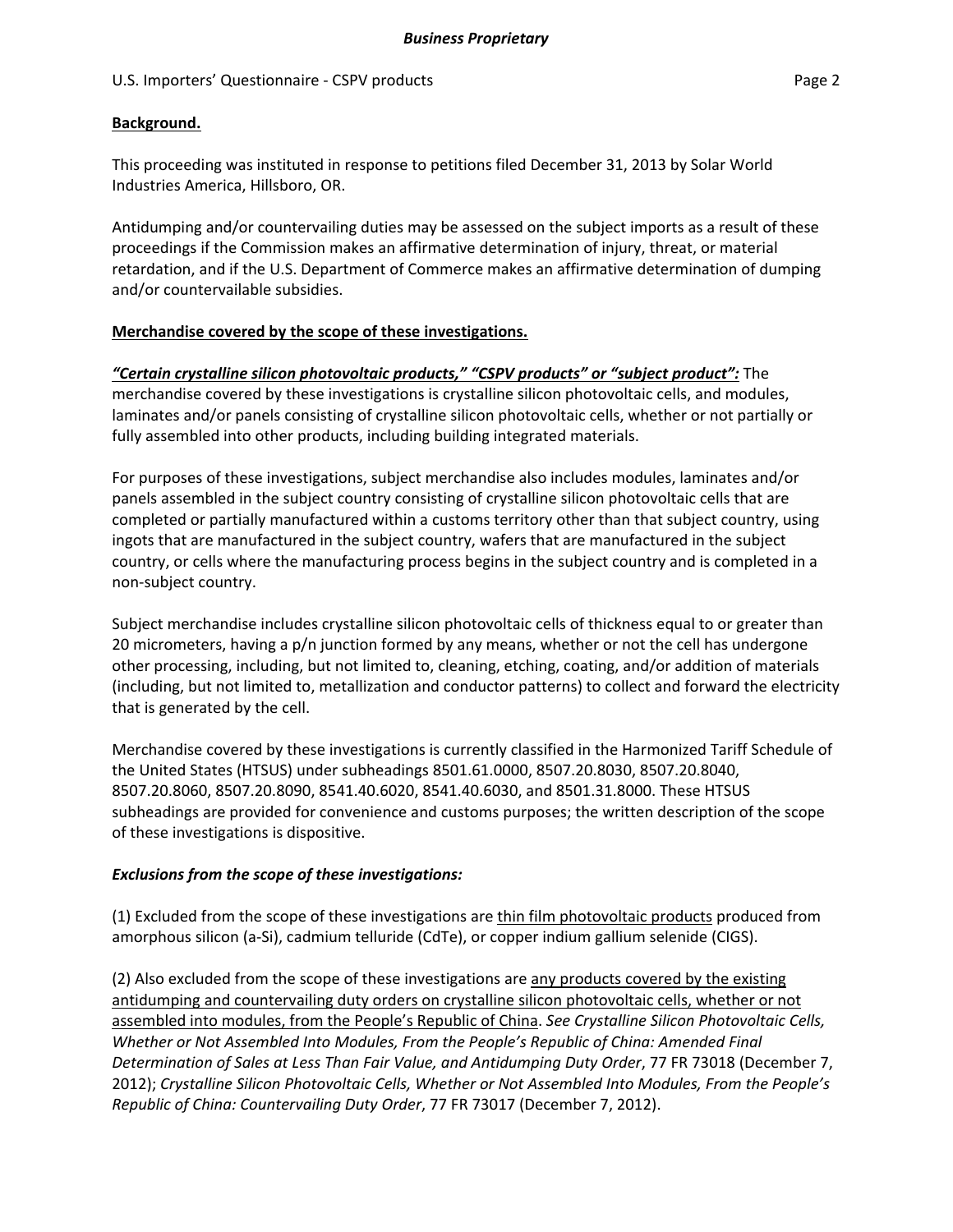(3) Also excluded from the scope of these investigations are crystalline silicon photovoltaic cells, not exceeding 10,000 mm<sup>2</sup> in surface area, that are permanently integrated into a consumer good whose function is other than power generation and that consumes the electricity generated by the integrated crystalline silicon photovoltaic cell. Where more than one cell is permanently integrated into a consumer good, the surface area for purposes of this exclusion shall be the total combined surface area of all cells that are integrated into the consumer good.

*Service of questionnaire response(s)*.‐‐In the event that your firm is a party to this proceeding, you are required to serve a copy of the questionnaire(s), once completed, on parties to the proceeding that are subject to administrative protective order (see 19 CFR  $\S$  207.7). A list of such parties is maintained by the Commission's Secretary and may be obtained by calling 202-205-1803. A certificate of service must accompany the copy of the completed questionnaire(s) you submit (see 19 CFR  $\S$  207.7).

*Confidentiality*.‐‐The commercial and financial data furnished in response to the enclosed questionnaire(s) that reveal the individual operations of your firm will be treated as confidential by the Commission to the extent that such data are not otherwise available to the public and will not be disclosed except as may be required by law (see 19 U.S.C.  $\S$  1677f). Such confidential information will not be published in a manner that will reveal the individual operations of your firm; however, general characterizations of numerical business proprietary information (such as discussion of trends) will be treated as confidential business information only at the request of the submitter for good cause shown.

**Verification.**—The information submitted in the enclosed questionnaire(s) is subject to audit and verification by the Commission. To facilitate possible verification of data, please keep all of your files, worksheets, and supporting documents used in the preparation of the questionnaire response(s).

*Release of information*.‐‐The information provided by your firm in response to the questionnaire(s), as well as any other business proprietary information submitted by your firm to the Commission in connection with this proceeding, may become subject to, and released under, the administrative protective order provisions of the Tariff Act of 1930 (19 U.S.C. § 1677f) and section 207.7 of the Commission's Rules of Practice and Procedure (19 CFR § 207.7). This means that certain lawyers and other authorized individuals may temporarily be given access to the information for use in connection with this proceeding or other import-injury proceedings conducted by the Commission on the same or similar merchandise; those individuals would be subject to severe penalties if the information were divulged to unauthorized individuals.

I‐1. **OMB statistics**.‐‐Please report below the actual number of hours required and the cost to your firm of preparing the reply to this questionnaire and completing the form. We are also interested in any comments you may have for improving this questionnaire in general or the clarity of specific questions. Please attach such comments to your firm's response or send them to the above address.

| <b>Hours</b> | <b>Dollars</b> |
|--------------|----------------|
|              |                |

The questions in this questionnaire have been reviewed with market participants to ensure that issues of concern are adequately addressed and that data requests are sufficient, meaningful, and as limited as possible. Public reporting burden for this questionnaire is estimated to average 40 hours per response, including the time for reviewing instructions, searching existing data sources, gathering the data needed, and completing and reviewing the questionnaire.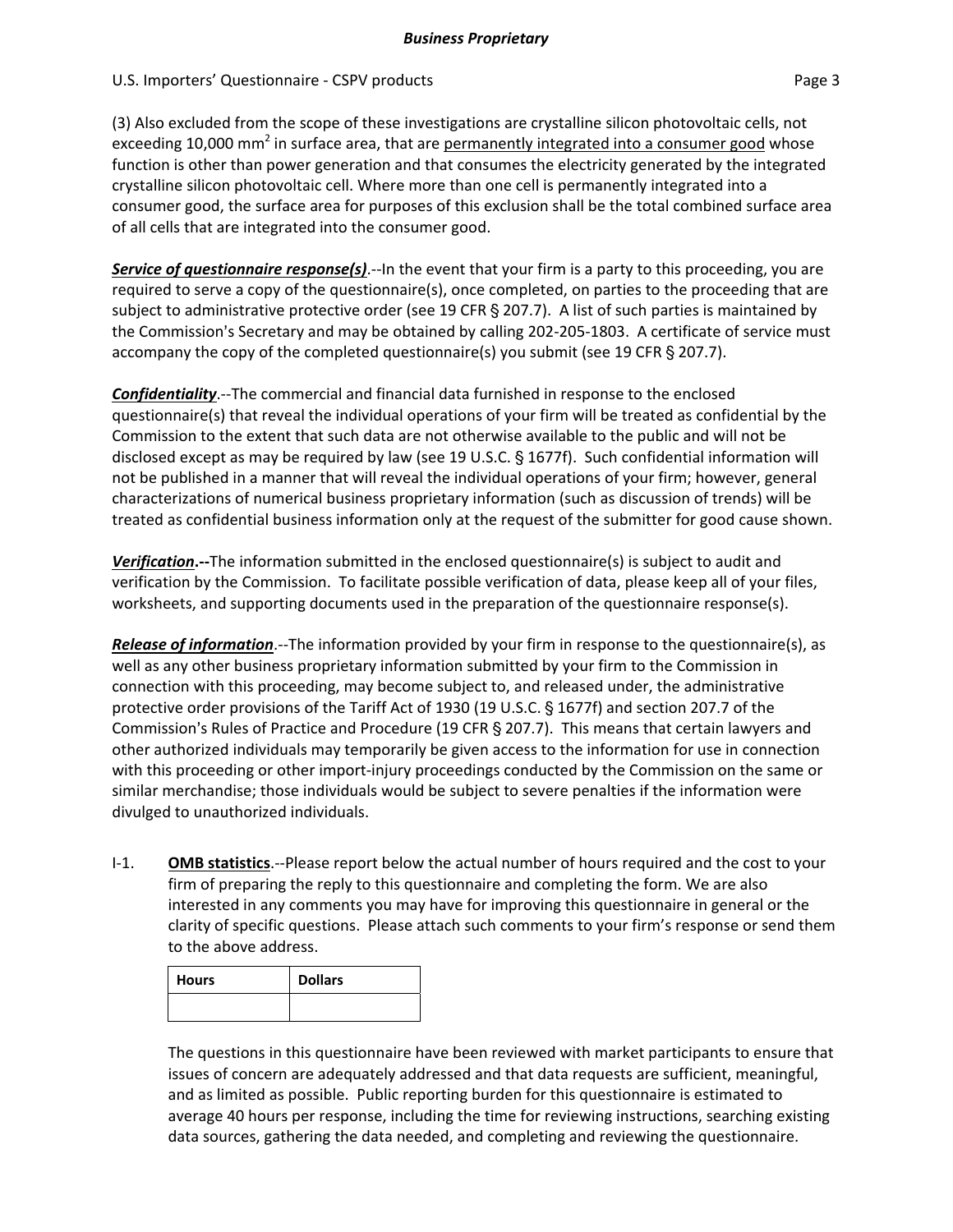Send comments regarding the accuracy of this burden estimate or any other aspect of this collection of information, including suggestions for reducing the burden, to the Office of Investigations, U.S. International Trade Commission, 500 E Street, SW, Washington, DC 20436.

I‐2. **Establishments covered**.‐‐Provide the name and address of establishment(s) covered by this questionnaire. If your firm is publicly traded, please specify the stock exchange and trading symbol.

*"Establishment"*‐‐Each facility of a firm involved in the production, importation, and/or purchase of the subject product, including auxiliary facilities operated in conjunction with (whether or not physically separate from) such facilities.

I-3. **Ownership**.--Is your firm owned, in whole or in part, by any other firm?

□ No Yes--List the following information

| Firm name | <b>Address</b> | <b>Extent of</b><br>ownership<br>(percent) |
|-----------|----------------|--------------------------------------------|
|           |                |                                            |
|           |                |                                            |
|           |                |                                            |
|           |                |                                            |
|           |                |                                            |
|           |                |                                            |
|           |                |                                            |
|           |                |                                            |
|           |                |                                            |

I‐4. **Related importers/exporters**.‐‐Does your firm have any related firms, either domestic or foreign, that are engaged in importing the subject product from China or Taiwan into the United States or that are engaged in exporting the subject product from China or Taiwan to the United States?

 $\Box$  No  $\Box$  Yes--List the following information.

| Firm name | <b>Address</b> | <b>Affiliation</b> |
|-----------|----------------|--------------------|
|           |                |                    |
|           |                |                    |
|           |                |                    |
|           |                |                    |
|           |                |                    |
|           |                |                    |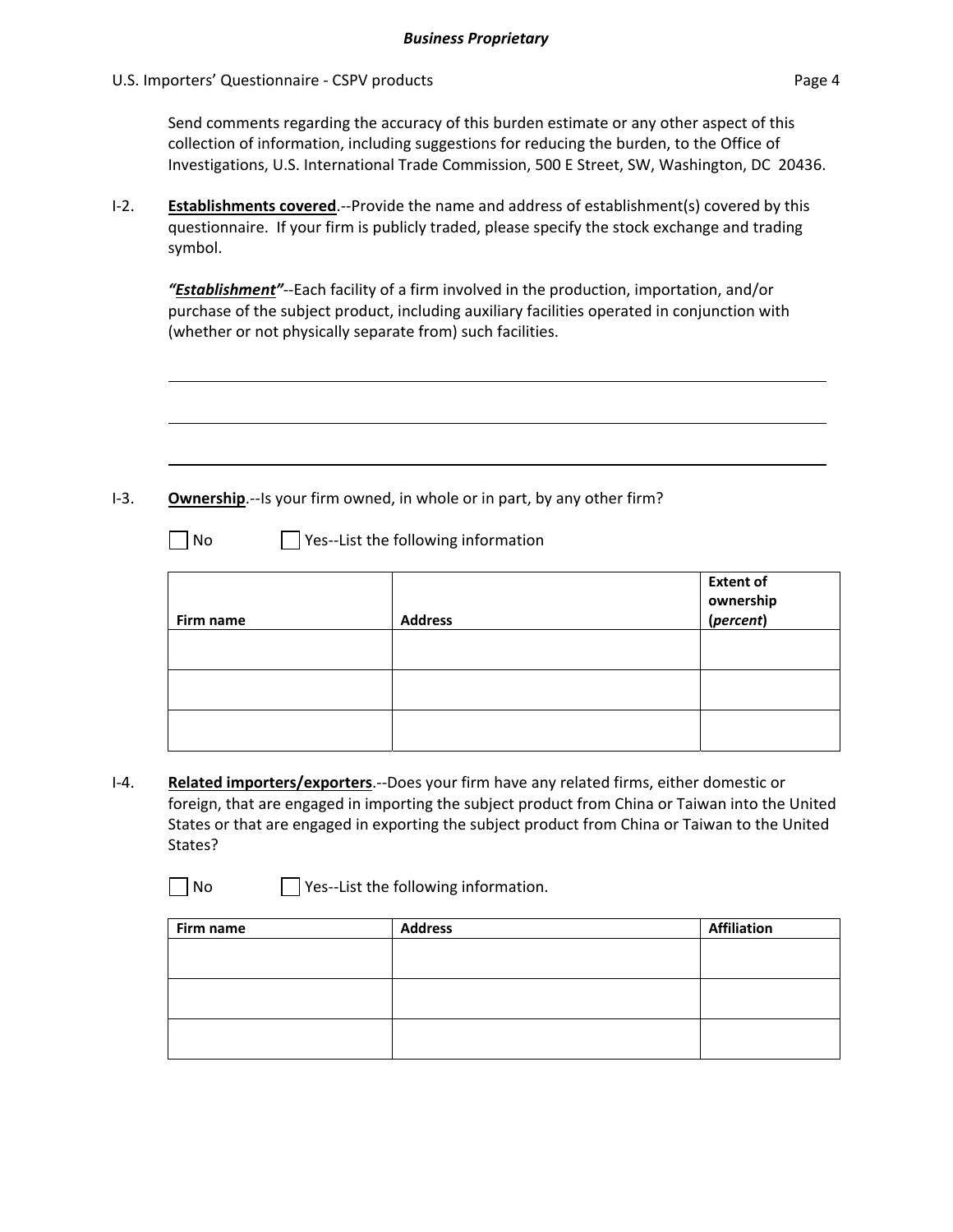I‐5. **Related producers**.‐‐Does your firm have any related firms, either domestic or foreign, that are engaged in the production of the subject product?

□ No <br>□ Yes--List the following information.

| Firm name | <b>Address</b> | <b>Affiliation</b> |
|-----------|----------------|--------------------|
|           |                |                    |
|           |                |                    |
|           |                |                    |
|           |                |                    |
|           |                |                    |
|           |                |                    |

I‐6. **Importing operations**.‐‐Please indicate the nature of your firm's importing operations on the subject product. More than one answer may be applicable.

| Importer of record | Takes title to the  | Consignee of the    | Customs broker or |
|--------------------|---------------------|---------------------|-------------------|
|                    | imported product(s) | imported product(s) | freight forwarder |
|                    |                     |                     |                   |

I‐7. **Consignee**.‐‐If your firm is an importer of record of the subject product but is not the consignee, please list the consignees below (firm name, address, telephone number, and individual to contact).

| Firm name | <b>Address</b> | <b>Contact person<br/>and phone<br/>number</b> |
|-----------|----------------|------------------------------------------------|
|           |                |                                                |
|           |                |                                                |
|           |                |                                                |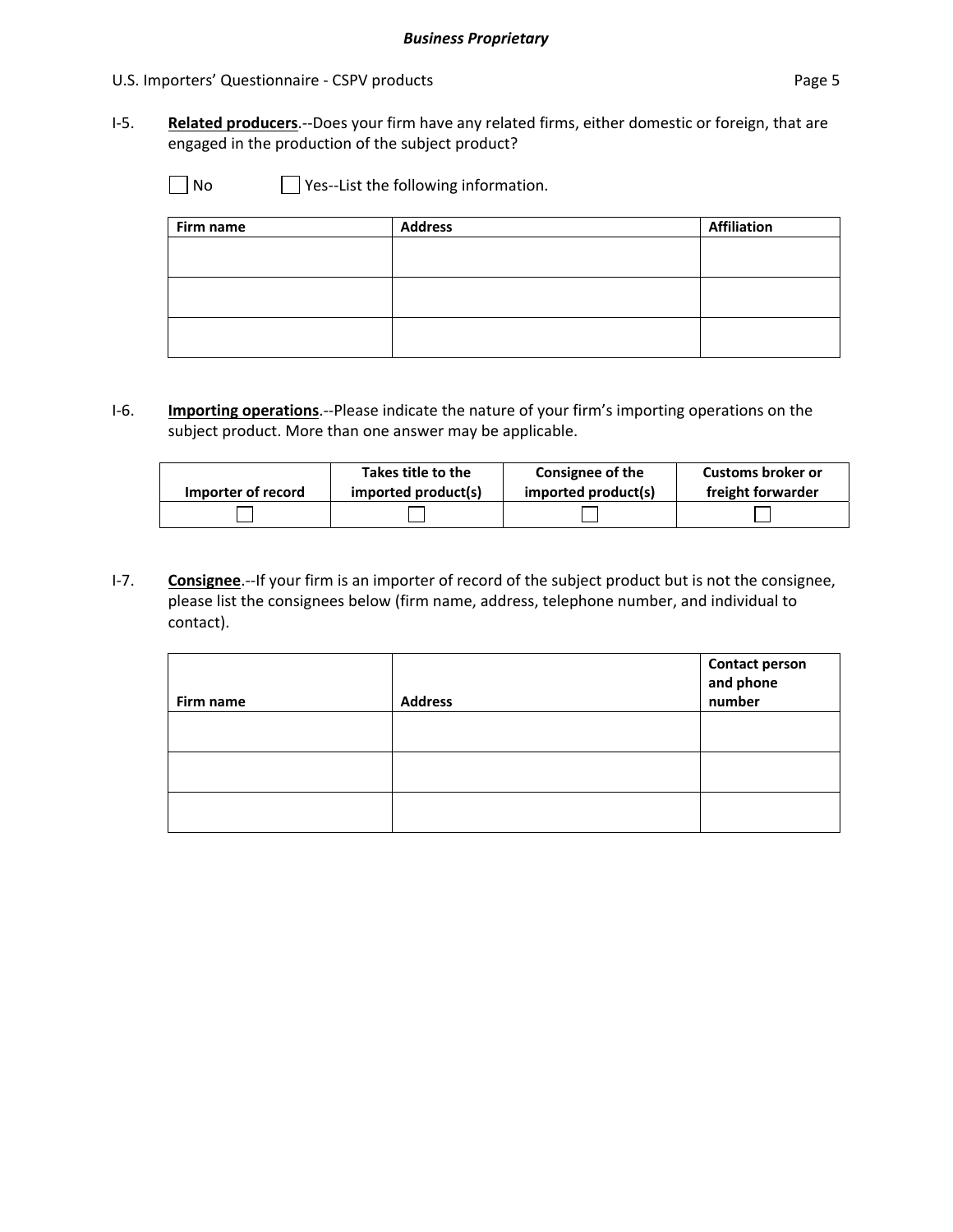I‐8. **FTZ, TIB, and bonded warehouses**.‐‐Please indicate whether your firm enters the subject product into, or withdraws such merchandise from, foreign trade zones or bonded warehouses. Also indicate whether your firm imports the subject product under the TIB (temporary importation under bond) program.

*"Foreign trade zone"* is a designated location in the United States where firms utilize special procedures that allow delayed or reduced customs duty payments on foreign merchandise, as well as other savings. A foreign trade zone must be designated as such pursuant to the rules and procedures set forth in the Foreign‐Trade Zones Act, 19 U.S.C. §§ 81a‐81u.

*"Bonded warehouse"* is a secured facility supervised by U.S. customs, where dutiable landed imports are stored pending their re‐export, or release after payment of import duties, taxes, and other charges. A bonded warehouse must be designed as such pursuant to the rules and procedures set forth in 19 U.S. Code § 1555.

*"Temporary Importation under Bond ("TIB") program"* is a procedure whereby imported merchandise may be entered under certain conditions for a limited time into the United States free of duty. Under the program, an importer posts a bond for twice the amount of duty, taxes, etc. that would otherwise be owed on the importation and agrees to export or destroy the merchandise within a specified time or pay liquidated damages. This program is restricted to certain categories of merchandise listed in subheadings 9813.00.05 through 9813.00.75 of the Harmonized Tariff Schedule (HTS).

|                          | N٥ | Yes |
|--------------------------|----|-----|
| FT7                      |    |     |
| <b>Bonded warehouses</b> |    |     |
| TIR                      |    |     |

I‐9. **Third‐Country trade activities**.‐‐To your knowledge, have the products subject to this proceeding been the subject of any other import relief proceedings in the United States or in any other countries?

<u> 1980 - Johann Stoff, die erste besteht der Stoffens und die Stoffens und die Stoffens und die Stoffens und die</u>

No Please specify.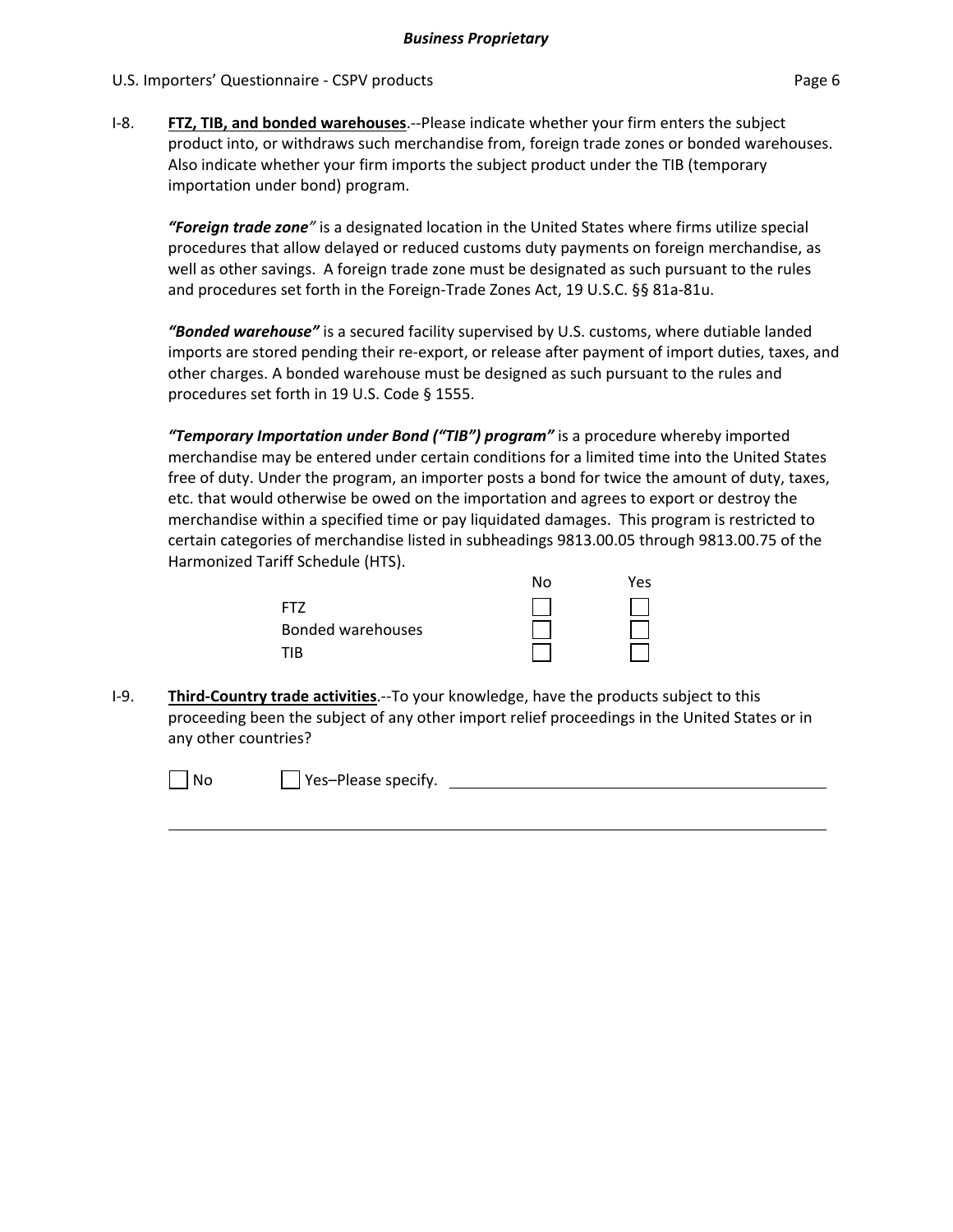### U.S. Importers' Questionnaire - CSPV products **Page 7** and the extent of the extent of the Page 7

**PART II.‐‐TRADE AND RELATED INFORMATION**

### Further information on this part of the questionnaire can be obtained from Chris Cassise (202-708-5408, chris.cassise@usitc.gov). Supply all data requested on a calendar-year basis.

II‐1. **Contact information.**‐‐ Please identify the responsible individual and the manner by which Commission staff may contact that individual regarding the confidential information submitted in part II.

| Name      |  |
|-----------|--|
| Title     |  |
| Email     |  |
| Telephone |  |
| Fax       |  |

- II‐2. **Reasons for importing**.‐‐If your firm also produces the subject product in the United States, please indicate the reasons for importing this product. If your firm's reasons differ by source, please elaborate.
- II‐3(a). **Changes in operations.‐‐**Please indicate whether your firm has experienced any of the following changes in relation to the importation of the subject product since January 1, 2011.

| (check as many as appropriate)                    | (please describe) |
|---------------------------------------------------|-------------------|
| office/warehouse openings                         |                   |
| office/warehouse closings                         |                   |
| relocations                                       |                   |
| expansions                                        |                   |
| acquisitions                                      |                   |
| consolidations                                    |                   |
| prolonged shutdowns or<br>production curtailments |                   |
| revised labor agreements                          |                   |
| other (e.g., technology)                          |                   |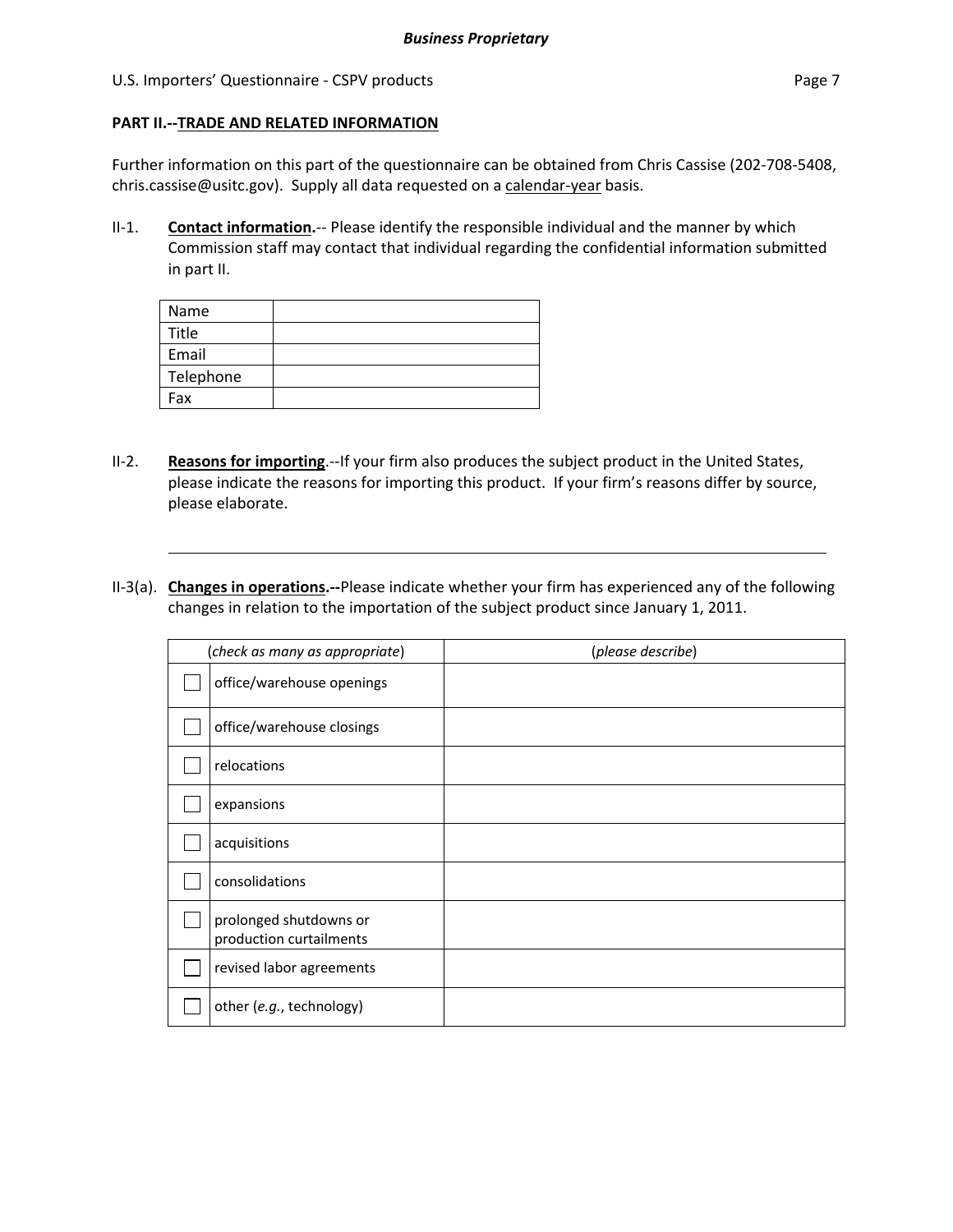(b) **Changes in operations as a result of the prior** *Solar 1* **investigation.** Has your firm experienced any changes in its operations subsequent to the imposition of duties as a result of the prior solar investigation in the United States (see *Crystalline Silicon Photovoltaic Cells, Whether or Not Assembled Into Modules, From the People's Republic of China: Amended Final Determination of Sales at Less Than Fair Value, and Antidumping Duty Order*, 77 FR 73018 (December 7, 2012); *Crystalline Silicon Photovoltaic Cells, Whether or Not Assembled Into Modules, From the People's Republic of China: Countervailing Duty Order*, 77 FR 73017 (December 7, 2012))?

| | No | | | Yes–Please specify.

II‐4. **Arranged imports**.‐‐Has your firm arranged for the importation of the subject product for delivery after June 30, 2014?

*"Arranged imports"* are imports for which your firm has placed an order with a foreign supplier for subject merchandise, but delivery of those imports is not scheduled to occur until after the date listed above.

 $\neg$  No  $\neg$  Yes–Fill out the table below.

| Country      | <b>Quantity (in kilowatts)</b> |
|--------------|--------------------------------|
| <b>China</b> |                                |
| Taiwan       |                                |

II‐5. **U.S. Imports and U.S. inventories of U.S. imports**.–Report your firm's quantity and value of U.S. imports and the quantity of your firm's end‐of‐period ("EOP") inventories of CSPV products from each source and component during the specified periods.

*"Imports*" are defined as those products identified for Customs purposes as imports for consumption for which your firm was the importer of record (i.e., was responsible for paying any import duty) or consignee (i.e., to which the merchandise was first delivered).

*"Import quantities*" Quantities reported should be net of returns.

*"Import values*" Values reported should be landed, duty‐paid values at the U.S. port of entry, including ocean freight and insurance costs, brokerage charges, and import duties (i.e., all charges except inland freight in the United States).

*"End of period inventories"* is defined as finished goods inventory, not raw materials or work in progress.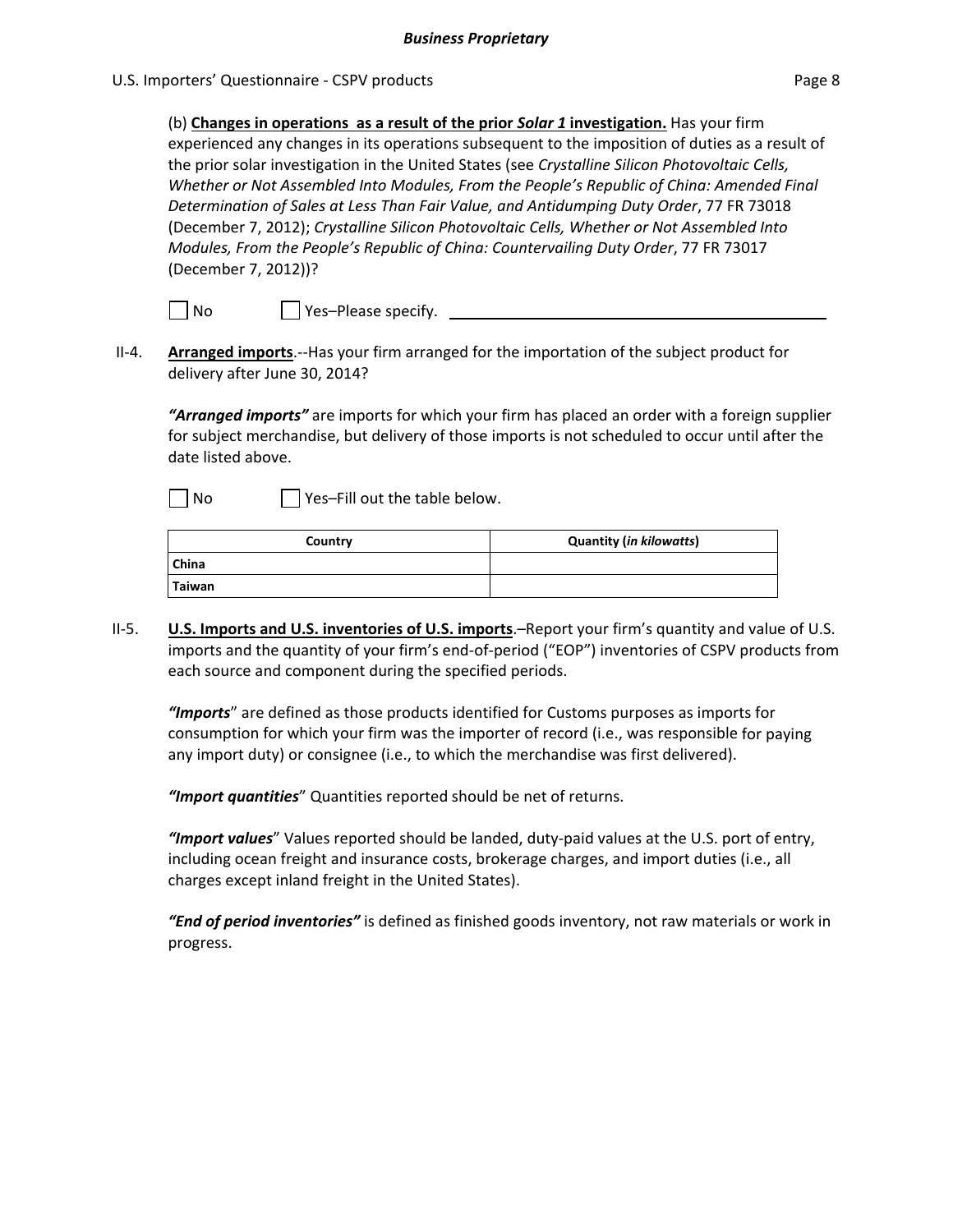*Note regarding the country of origin of CSPV cells, ingots, wafers and partial cells used in the production of imported CSPV modules.‐‐*The Commission understands that a U.S. importer may or may not be aware of the country of origin of the cells, ingots, wafers, or partial cells used by the foreign producer selling it CSPV modules. However, the Commission requests that if a U.S. importer does not know the country of origin of its suppliers' CSPV cells that it contact its seller or other member of its global supply chain and inquire as to the country of origin of the cells in the modules that it imports. In addition, for modules produced in China or Taiwan, question II‐5 requires information regarding the origin of ingots, wafers, and partial cells, to determine if it is the same country as the country of module production. The Commission therefore further requests that for modules from China and Taiwan, if a U.S. importer does not know the country of origin of its suppliers' CSPV ingots, wafers, and partial cells, that it contact its seller or other member of its global supply chain and inquire as to the country of origin of those inputs in the Chinese or Taiwanese modules that it imports. If, subsequent to making these inquiries, a U.S. importer still does not know the country of origin of the CSPV cells or the ingots, wafers, or partial cells used to produce the cells, then please provide your firm's best estimate. This information will be necessary to properly report U.S. imports in question II‐5.

|                           |                                 | The Definitions of the Categories of U.S. Imports                                                                                                                                                                                                                                                                                                                                                                                                                                                                                      |  |  |  |  |  |  |
|---------------------------|---------------------------------|----------------------------------------------------------------------------------------------------------------------------------------------------------------------------------------------------------------------------------------------------------------------------------------------------------------------------------------------------------------------------------------------------------------------------------------------------------------------------------------------------------------------------------------|--|--|--|--|--|--|
| Country of<br>exportation | <b>Product name</b>             | <b>Product definition</b>                                                                                                                                                                                                                                                                                                                                                                                                                                                                                                              |  |  |  |  |  |  |
| China                     | <b>CELLS from China:</b>        | CSPV cells completely manufactured in China and exported from China.                                                                                                                                                                                                                                                                                                                                                                                                                                                                   |  |  |  |  |  |  |
|                           |                                 | Note:--CSPV cells completely manufactured in China are currently<br>subject to duties pursuant to the prior 2012 antidumping and<br>countervailing duty investigations on CSPV cells and modules.                                                                                                                                                                                                                                                                                                                                      |  |  |  |  |  |  |
|                           | <b>MODULES from China:</b>      |                                                                                                                                                                                                                                                                                                                                                                                                                                                                                                                                        |  |  |  |  |  |  |
|                           | Made of Chinese-origin cells:   | CSPV modules or laminates exported from China and manufactured<br>with CSPV cells that were manufactured either completely or partially<br>in China.                                                                                                                                                                                                                                                                                                                                                                                   |  |  |  |  |  |  |
|                           |                                 | Note:--CSPV modules or laminates made with cells completely<br>manufactured in China are currently subject to duties pursuant to the<br>prior 2012 antidumping and countervailing duty investigations on<br>CSPV cells and modules.                                                                                                                                                                                                                                                                                                    |  |  |  |  |  |  |
|                           | Made of Taiwanese-origin cells: | CSPV modules or laminates exported from China and manufactured<br>with CSPV cells that were manufactured either completely or partially<br>in Taiwan.                                                                                                                                                                                                                                                                                                                                                                                  |  |  |  |  |  |  |
|                           |                                 | "Two out of three" rule: If modules from a subject country are<br>assembled from cells that are completed or partially manufactured<br>from inputs manufactured in the same subject country (i.e., ingots or<br>wafers manufactured in the subject country, or cells where the<br>manufacturing process begins in the subject country and is completed<br>in another country), then report the country of origin of that CSPV<br>module as that subject country.<br>For example, CSPV modules assembled in China using cells that have |  |  |  |  |  |  |
|                           |                                 | either ingots or wafers of Chinese origin would be reported as U.S.<br>imports from China even if the manufacture of the cells was completed<br>in Taiwan or another third country.                                                                                                                                                                                                                                                                                                                                                    |  |  |  |  |  |  |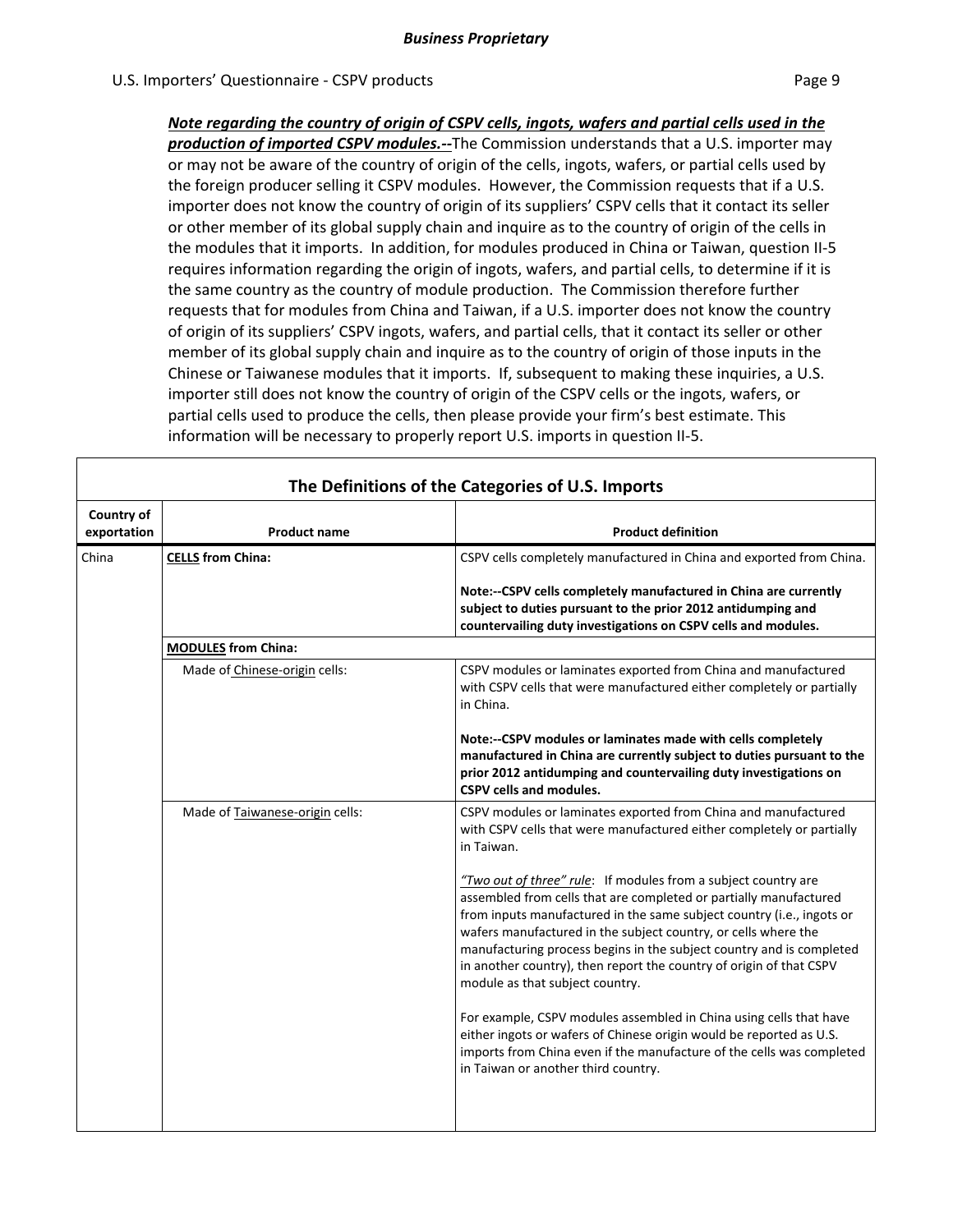|                      | Made of cells from countries other than<br>China or Taiwan:          | CSPV modules or laminates exported from China and manufactured<br>with CSPV cells manufactured completely in a country other than China<br>or Taiwan. If the CSPV cells used in production contain ingots or wafers<br>of Chinese origin, please report these modules as having Chinese origin,<br>as indicated above.                                                                                                                                           |  |  |  |  |  |  |  |
|----------------------|----------------------------------------------------------------------|------------------------------------------------------------------------------------------------------------------------------------------------------------------------------------------------------------------------------------------------------------------------------------------------------------------------------------------------------------------------------------------------------------------------------------------------------------------|--|--|--|--|--|--|--|
| Taiwan               | <b>CELLS</b> from Taiwan:                                            | CSPV cells completely manufactured in Taiwan and exported from<br>Taiwan.                                                                                                                                                                                                                                                                                                                                                                                        |  |  |  |  |  |  |  |
|                      | <b>MODULES</b> from Taiwan:                                          |                                                                                                                                                                                                                                                                                                                                                                                                                                                                  |  |  |  |  |  |  |  |
|                      | Made of Chinese-origin cells:                                        | CSPV modules or laminates exported from Taiwan and manufactured<br>with CSPV cells that were manufactured either completely or partially<br>in China.                                                                                                                                                                                                                                                                                                            |  |  |  |  |  |  |  |
|                      |                                                                      | "Two out of three" rule: If modules from a subject country are<br>assembled from cells that are completed or partially manufactured<br>from inputs manufactured in the same subject country (i.e., ingots or<br>wafers manufactured in the subject country, or cells where the<br>manufacturing process begins in the subject country and is completed<br>in another country), then report the country of origin of that CSPV<br>module as that subject country. |  |  |  |  |  |  |  |
|                      |                                                                      | For example, CSPV modules assembled in Taiwan using cells that have<br>either ingots or wafers of Taiwanese origin would reported as U.S.<br>imports from Taiwan even if the manufacture of the cells was<br>completed in China or another third country.                                                                                                                                                                                                        |  |  |  |  |  |  |  |
|                      |                                                                      | Note:--CSPV modules or laminates completely manufactured in<br>Taiwan with CSPV cells completely manufactured in China are<br>currently subject to duties pursuant to the prior 2012 antidumping<br>and countervailing duty investigations on CSPV cells and modules.                                                                                                                                                                                            |  |  |  |  |  |  |  |
|                      | Made of Taiwanese-origin cells:                                      | CSPV modules or laminates exported from Taiwan and manufactured<br>with CSPV cells that were manufactured either completely or partially<br>in Taiwan.                                                                                                                                                                                                                                                                                                           |  |  |  |  |  |  |  |
|                      | Made of cells from countries other than<br>China or Taiwan:          | CSPV modules or laminates exported from Taiwan and manufactured<br>with CSPV cells manufactured completely in a country other than China<br>or Taiwan. If the CSPV cells used in production contain ingots or wafers<br>of Taiwanese origin, please report these modules as having Taiwanese<br>origin, as indicated above.                                                                                                                                      |  |  |  |  |  |  |  |
| All other<br>sources | CELLS from all other sources (other than China<br>and Taiwan)        | CSPV cells completely manufactured in a country other than China or<br>Taiwan and exported from that country.                                                                                                                                                                                                                                                                                                                                                    |  |  |  |  |  |  |  |
| ("AOS")              | <b>MODULES</b> from all other sources (other than China and Taiwan): |                                                                                                                                                                                                                                                                                                                                                                                                                                                                  |  |  |  |  |  |  |  |
|                      | Made of Chinese-origin cells:                                        | CSPV modules or laminates exported from a country other than China<br>or Taiwan and manufactured with CSPV cells that were manufactured<br>either completely or partially in China.                                                                                                                                                                                                                                                                              |  |  |  |  |  |  |  |
|                      |                                                                      | Note:--CSPV modules or laminates completely manufactured in a<br>country other than China or Taiwan with CSPV cells completely<br>manufactured in China are currently subject to duties pursuant to the<br>prior 2012 antidumping and countervailing duty investigations on<br><b>CSPV cells and modules.</b>                                                                                                                                                    |  |  |  |  |  |  |  |
|                      | Made of Taiwanese-origin cells:                                      | CSPV modules or laminates exported from a country other than China<br>or Taiwan and manufactured with CSPV cells that were manufactured<br>either completely or partially in Taiwan.                                                                                                                                                                                                                                                                             |  |  |  |  |  |  |  |
|                      | Made of cells from countries other than<br>China or Taiwan:          | CSPV modules or laminates exported from a country other than China<br>or Taiwan and manufactured with CSPV cells manufactured completely<br>in a country other than China or Taiwan.                                                                                                                                                                                                                                                                             |  |  |  |  |  |  |  |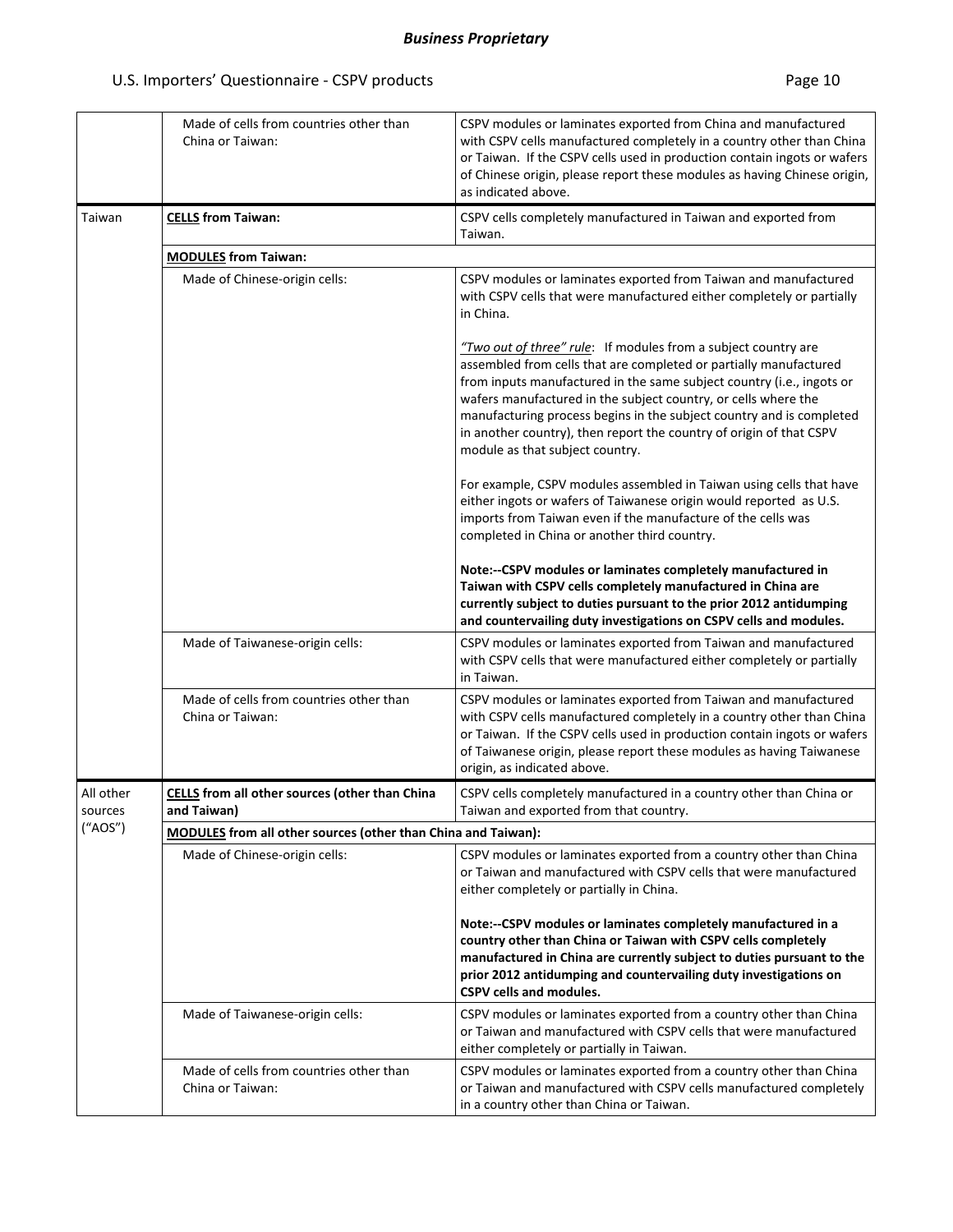### U.S. Importers' Questionnaire - CSPV products **Page 11** and Page 11

### II‐5. **U.S. Imports and U.S. inventories of U.S. imports**.–Continued

# **CHINA**

|                                                                                                                                                                                                                                                                                                                                                                                                                                                                                          | Quantity (in kilowatts), value (in \$1,000)                                                                                                 |      |      |              |      |      |  |  |  |
|------------------------------------------------------------------------------------------------------------------------------------------------------------------------------------------------------------------------------------------------------------------------------------------------------------------------------------------------------------------------------------------------------------------------------------------------------------------------------------------|---------------------------------------------------------------------------------------------------------------------------------------------|------|------|--------------|------|------|--|--|--|
| Country of                                                                                                                                                                                                                                                                                                                                                                                                                                                                               |                                                                                                                                             |      |      | January-June |      |      |  |  |  |
| exportation                                                                                                                                                                                                                                                                                                                                                                                                                                                                              | <b>Description</b>                                                                                                                          | 2011 | 2012 | 2013         | 2013 | 2014 |  |  |  |
| China                                                                                                                                                                                                                                                                                                                                                                                                                                                                                    | U.S. imports of CELLS from China: <sup>1</sup><br>Quantity of imports                                                                       |      |      |              |      |      |  |  |  |
|                                                                                                                                                                                                                                                                                                                                                                                                                                                                                          | Value of imports                                                                                                                            |      |      |              |      |      |  |  |  |
|                                                                                                                                                                                                                                                                                                                                                                                                                                                                                          | <b>EOP inventories of cells from China</b>                                                                                                  |      |      |              |      |      |  |  |  |
|                                                                                                                                                                                                                                                                                                                                                                                                                                                                                          | U.S. imports of <b>MODULES</b> from China: <sup>1</sup><br>Made of Chinese-origin cells:<br>Quantity of imports                             |      |      |              |      |      |  |  |  |
|                                                                                                                                                                                                                                                                                                                                                                                                                                                                                          | Value of imports                                                                                                                            |      |      |              |      |      |  |  |  |
|                                                                                                                                                                                                                                                                                                                                                                                                                                                                                          | Made of Taiwanese-origin cells with<br>Chinese ingot, wafer, or partially<br>manufactured cell:<br>Quantity of imports                      |      |      |              |      |      |  |  |  |
|                                                                                                                                                                                                                                                                                                                                                                                                                                                                                          | Value of imports                                                                                                                            |      |      |              |      |      |  |  |  |
|                                                                                                                                                                                                                                                                                                                                                                                                                                                                                          | Made of Taiwanese-origin cells with<br>non-Chinese ingot, wafer, or partially<br>manufactured cell:<br>Quantity of imports                  |      |      |              |      |      |  |  |  |
|                                                                                                                                                                                                                                                                                                                                                                                                                                                                                          | Value of imports                                                                                                                            |      |      |              |      |      |  |  |  |
|                                                                                                                                                                                                                                                                                                                                                                                                                                                                                          | Made of cells from third countries with<br>Chinese ingot, wafer, or partially<br>manufactured cell: <sup>2</sup><br>Quantity of imports     |      |      |              |      |      |  |  |  |
|                                                                                                                                                                                                                                                                                                                                                                                                                                                                                          | Value of imports                                                                                                                            |      |      |              |      |      |  |  |  |
|                                                                                                                                                                                                                                                                                                                                                                                                                                                                                          | Made of cells from third countries with<br>non-Chinese ingot, wafer, or partially<br>manufactured cell: <sup>2</sup><br>Quantity of imports |      |      |              |      |      |  |  |  |
|                                                                                                                                                                                                                                                                                                                                                                                                                                                                                          | Value of imports                                                                                                                            |      |      |              |      |      |  |  |  |
|                                                                                                                                                                                                                                                                                                                                                                                                                                                                                          | <b>EOP inventories of modules from China</b>                                                                                                |      |      |              |      |      |  |  |  |
| $1$ Please identify your firm's largest suppliers of cells or finished modules from China:<br>(1)<br>(2)<br>(3)<br>Additional suppliers in China: Letter and the control of the control of the control of the control of the control of the control of the control of the control of the control of the control of the control of the control of<br><sup>2</sup> Please identify all the third countries for the country of origin of the cells for these imports of modules from China: |                                                                                                                                             |      |      |              |      |      |  |  |  |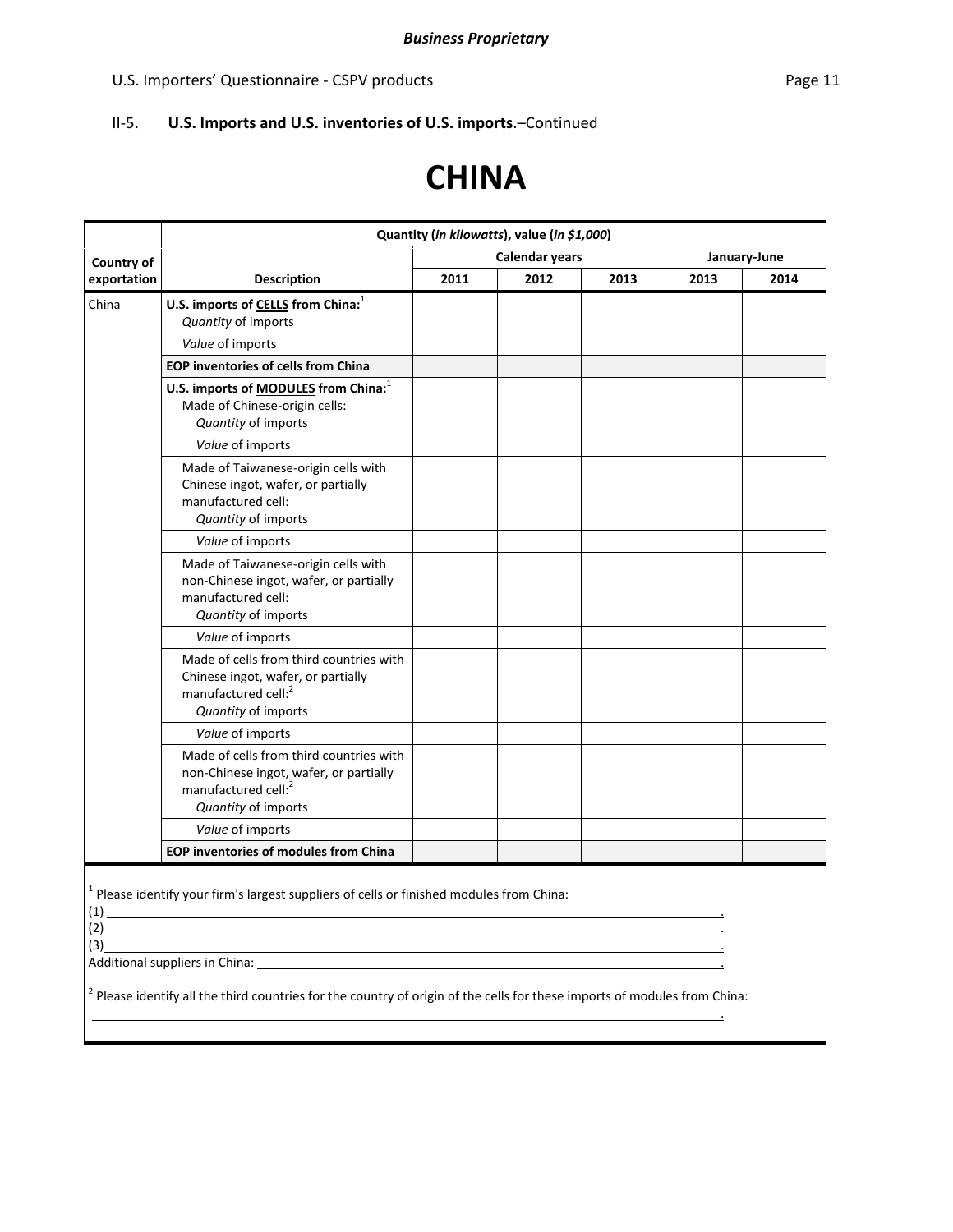### II‐5. **U.S. Imports and U.S. inventories of U.S. imports**.–Continued

# **TAIWAN**

|                   | Quantity (in kilowatts), value (in \$1,000)                                                                                                                                                                                                                                                                                                                                            |                       |      |              |      |      |  |  |
|-------------------|----------------------------------------------------------------------------------------------------------------------------------------------------------------------------------------------------------------------------------------------------------------------------------------------------------------------------------------------------------------------------------------|-----------------------|------|--------------|------|------|--|--|
| Country of        |                                                                                                                                                                                                                                                                                                                                                                                        | <b>Calendar years</b> |      | January-June |      |      |  |  |
| exportation       | <b>Description</b>                                                                                                                                                                                                                                                                                                                                                                     | 2011                  | 2012 | 2013         | 2013 | 2014 |  |  |
| Taiwan            | U.S. imports of CELLS from Taiwan: <sup>3</sup><br>Quantity of imports                                                                                                                                                                                                                                                                                                                 |                       |      |              |      |      |  |  |
|                   | Value of imports                                                                                                                                                                                                                                                                                                                                                                       |                       |      |              |      |      |  |  |
|                   | <b>EOP inventories of cells from Taiwan</b>                                                                                                                                                                                                                                                                                                                                            |                       |      |              |      |      |  |  |
|                   | U.S. imports of <b>MODULES</b> from Taiwan: <sup>3</sup><br>Made of Chinese-origin cells with<br>Taiwanese ingot, wafer, or partially<br>manufactured cell:<br>Quantity of imports                                                                                                                                                                                                     |                       |      |              |      |      |  |  |
|                   | Value of imports                                                                                                                                                                                                                                                                                                                                                                       |                       |      |              |      |      |  |  |
|                   | U.S. imports of <b>MODULES</b> from Taiwan: <sup>3</sup><br>Made of Chinese-origin cells with non-<br>Taiwanese ingot, wafer, or partially<br>manufactured cell:<br>Quantity of imports                                                                                                                                                                                                |                       |      |              |      |      |  |  |
|                   | Value of imports                                                                                                                                                                                                                                                                                                                                                                       |                       |      |              |      |      |  |  |
|                   | Made of Taiwanese-origin cells:<br>Quantity of imports                                                                                                                                                                                                                                                                                                                                 |                       |      |              |      |      |  |  |
|                   | Value of imports                                                                                                                                                                                                                                                                                                                                                                       |                       |      |              |      |      |  |  |
|                   | Made of cells from third countries with<br>Taiwanese ingot, wafer, or partially<br>manufactured cell: <sup>4</sup><br>Quantity of imports                                                                                                                                                                                                                                              |                       |      |              |      |      |  |  |
|                   | Value of imports                                                                                                                                                                                                                                                                                                                                                                       |                       |      |              |      |      |  |  |
|                   | Made of cells from third countries with<br>non-Taiwanese ingot, wafer, or<br>partially manufactured cell: <sup>4</sup><br>Quantity of imports                                                                                                                                                                                                                                          |                       |      |              |      |      |  |  |
|                   | Value of imports                                                                                                                                                                                                                                                                                                                                                                       |                       |      |              |      |      |  |  |
|                   | EOP inventories of modules from Taiwan                                                                                                                                                                                                                                                                                                                                                 |                       |      |              |      |      |  |  |
| (1)<br>(2)<br>(3) | Please identify your firm's largest suppliers of cells or finished modules from Taiwan:<br><u> 1980 - Johann Barn, amerikansk politiker (d. 1980)</u><br>Additional suppliers in Taiwan: example and a series of the state of the state of the state of the state of the state of the state of the state of the state of the state of the state of the state of the state of the state |                       |      |              |      |      |  |  |
|                   | <sup>4</sup> Please identify all the third countries for the country of origin of the cells for these imports of modules from Taiwan:                                                                                                                                                                                                                                                  |                       |      |              |      |      |  |  |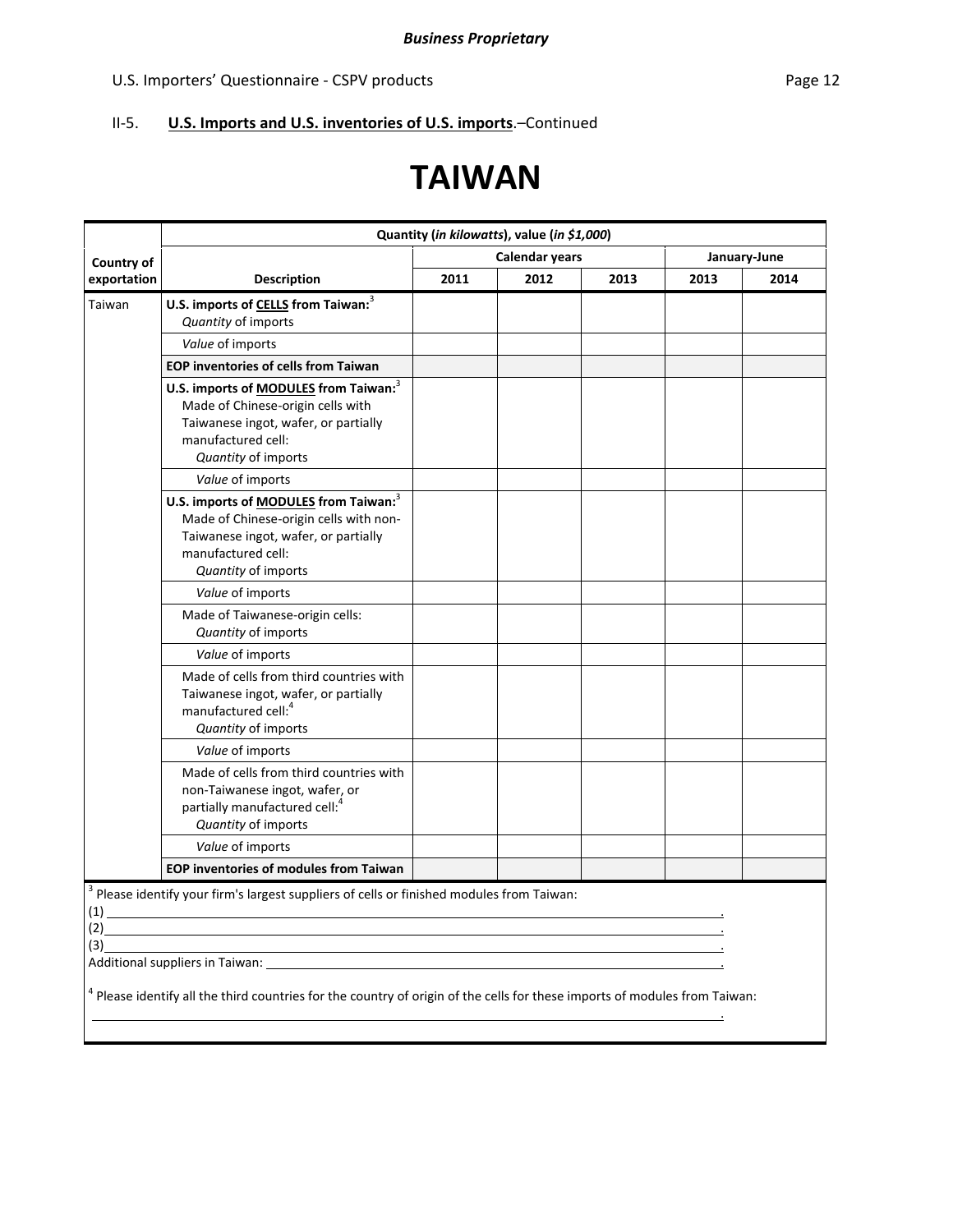### II‐5. **U.S. Imports and U.S. inventories of U.S. imports**.–Continued

# **ALL OTHER SOURCES (AOS)**

|                      |                                                                                                                                                                                                                                                                                                                                                                                                                                                                                                                                                                                                                                                                                                                                                                                                                                 | Quantity (in kilowatts), value (in \$1,000) |                       |      |              |      |  |  |  |  |  |
|----------------------|---------------------------------------------------------------------------------------------------------------------------------------------------------------------------------------------------------------------------------------------------------------------------------------------------------------------------------------------------------------------------------------------------------------------------------------------------------------------------------------------------------------------------------------------------------------------------------------------------------------------------------------------------------------------------------------------------------------------------------------------------------------------------------------------------------------------------------|---------------------------------------------|-----------------------|------|--------------|------|--|--|--|--|--|
| Country of           |                                                                                                                                                                                                                                                                                                                                                                                                                                                                                                                                                                                                                                                                                                                                                                                                                                 |                                             | <b>Calendar years</b> |      | January-June |      |  |  |  |  |  |
| exportation          | <b>Description</b>                                                                                                                                                                                                                                                                                                                                                                                                                                                                                                                                                                                                                                                                                                                                                                                                              | 2011                                        | 2012                  | 2013 | 2013         | 2014 |  |  |  |  |  |
| All other<br>sources | U.S. imports of CELLS from AOS: <sup>5</sup><br>Quantity of imports                                                                                                                                                                                                                                                                                                                                                                                                                                                                                                                                                                                                                                                                                                                                                             |                                             |                       |      |              |      |  |  |  |  |  |
| (AOS)                | Value of imports                                                                                                                                                                                                                                                                                                                                                                                                                                                                                                                                                                                                                                                                                                                                                                                                                |                                             |                       |      |              |      |  |  |  |  |  |
|                      | <b>EOP inventories of cells from AOS</b>                                                                                                                                                                                                                                                                                                                                                                                                                                                                                                                                                                                                                                                                                                                                                                                        |                                             |                       |      |              |      |  |  |  |  |  |
|                      | U.S. imports of MODULES from AOS: <sup>5</sup><br>Made of Chinese-origin cells:<br>Quantity of imports                                                                                                                                                                                                                                                                                                                                                                                                                                                                                                                                                                                                                                                                                                                          |                                             |                       |      |              |      |  |  |  |  |  |
|                      | Value of imports                                                                                                                                                                                                                                                                                                                                                                                                                                                                                                                                                                                                                                                                                                                                                                                                                |                                             |                       |      |              |      |  |  |  |  |  |
|                      | Made of Taiwanese-origin cells:<br>Quantity of imports                                                                                                                                                                                                                                                                                                                                                                                                                                                                                                                                                                                                                                                                                                                                                                          |                                             |                       |      |              |      |  |  |  |  |  |
|                      | Value of imports                                                                                                                                                                                                                                                                                                                                                                                                                                                                                                                                                                                                                                                                                                                                                                                                                |                                             |                       |      |              |      |  |  |  |  |  |
|                      | Made of cells from third countries: <sup>6</sup><br>Quantity of imports                                                                                                                                                                                                                                                                                                                                                                                                                                                                                                                                                                                                                                                                                                                                                         |                                             |                       |      |              |      |  |  |  |  |  |
|                      | Value of imports                                                                                                                                                                                                                                                                                                                                                                                                                                                                                                                                                                                                                                                                                                                                                                                                                |                                             |                       |      |              |      |  |  |  |  |  |
|                      | <b>EOP inventories of modules from AOS</b>                                                                                                                                                                                                                                                                                                                                                                                                                                                                                                                                                                                                                                                                                                                                                                                      |                                             |                       |      |              |      |  |  |  |  |  |
| (1)<br>(2)<br>(3)    | Please identify your firm's largest suppliers of cells or finished modules from all other sources (AOS):<br><u> 1989 - Johann Stoff, deutscher Stoffen und der Stoffen und der Stoffen und der Stoffen und der Stoffen und der</u><br><u> 1989 - Johann Stoff, amerikansk politiker (d. 1989)</u><br>,我们也不能在这里的时候,我们也不能在这里的时候,我们也不能会不能会不能会不能会不能会不能会不能会不能会不能会不能会。<br>第2012章 我们的时候,我们的时候,我们的时候,我们的时候,我们的时候,我们的时候,我们的时候,我们的时候,我们的时候,我们的时候,我们的时候,我们的时候,我<br>Additional suppliers in AOS: Note that the state of the state of the state of the state of the state of the state of the state of the state of the state of the state of the state of the state of the state of the state of t<br>$6$ Please identify all the third countries for the country of origin of the cells for these imports of modules from third countries: |                                             |                       |      |              |      |  |  |  |  |  |
|                      |                                                                                                                                                                                                                                                                                                                                                                                                                                                                                                                                                                                                                                                                                                                                                                                                                                 |                                             |                       |      |              |      |  |  |  |  |  |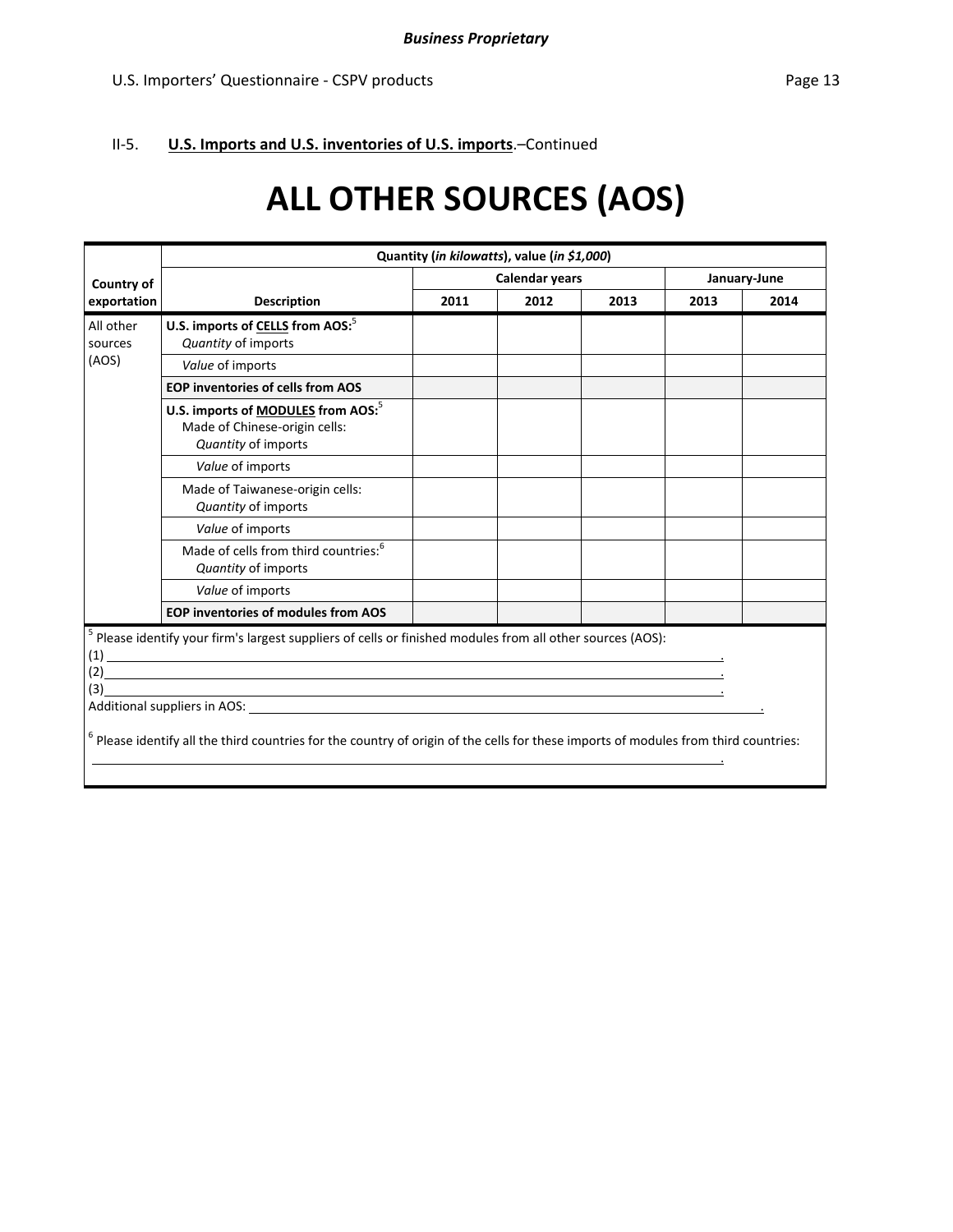II‐6. **Export shipments**.‐‐Report your firm's total export shipments of imported subject product from its U.S. establishment(s) during the specified periods.

| <b>Export shipments of U.S. imports</b>                                                |      |      |                          |      |      |  |  |  |  |
|----------------------------------------------------------------------------------------|------|------|--------------------------|------|------|--|--|--|--|
| (Quantity in kilowatts; value in \$1,000)                                              |      |      |                          |      |      |  |  |  |  |
| January-June                                                                           |      |      |                          |      |      |  |  |  |  |
| Item                                                                                   | 2011 | 2012 | 2013                     | 2013 | 2014 |  |  |  |  |
|                                                                                        |      |      | <b>CHINA</b>             |      |      |  |  |  |  |
| <b>Export shipments of CSPV cells imported</b><br>from China<br>Quantity               |      |      |                          |      |      |  |  |  |  |
| Value                                                                                  |      |      |                          |      |      |  |  |  |  |
| <b>Export shipments of CSPV modules</b><br>imported from China<br>Quantity             |      |      |                          |      |      |  |  |  |  |
| Value                                                                                  |      |      |                          |      |      |  |  |  |  |
|                                                                                        |      |      | <b>TAIWAN</b>            |      |      |  |  |  |  |
| <b>Export shipments of CSPV cells imported</b><br>from Taiwan<br>Quantity              |      |      |                          |      |      |  |  |  |  |
| Value                                                                                  |      |      |                          |      |      |  |  |  |  |
| <b>Export shipments of CSPV modules</b><br>imported from Taiwan<br>Quantity            |      |      |                          |      |      |  |  |  |  |
| Value                                                                                  |      |      |                          |      |      |  |  |  |  |
| <b>Export shipments of CSPV cells imported</b><br>from all other sources<br>Quantity   |      |      | <b>ALL OTHER SOURCES</b> |      |      |  |  |  |  |
| Value                                                                                  |      |      |                          |      |      |  |  |  |  |
| <b>Export shipments of CSPV modules</b><br>imported from all other sources<br>Quantity |      |      |                          |      |      |  |  |  |  |
| Value                                                                                  |      |      |                          |      |      |  |  |  |  |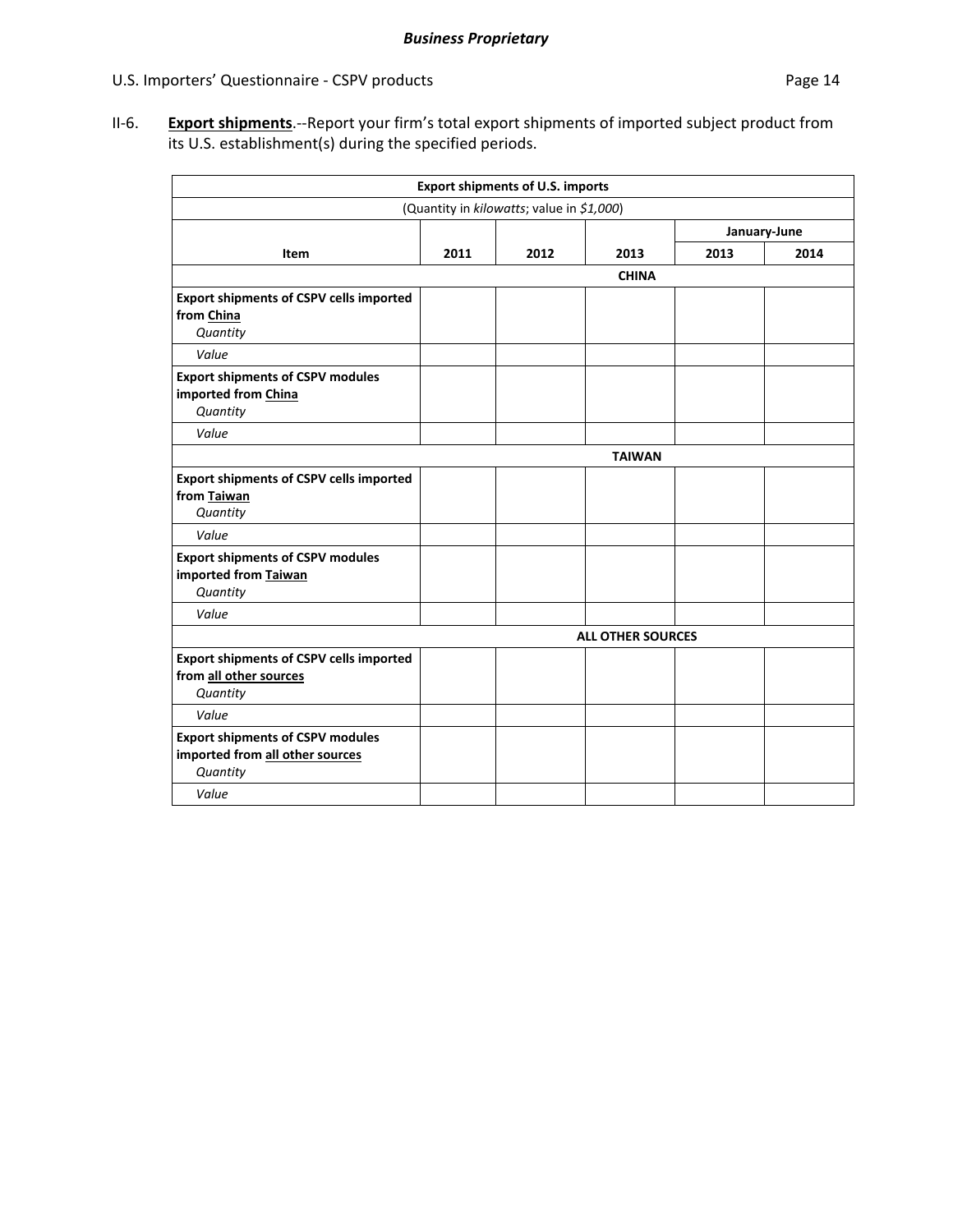II‐7. **Channels of Distribution**.‐‐Report your firm's total commercial U.S. shipments of U.S. imports of CSPV modules, by channel of distribution, from its U.S. establishment(s) during the specified periods.

| <b>Quantity (kilowatts)</b> |                                   |                                      |             |                       |             |              |             |  |  |
|-----------------------------|-----------------------------------|--------------------------------------|-------------|-----------------------|-------------|--------------|-------------|--|--|
| Country of                  |                                   | <b>Description</b>                   |             | <b>Calendar years</b> |             | January-June |             |  |  |
| exportation                 |                                   |                                      | 2011        | 2012                  | 2013        | 2013         | 2014        |  |  |
| Modules containing          |                                   | U.S. shipments of U.S. imports of    |             |                       |             |              |             |  |  |
| Chinese cells               |                                   | <b>CSPV products from China to:</b>  |             |                       |             |              |             |  |  |
| (China Previous             | <b>Distributors</b>               |                                      |             |                       |             |              |             |  |  |
| $Orders)^1$                 | <b>Installers</b>                 | Residential                          |             |                       |             |              |             |  |  |
|                             |                                   | Commercial                           |             |                       |             |              |             |  |  |
|                             | Utilities/developer               |                                      |             |                       |             |              |             |  |  |
|                             |                                   | Commercial U.S. shipments of U.S.    |             |                       |             |              |             |  |  |
|                             | imports from China                |                                      | $\mathbf 0$ | $\mathbf 0$           | $\mathbf 0$ | 0            | 0           |  |  |
| Modules assembled           |                                   | U.S. shipments of U.S. imports of    |             |                       |             |              |             |  |  |
| in China using cells        |                                   | <b>CSPV products from China to:</b>  |             |                       |             |              |             |  |  |
| that contain some           | <b>Distributors</b>               |                                      |             |                       |             |              |             |  |  |
| Chinese inputs              | <b>Installers</b>                 | Residential                          |             |                       |             |              |             |  |  |
| (China Current              |                                   | Commercial                           |             |                       |             |              |             |  |  |
| Investigation) <sup>2</sup> | Utilities/developer               |                                      |             |                       |             |              |             |  |  |
|                             | Commercial U.S. shipments of U.S. |                                      |             |                       |             |              |             |  |  |
|                             | imports from China                |                                      | $\mathbf 0$ | $\mathbf 0$           | $\mathbf 0$ | 0            | $\Omega$    |  |  |
| Modules containing          |                                   | U.S. shipments of U.S. imports of    |             |                       |             |              |             |  |  |
| Taiwan cells <sup>3</sup>   |                                   | <b>CSPV products from Taiwan to:</b> |             |                       |             |              |             |  |  |
|                             | <b>Distributors</b>               |                                      |             |                       |             |              |             |  |  |
|                             | <b>Installers</b>                 | Residential                          |             |                       |             |              |             |  |  |
|                             |                                   | Commercial                           |             |                       |             |              |             |  |  |
|                             | Utilities/developer               |                                      |             |                       |             |              |             |  |  |
|                             |                                   | Commercial U.S. shipments of U.S.    |             |                       |             |              |             |  |  |
|                             | imports from Taiwan               |                                      | $\mathbf 0$ | $\mathbf 0$           | $\mathbf 0$ | $\mathbf 0$  | 0           |  |  |
| Modules containing          |                                   | U.S. shipments of U.S. imports of    |             |                       |             |              |             |  |  |
| cells from all other        |                                   | CSPV products from all other sources |             |                       |             |              |             |  |  |
| sources <sup>4</sup>        | ("AOS") to:                       |                                      |             |                       |             |              |             |  |  |
|                             | <b>Distributors</b>               |                                      |             |                       |             |              |             |  |  |
|                             | <b>Installers</b>                 | Residential                          |             |                       |             |              |             |  |  |
|                             |                                   | Commercial                           |             |                       |             |              |             |  |  |
|                             | Utilities/developer               |                                      |             |                       |             |              |             |  |  |
|                             |                                   | Commercial U.S. shipments of U.S.    |             |                       |             |              |             |  |  |
|                             | imports from AOS                  |                                      | $\mathbf 0$ | 0                     | 0           | $\mathbf 0$  | $\mathbf 0$ |  |  |

<sup>1</sup> Modules assembled in and exported from China, Taiwan, or a third country that incorporate cells wholly produced in China. These modules have been subject to antidumping and countervailing duty orders since 2012.

<sup>2</sup> Modules assembled in China from cells that have either ingots or wafers of Chinese origin even if the manufacture of the cells was completed in Taiwan or another country.

 $3$  Modules assembled in Taiwan from cells that have either ingots or wafers of Taiwanese origin even if the manufacture of the cells was completed in China or another third country and/or modules assembled in China, Taiwan, or a third country that incorporate cells wholly produced in Taiwan **excluding** any modules that were assembled in and exported from China using cells produced in Taiwan that in turn have either ingots or wafers of Chinese origin even if the manufacture of the cells was completed in Taiwan or another country (those data are to be reported in "China Current Investigation").

 $^4$  Modules assembled in and exported from China, Taiwan, or a third country that incorporate cells wholly produced in a nonsubject country **excluding** any modules that were assembled in and exported from China or Taiwan using cells produced in a nonsubject country that in turn have either ingots or wafers of Chinese or Taiwanese origin even if the manufacture of the cells was completed in a nonsubject country.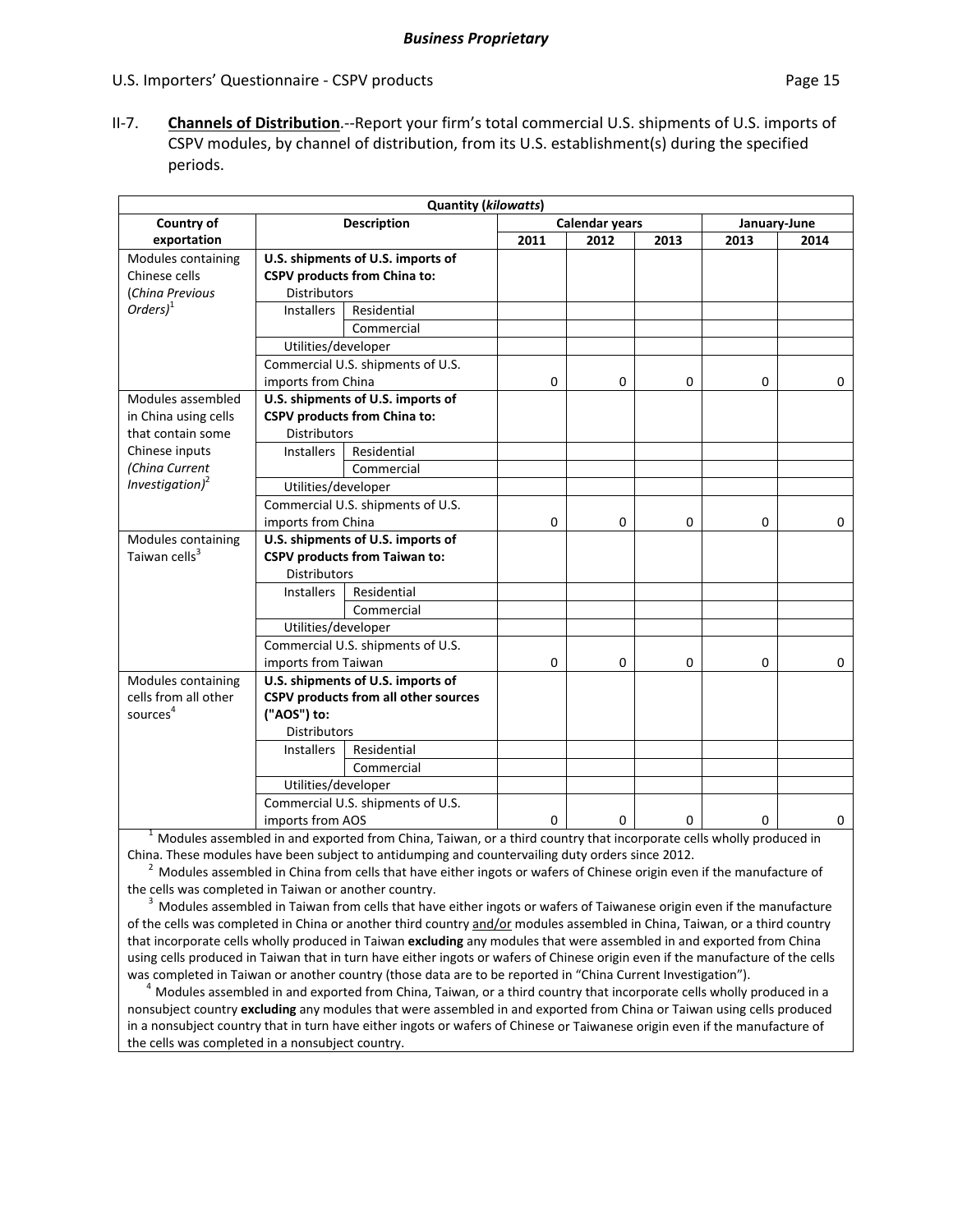### **PART III.‐‐PRICING AND RELATED INFORMATION**

Further information on this part of the questionnaire can be obtained from Aimee Larsen (202‐205‐ 3179, aimee.larsen@usitc.gov).

III-1. **Contact information.**-- Please identify the responsible individual and the manner by which Commission staff may contact that individual regarding the confidential information submitted in part III.

| Name      |  |
|-----------|--|
| Title     |  |
| Email     |  |
| Telephone |  |
| Fax       |  |

### **PRICE DATA**

- III-2. This question requests quarterly quantity and value data for your firm's commercial shipments to unrelated U.S. customers since January 1, 2011 of the following products your firm imported:
	- **Product 1.**—60 cell Multicrystalline silicon module, with a peak power wattage between 240w to 250w, inclusive, P‐max or Wp
	- **Product 2.**—60 cell Monocrystalline silicon module, with a peak power wattage between 240w to 250w, inclusive, P‐max or Wp
	- **Product 3.**—60 cell Multicrystalline silicon module, with a peak power wattage between 255w to 265w, inclusive, P‐max or Wp
	- **Product 4.**—60 cell Monocrystalline silicon module, with a peak power wattage between 255w to 265w, inclusive, P‐max or Wp
	- **Product 5.**—60 cell Multicrystalline silicon module, with a peak power wattage between 270w to 280w, inclusive, P‐max or Wp
	- **Product 6.**—60 cell Monocrystalline silicon module, with a peak power wattage between 270w to 280w, inclusive, P‐max or Wp
	- **Product 7.**—72 cell Multicrystalline silicon module, with a peak power wattage between 300w to 315w, inclusive, P‐max or Wp
	- **Product 8.**—72 cell Monocrystalline silicon module, with a peak power wattage between 300w to 315w, inclusive, P‐max or Wp

Please note that values should be f.o.b., U.S. point of shipment and should not include U.S.-inland **transportation costs. Values should reflect the** *final net* **amount paid to your firm (i.e., should be net of all deductions for discounts or rebates).** 

During January 2011‐June 2014, did your firm import CSPV products and sell to unrelated U.S. customers any of the above listed products (or any products that were competitive with these products)?

| Yes.--Please complete the following pricing data table(s) as appropriate. |
|---------------------------------------------------------------------------|
| No.--Skip to question III-3.                                              |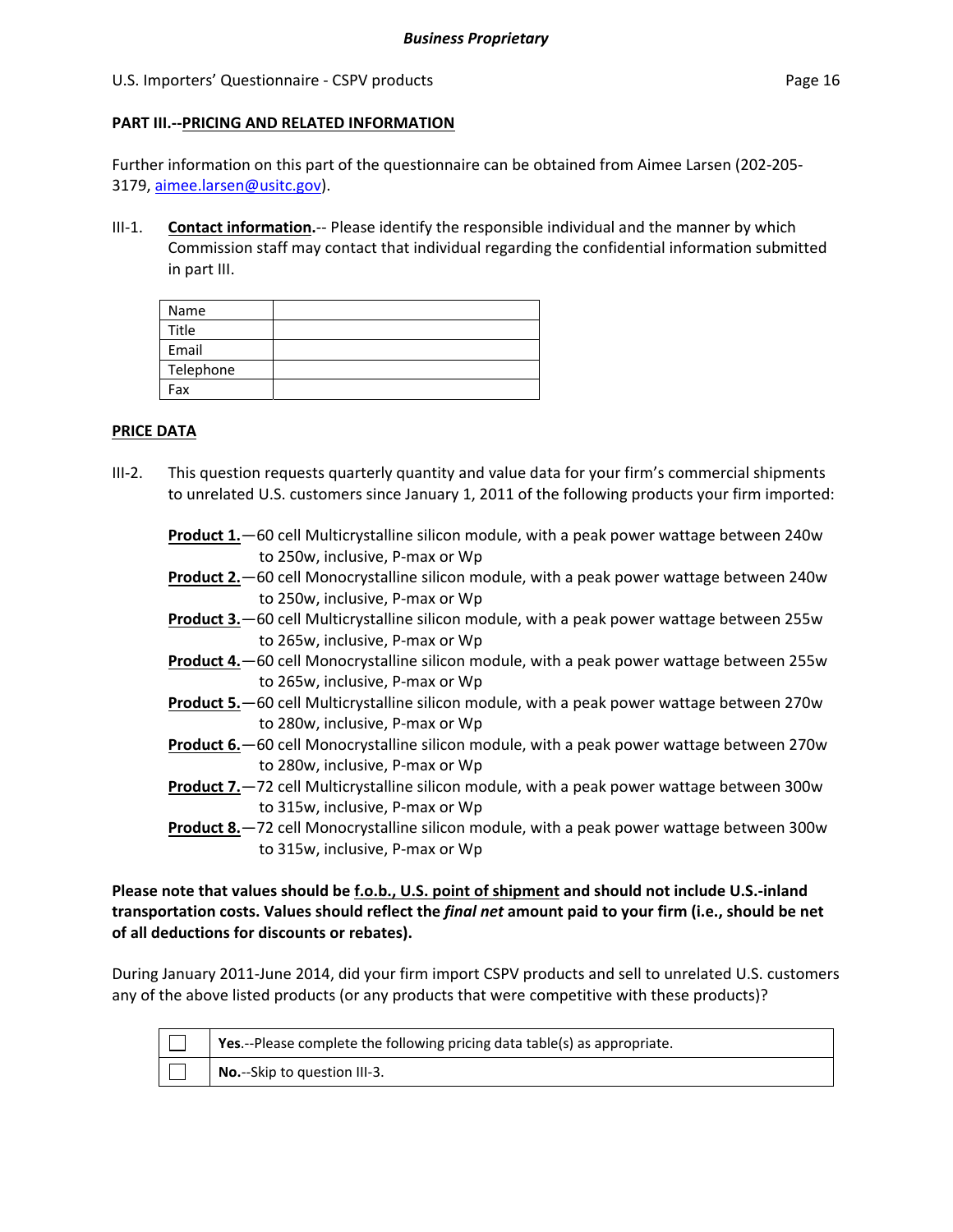III-2a. **Price data**.--Report below the quarterly price data<sup>1</sup> for pricing products<sup>2</sup> of imported CSPV modules containing cells manufactured in China subject to the 2012 antidumping and countervailing duty orders.3 *Report data in actual kilowatts and actual dollars (not 1,000s).*

### **Modules containing Chinese Cells – China Previous Orders<sup>3</sup>**

| (Quantity in kilowatts, value in dollars) |           |       |                  |       |           |       |           |       |  |  |
|-------------------------------------------|-----------|-------|------------------|-------|-----------|-------|-----------|-------|--|--|
|                                           | Product 1 |       | <b>Product 2</b> |       | Product 3 |       | Product 4 |       |  |  |
| <b>Period of shipment</b>                 | Quantity  | Value | Quantity         | Value | Quantity  | Value | Quantity  | Value |  |  |
| 2011:                                     |           |       |                  |       |           |       |           |       |  |  |
| January-March                             |           |       |                  |       |           |       |           |       |  |  |
| April-June                                |           |       |                  |       |           |       |           |       |  |  |
| July-September                            |           |       |                  |       |           |       |           |       |  |  |
| October-December                          |           |       |                  |       |           |       |           |       |  |  |
| 2012:                                     |           |       |                  |       |           |       |           |       |  |  |
| January-March                             |           |       |                  |       |           |       |           |       |  |  |
| April-June                                |           |       |                  |       |           |       |           |       |  |  |
| July-September                            |           |       |                  |       |           |       |           |       |  |  |
| October-December                          |           |       |                  |       |           |       |           |       |  |  |
| 2013:                                     |           |       |                  |       |           |       |           |       |  |  |
| January-March                             |           |       |                  |       |           |       |           |       |  |  |
| April-June                                |           |       |                  |       |           |       |           |       |  |  |
| July-September                            |           |       |                  |       |           |       |           |       |  |  |
| October-December                          |           |       |                  |       |           |       |           |       |  |  |
| 2014:                                     |           |       |                  |       |           |       |           |       |  |  |
| January-March                             |           |       |                  |       |           |       |           |       |  |  |
| April-June                                |           |       |                  |       |           |       |           |       |  |  |

<sup>1</sup> Net values (*i.e.*, gross sales values less all discounts, allowances, rebates, prepaid freight, and the value of returned goods), f.o.b. your firm's U.S. point of shipment.

<sup>2</sup> Pricing product definitions are provided on the first page of Part III. Pricing products relate to commercial shipments to unrelated U.S. customers of imported product.

These pricing products relate to modules assembled in and exported from China, Taiwan, or a third country that incorporate cells wholly produced in China. These modules have been subject to antidumping and countervailing duty orders since 2012.

**Note.‐‐**If your firm's product does not exactly meet the product specifications but is competitive with the specified product, provide a description of your firm's product. Also, please explain any anomalies in your firm's reported pricing data.

Product 1:

Product 2:

Product 3:

Product 4: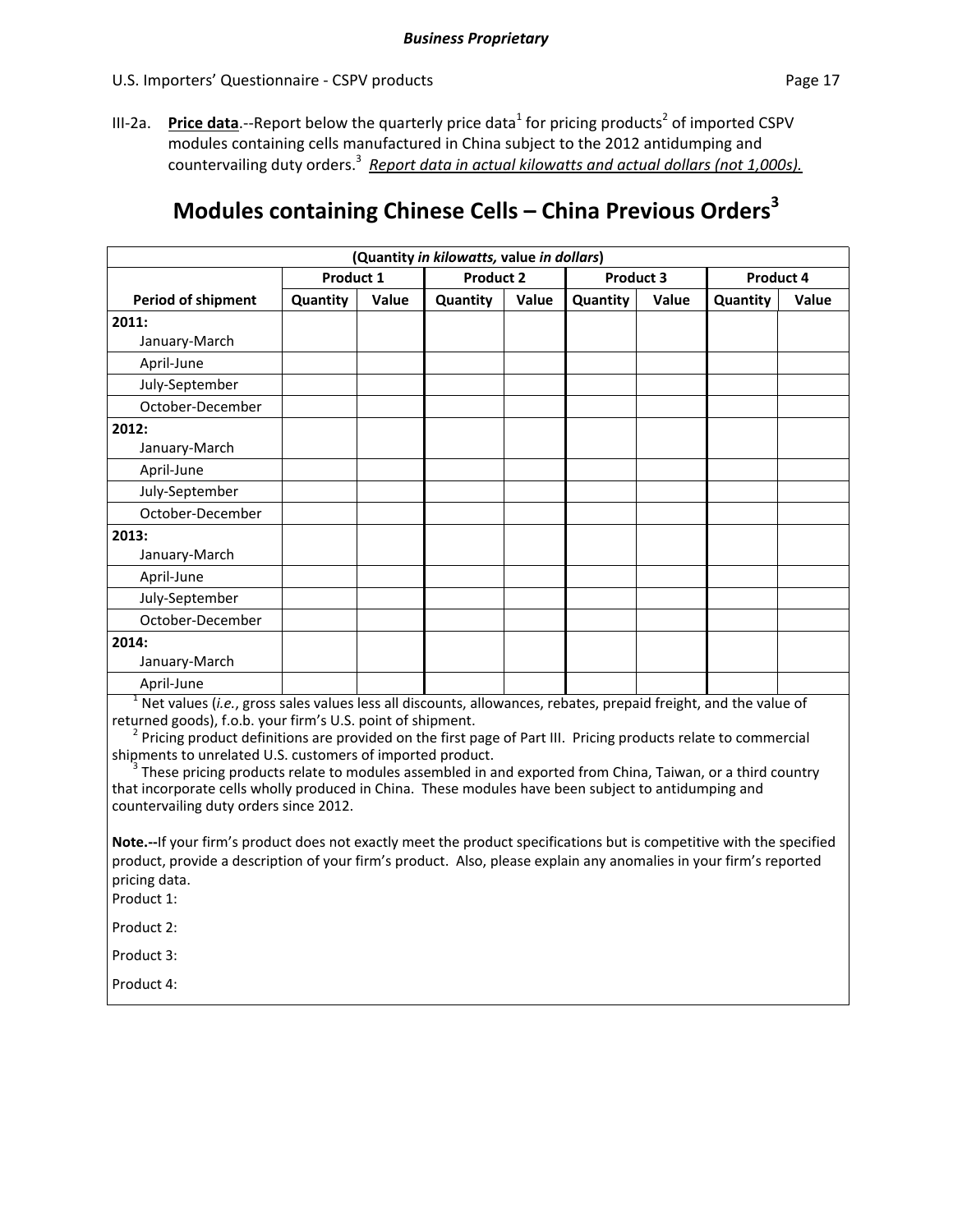### III‐2a. **Price data**.—*Continued.*

### **Modules containing Chinese Cells – China Previous Orders<sup>3</sup>**

| (Quantity in kilowatts, value in dollars) |                  |       |           |       |                  |       |           |       |  |  |
|-------------------------------------------|------------------|-------|-----------|-------|------------------|-------|-----------|-------|--|--|
|                                           | <b>Product 5</b> |       | Product 6 |       | <b>Product 7</b> |       | Product 8 |       |  |  |
| <b>Period of shipment</b>                 | Quantity         | Value | Quantity  | Value | Quantity         | Value | Quantity  | Value |  |  |
| 2011:                                     |                  |       |           |       |                  |       |           |       |  |  |
| January-March                             |                  |       |           |       |                  |       |           |       |  |  |
| April-June                                |                  |       |           |       |                  |       |           |       |  |  |
| July-September                            |                  |       |           |       |                  |       |           |       |  |  |
| October-December                          |                  |       |           |       |                  |       |           |       |  |  |
| 2012:                                     |                  |       |           |       |                  |       |           |       |  |  |
| January-March                             |                  |       |           |       |                  |       |           |       |  |  |
| April-June                                |                  |       |           |       |                  |       |           |       |  |  |
| July-September                            |                  |       |           |       |                  |       |           |       |  |  |
| October-December                          |                  |       |           |       |                  |       |           |       |  |  |
| 2013:                                     |                  |       |           |       |                  |       |           |       |  |  |
| January-March                             |                  |       |           |       |                  |       |           |       |  |  |
| April-June                                |                  |       |           |       |                  |       |           |       |  |  |
| July-September                            |                  |       |           |       |                  |       |           |       |  |  |
| October-December                          |                  |       |           |       |                  |       |           |       |  |  |
| 2014:                                     |                  |       |           |       |                  |       |           |       |  |  |
| January-March                             |                  |       |           |       |                  |       |           |       |  |  |
| April-June                                |                  |       |           |       |                  |       |           |       |  |  |

<sup>1</sup> Net values (*i.e.*, gross sales values less all discounts, allowances, rebates, prepaid freight, and the value of returned goods), f.o.b. your firm's U.S. point of shipment.

 $^2$  Pricing product definitions are provided on the first page of Part III. Pricing products relate to commercial shipments to unrelated U.S. customers of imported product.<br><sup>3</sup> These pricing products relate to modules assembled in and exported from China, Taiwan, or a third country

that incorporate cells wholly produced in China. These modules have been subject to antidumping and countervailing duty orders since 2012.

**Note.‐‐**If your firm's product does not exactly meet the product specifications but is competitive with the specified product, provide a description of your firm's product. Also, please explain any anomalies in your firm's reported pricing data.

Product 5:

Product 6:

Product 7:

Product 8: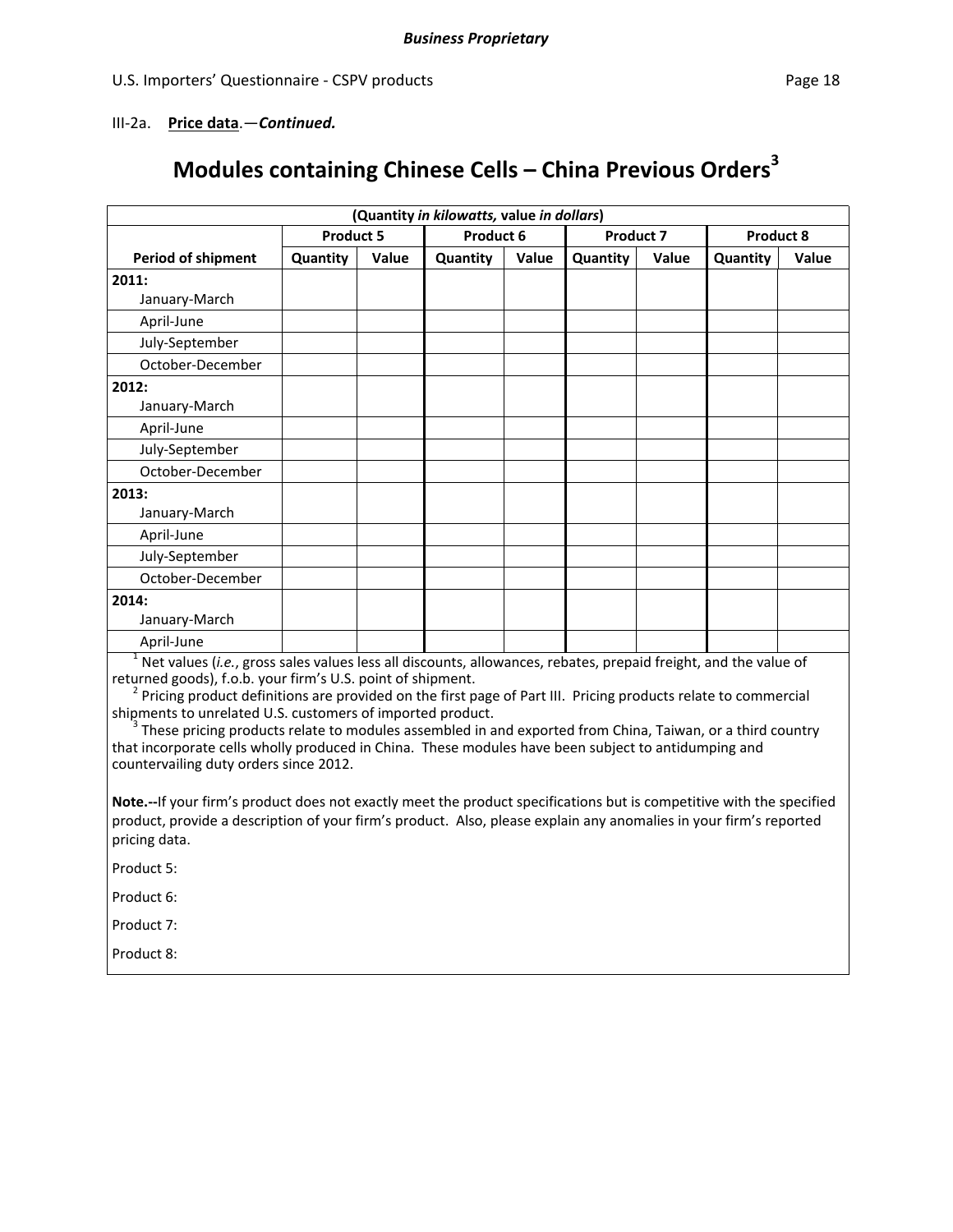III-2b. **Price data.**—Report below the quarterly price data<sup>1</sup> for pricing products<sup>2</sup> of imported CSPV modules that were assembled in China and the cells used in that assembly contain inputs of Chinese origin.<sup>3</sup> *Report data in actual kilowatts and actual dollars (not 1,000s).*

### **Modules assembled in China using cells that contain some Chinese inputs (ingot, wafer, or partial cell) – China Current Investigation3**

| (Quantity in kilowatts, value in dollars) |           |       |                                                                                                             |                  |                               |           |                                                                                  |           |  |  |
|-------------------------------------------|-----------|-------|-------------------------------------------------------------------------------------------------------------|------------------|-------------------------------|-----------|----------------------------------------------------------------------------------|-----------|--|--|
|                                           | Product 1 |       |                                                                                                             | <b>Product 2</b> |                               | Product 3 |                                                                                  | Product 4 |  |  |
| <b>Period of shipment</b>                 | Quantity  | Value | Quantity                                                                                                    | Value            | Quantity                      | Value     | Quantity                                                                         | Value     |  |  |
| 2011:                                     |           |       |                                                                                                             |                  |                               |           |                                                                                  |           |  |  |
| January-March                             |           |       |                                                                                                             |                  |                               |           |                                                                                  |           |  |  |
| April-June                                |           |       |                                                                                                             |                  |                               |           |                                                                                  |           |  |  |
| July-September                            |           |       |                                                                                                             |                  |                               |           |                                                                                  |           |  |  |
| October-December                          |           |       |                                                                                                             |                  |                               |           |                                                                                  |           |  |  |
| 2012:                                     |           |       |                                                                                                             |                  |                               |           |                                                                                  |           |  |  |
| January-March                             |           |       |                                                                                                             |                  |                               |           |                                                                                  |           |  |  |
| April-June                                |           |       |                                                                                                             |                  |                               |           |                                                                                  |           |  |  |
| July-September                            |           |       |                                                                                                             |                  |                               |           |                                                                                  |           |  |  |
| October-December                          |           |       |                                                                                                             |                  |                               |           |                                                                                  |           |  |  |
| 2013:                                     |           |       |                                                                                                             |                  |                               |           |                                                                                  |           |  |  |
| January-March                             |           |       |                                                                                                             |                  |                               |           |                                                                                  |           |  |  |
| April-June                                |           |       |                                                                                                             |                  |                               |           |                                                                                  |           |  |  |
| July-September                            |           |       |                                                                                                             |                  |                               |           |                                                                                  |           |  |  |
| October-December                          |           |       |                                                                                                             |                  |                               |           |                                                                                  |           |  |  |
| 2014:                                     |           |       |                                                                                                             |                  |                               |           |                                                                                  |           |  |  |
| January-March                             |           |       |                                                                                                             |                  |                               |           |                                                                                  |           |  |  |
| April-June                                |           |       |                                                                                                             |                  |                               |           |                                                                                  |           |  |  |
| $1 \ldots 1$                              |           |       | $\mathbf{r}$ , and $\mathbf{r}$ , and $\mathbf{r}$ , and $\mathbf{r}$ , and $\mathbf{r}$ , and $\mathbf{r}$ |                  | $\mathbf{r}$ and $\mathbf{r}$ |           | $\mathbf{r}$ and $\mathbf{r}$ and $\mathbf{r}$ and $\mathbf{r}$ and $\mathbf{r}$ |           |  |  |

Net values (*i.e.*, gross sales values less all discounts, allowances, rebates, prepaid freight, and the value of

returned goods), f.o.b. your firm's U.S. point of shipment.<br><sup>2</sup> Pricing product definitions are provided on the first page of Part III. Pricing products relate to commercial<br>shipments to unrelated U.S. customers of importe

These pricing products relate to modules assembled in China from cells that have either ingots or wafers of Chinese origin even if the manufacture of the cells was completed in Taiwan or another third country.

**Note.‐‐**If your firm's product does not exactly meet the product specifications but is competitive with the specified product, provide a description of your firm's product. Also, please explain any anomalies in your firm's reported pricing data.

Product 1:

Product 2:

Product 3:

Product 4: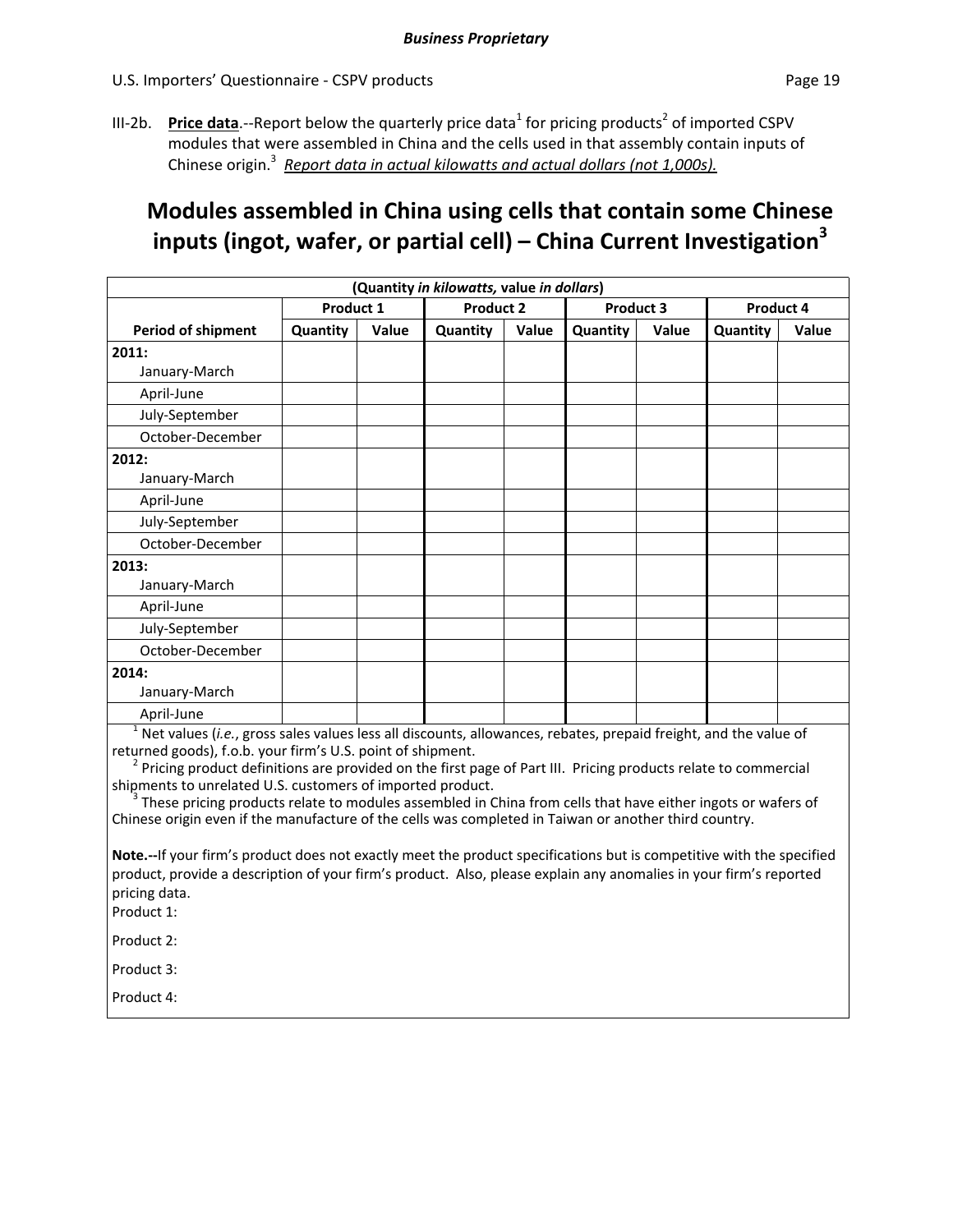### III‐2b. **Price data**.—*Continued.*

### **Modules assembled in China using cells that contain some Chinese inputs (ingot, wafer, or partial cell) – China Current Investigation3**

|                           | (Quantity in kilowatts, value in dollars) |       |          |           |          |                  |           |       |
|---------------------------|-------------------------------------------|-------|----------|-----------|----------|------------------|-----------|-------|
|                           | <b>Product 5</b>                          |       |          | Product 6 |          | <b>Product 7</b> | Product 8 |       |
| <b>Period of shipment</b> | Quantity                                  | Value | Quantity | Value     | Quantity | Value            | Quantity  | Value |
| 2011:                     |                                           |       |          |           |          |                  |           |       |
| January-March             |                                           |       |          |           |          |                  |           |       |
| April-June                |                                           |       |          |           |          |                  |           |       |
| July-September            |                                           |       |          |           |          |                  |           |       |
| October-December          |                                           |       |          |           |          |                  |           |       |
| 2012:                     |                                           |       |          |           |          |                  |           |       |
| January-March             |                                           |       |          |           |          |                  |           |       |
| April-June                |                                           |       |          |           |          |                  |           |       |
| July-September            |                                           |       |          |           |          |                  |           |       |
| October-December          |                                           |       |          |           |          |                  |           |       |
| 2013:                     |                                           |       |          |           |          |                  |           |       |
| January-March             |                                           |       |          |           |          |                  |           |       |
| April-June                |                                           |       |          |           |          |                  |           |       |
| July-September            |                                           |       |          |           |          |                  |           |       |
| October-December          |                                           |       |          |           |          |                  |           |       |
| 2014:                     |                                           |       |          |           |          |                  |           |       |
| January-March             |                                           |       |          |           |          |                  |           |       |
| April-June                |                                           |       |          |           |          |                  |           |       |

<sup>1</sup> Net values (*i.e.*, gross sales values less all discounts, allowances, rebates, prepaid freight, and the value of returned goods), f.o.b. your firm's U.S. point of shipment.

<sup>2</sup> Pricing product definitions are provided on the first page of Part III. Pricing products relate to commercial shipments to unrelated U.S. customers of imported product.

 $3$  These pricing products relate to modules assembled in China from cells that have either ingots or wafers of Chinese origin even if the manufacture of the cells was completed in Taiwan or another third country.

**Note.‐‐**If your firm's product does not exactly meet the product specifications but is competitive with the specified product, provide a description of your firm's product. Also, please explain any anomalies in your firm's reported pricing data.

Product 5:

Product 6:

Product 7:

Product 8: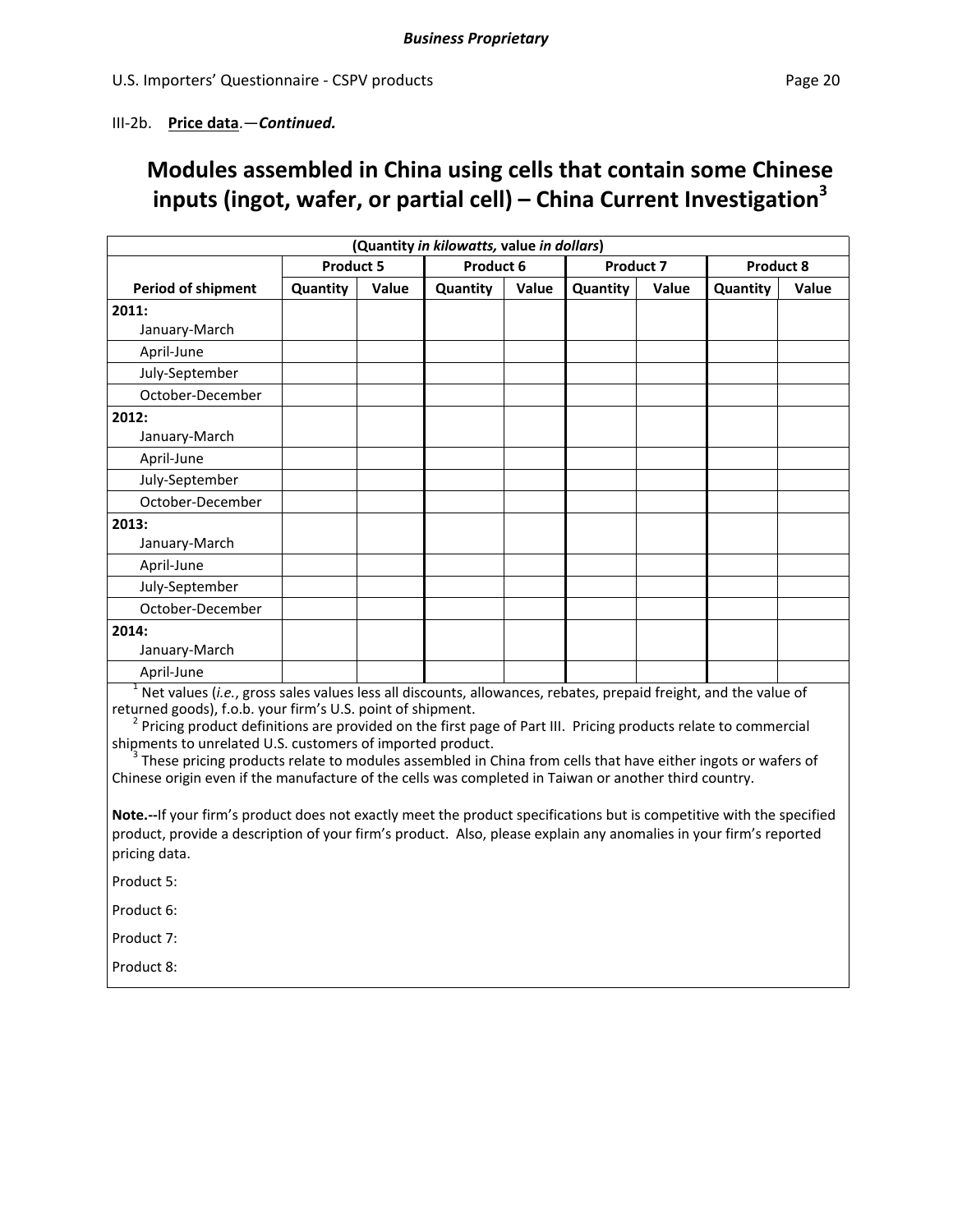- 
- III-2c. **Price data**.--Report below the quarterly price data<sup>1</sup> for pricing products<sup>2</sup> of imported CSPV modules containing cells manufactured in Taiwan.<sup>3</sup> *Report data in actual kilowatts and actual dollars (not 1,000s).*

| (Quantity in kilowatts, value in dollars) |           |       |                  |       |           |       |           |       |
|-------------------------------------------|-----------|-------|------------------|-------|-----------|-------|-----------|-------|
|                                           | Product 1 |       | <b>Product 2</b> |       | Product 3 |       | Product 4 |       |
| <b>Period of shipment</b>                 | Quantity  | Value | Quantity         | Value | Quantity  | Value | Quantity  | Value |
| 2011:                                     |           |       |                  |       |           |       |           |       |
| January-March                             |           |       |                  |       |           |       |           |       |
| April-June                                |           |       |                  |       |           |       |           |       |
| July-September                            |           |       |                  |       |           |       |           |       |
| October-December                          |           |       |                  |       |           |       |           |       |
| 2012:                                     |           |       |                  |       |           |       |           |       |
| January-March                             |           |       |                  |       |           |       |           |       |
| April-June                                |           |       |                  |       |           |       |           |       |
| July-September                            |           |       |                  |       |           |       |           |       |
| October-December                          |           |       |                  |       |           |       |           |       |
| 2013:                                     |           |       |                  |       |           |       |           |       |
| January-March                             |           |       |                  |       |           |       |           |       |
| April-June                                |           |       |                  |       |           |       |           |       |
| July-September                            |           |       |                  |       |           |       |           |       |
| October-December                          |           |       |                  |       |           |       |           |       |
| 2014:                                     |           |       |                  |       |           |       |           |       |
| January-March                             |           |       |                  |       |           |       |           |       |
| April-June                                |           |       |                  |       |           |       |           |       |

## **Modules containing Taiwan Cells<sup>3</sup>**

<sup>1</sup> Net values (*i.e.*, gross sales values less all discounts, allowances, rebates, prepaid freight, and the value of returned goods), f.o.b. your firm's U.S. point of shipment.

 $^2$  Pricing product definitions are provided on the first page of Part III. Pricing products relate to commercial shipments to unrelated U.S. customers of imported product.<br><sup>3</sup> These pricing products relate to either:

- A. Modules assembled in China, Taiwan, or a third country that incorporate cells wholly produced in Taiwan *excluding* any modules that were assembled in and exported from China using cells produced in Taiwan that in have either ingot or wafers of Chinese origin even if the manufacture of the cells was completed in Taiwan or another third country (those data are to be reported in III‐2b).
- B. Modules assembled in Taiwan from cells that have either ingots or wafers of Taiwanese origin even if the manufacture of the cells was completed in China or another third country.

**Note.‐‐**If your firm's product does not exactly meet the product specifications but is competitive with the specified product, provide a description of your firm's product. Also, please explain any anomalies in your firm's reported pricing data.

Product 1:

Product 2:

Product 3:

Product 4: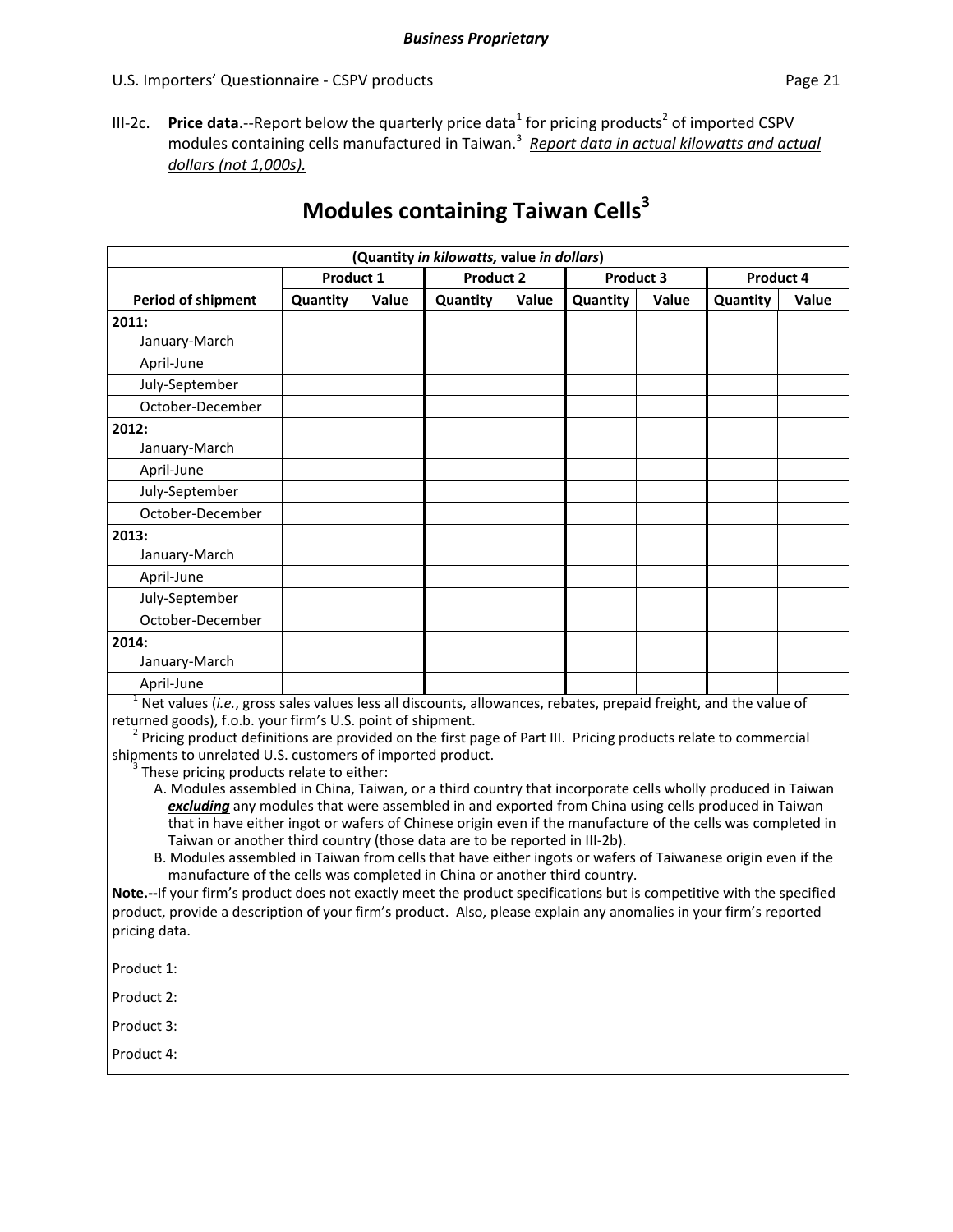### III‐2c. **Price data**.—*Continued.*

# **Modules containing Taiwan Cells<sup>3</sup>**

|                                                                                                                                                                                                                                                                                                                                                                                                                                                                                                                                                                                                                                                                                                                                                                                                                                                                                                                                                                                                                                                       |                  |       | (Quantity in kilowatts, value in dollars) |       |           |       |          |                  |
|-------------------------------------------------------------------------------------------------------------------------------------------------------------------------------------------------------------------------------------------------------------------------------------------------------------------------------------------------------------------------------------------------------------------------------------------------------------------------------------------------------------------------------------------------------------------------------------------------------------------------------------------------------------------------------------------------------------------------------------------------------------------------------------------------------------------------------------------------------------------------------------------------------------------------------------------------------------------------------------------------------------------------------------------------------|------------------|-------|-------------------------------------------|-------|-----------|-------|----------|------------------|
|                                                                                                                                                                                                                                                                                                                                                                                                                                                                                                                                                                                                                                                                                                                                                                                                                                                                                                                                                                                                                                                       | <b>Product 5</b> |       | Product 6                                 |       | Product 7 |       |          | <b>Product 8</b> |
| <b>Period of shipment</b>                                                                                                                                                                                                                                                                                                                                                                                                                                                                                                                                                                                                                                                                                                                                                                                                                                                                                                                                                                                                                             | Quantity         | Value | Quantity                                  | Value | Quantity  | Value | Quantity | Value            |
| 2011:                                                                                                                                                                                                                                                                                                                                                                                                                                                                                                                                                                                                                                                                                                                                                                                                                                                                                                                                                                                                                                                 |                  |       |                                           |       |           |       |          |                  |
| January-March                                                                                                                                                                                                                                                                                                                                                                                                                                                                                                                                                                                                                                                                                                                                                                                                                                                                                                                                                                                                                                         |                  |       |                                           |       |           |       |          |                  |
| April-June                                                                                                                                                                                                                                                                                                                                                                                                                                                                                                                                                                                                                                                                                                                                                                                                                                                                                                                                                                                                                                            |                  |       |                                           |       |           |       |          |                  |
| July-September                                                                                                                                                                                                                                                                                                                                                                                                                                                                                                                                                                                                                                                                                                                                                                                                                                                                                                                                                                                                                                        |                  |       |                                           |       |           |       |          |                  |
| October-December                                                                                                                                                                                                                                                                                                                                                                                                                                                                                                                                                                                                                                                                                                                                                                                                                                                                                                                                                                                                                                      |                  |       |                                           |       |           |       |          |                  |
| 2012:                                                                                                                                                                                                                                                                                                                                                                                                                                                                                                                                                                                                                                                                                                                                                                                                                                                                                                                                                                                                                                                 |                  |       |                                           |       |           |       |          |                  |
| January-March                                                                                                                                                                                                                                                                                                                                                                                                                                                                                                                                                                                                                                                                                                                                                                                                                                                                                                                                                                                                                                         |                  |       |                                           |       |           |       |          |                  |
| April-June                                                                                                                                                                                                                                                                                                                                                                                                                                                                                                                                                                                                                                                                                                                                                                                                                                                                                                                                                                                                                                            |                  |       |                                           |       |           |       |          |                  |
| July-September                                                                                                                                                                                                                                                                                                                                                                                                                                                                                                                                                                                                                                                                                                                                                                                                                                                                                                                                                                                                                                        |                  |       |                                           |       |           |       |          |                  |
| October-December                                                                                                                                                                                                                                                                                                                                                                                                                                                                                                                                                                                                                                                                                                                                                                                                                                                                                                                                                                                                                                      |                  |       |                                           |       |           |       |          |                  |
| 2013:                                                                                                                                                                                                                                                                                                                                                                                                                                                                                                                                                                                                                                                                                                                                                                                                                                                                                                                                                                                                                                                 |                  |       |                                           |       |           |       |          |                  |
| January-March                                                                                                                                                                                                                                                                                                                                                                                                                                                                                                                                                                                                                                                                                                                                                                                                                                                                                                                                                                                                                                         |                  |       |                                           |       |           |       |          |                  |
| April-June                                                                                                                                                                                                                                                                                                                                                                                                                                                                                                                                                                                                                                                                                                                                                                                                                                                                                                                                                                                                                                            |                  |       |                                           |       |           |       |          |                  |
| July-September                                                                                                                                                                                                                                                                                                                                                                                                                                                                                                                                                                                                                                                                                                                                                                                                                                                                                                                                                                                                                                        |                  |       |                                           |       |           |       |          |                  |
| October-December                                                                                                                                                                                                                                                                                                                                                                                                                                                                                                                                                                                                                                                                                                                                                                                                                                                                                                                                                                                                                                      |                  |       |                                           |       |           |       |          |                  |
| 2014:                                                                                                                                                                                                                                                                                                                                                                                                                                                                                                                                                                                                                                                                                                                                                                                                                                                                                                                                                                                                                                                 |                  |       |                                           |       |           |       |          |                  |
| January-March                                                                                                                                                                                                                                                                                                                                                                                                                                                                                                                                                                                                                                                                                                                                                                                                                                                                                                                                                                                                                                         |                  |       |                                           |       |           |       |          |                  |
| April-June                                                                                                                                                                                                                                                                                                                                                                                                                                                                                                                                                                                                                                                                                                                                                                                                                                                                                                                                                                                                                                            |                  |       |                                           |       |           |       |          |                  |
| $1$ Net values (i.e., gross sales values less all discounts, allowances, rebates, prepaid freight, and the value of<br>returned goods), f.o.b. your firm's U.S. point of shipment.<br><sup>2</sup> Pricing product definitions are provided on the first page of Part III. Pricing products relate to commercial<br>shipments to unrelated U.S. customers of imported product.<br><sup>3</sup> These pricing products relate to either:<br>A. Modules assembled in China, Taiwan, or a third country that incorporate cells wholly produced in Taiwan<br>excluding any modules that were assembled in and exported from China using cells produced in Taiwan<br>that in have either ingot or wafers of Chinese origin even if the manufacture of the cells was completed in<br>China or another third country (those data are to be reported in III-2b).<br>B. Modules assembled in Taiwan from cells that have either ingots or wafers of Taiwanese origin even if the<br>manufacture of the cells was completed in Taiwan or another third country. |                  |       |                                           |       |           |       |          |                  |
| Note .-- If your firm's product does not exactly meet the product specifications but is competitive with the specified<br>product, provide a description of your firm's product. Also, please explain any anomalies in your firm's reported<br>pricing data.                                                                                                                                                                                                                                                                                                                                                                                                                                                                                                                                                                                                                                                                                                                                                                                          |                  |       |                                           |       |           |       |          |                  |
| Product 5:                                                                                                                                                                                                                                                                                                                                                                                                                                                                                                                                                                                                                                                                                                                                                                                                                                                                                                                                                                                                                                            |                  |       |                                           |       |           |       |          |                  |
| Product 6:                                                                                                                                                                                                                                                                                                                                                                                                                                                                                                                                                                                                                                                                                                                                                                                                                                                                                                                                                                                                                                            |                  |       |                                           |       |           |       |          |                  |

Product 7:

Product 8: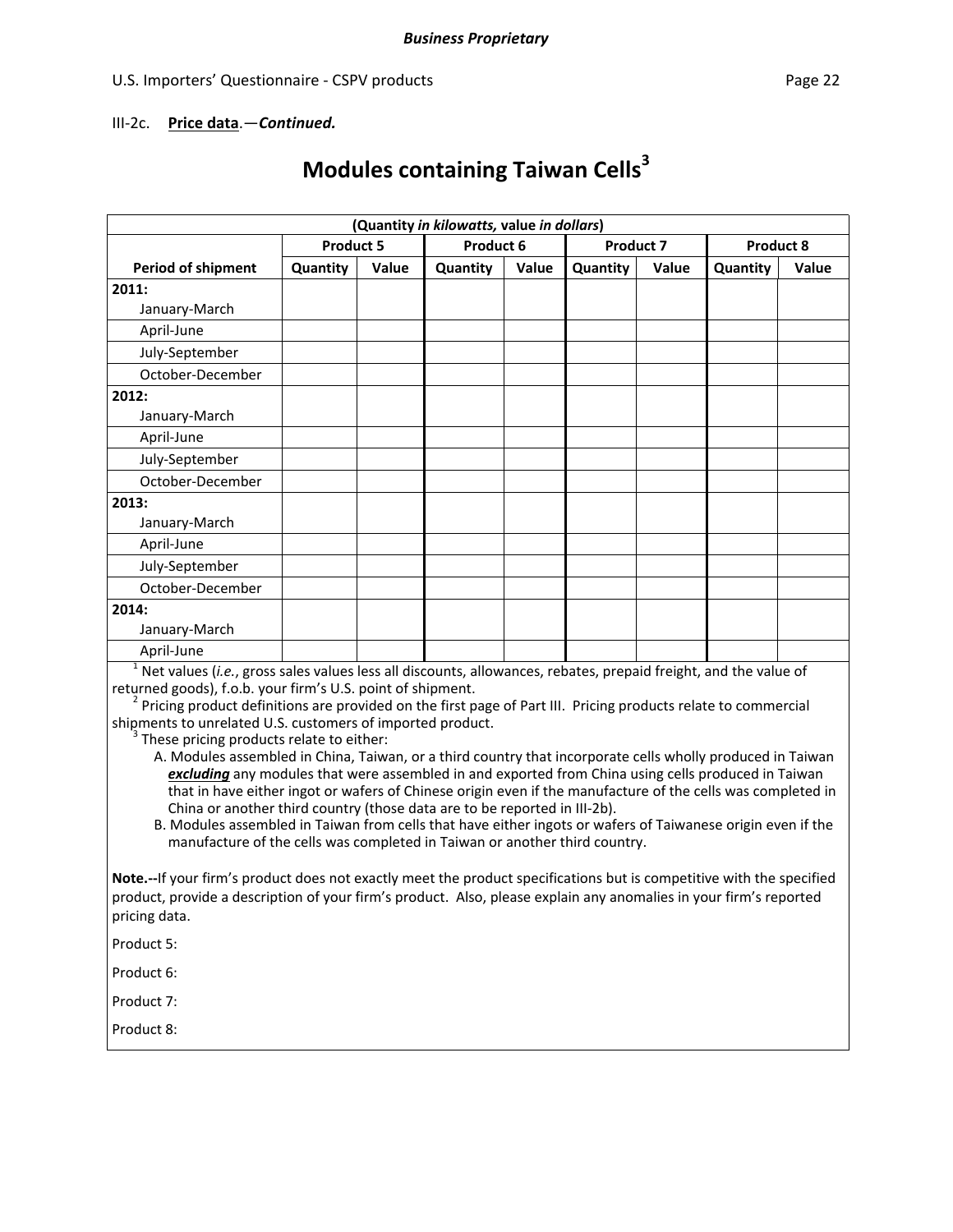III-2d. Price data.-- Report below the quarterly price data<sup>1</sup> for pricing products<sup>2</sup> of imported CSPV modules containing cells manufactured in Malaysia.<sup>3</sup> *Report data in actual kilowatts and actual dollars (not 1,000s).*

|                    |                  |       | (Quantity in kilowatts, value in dollars) |       |           |       |           |       |
|--------------------|------------------|-------|-------------------------------------------|-------|-----------|-------|-----------|-------|
|                    | <b>Product 1</b> |       | <b>Product 2</b>                          |       | Product 3 |       | Product 4 |       |
| Period of shipment | Quantity         | Value | Quantity                                  | Value | Quantity  | Value | Quantity  | Value |
| 2011:              |                  |       |                                           |       |           |       |           |       |
| January-March      |                  |       |                                           |       |           |       |           |       |
| April-June         |                  |       |                                           |       |           |       |           |       |
| July-September     |                  |       |                                           |       |           |       |           |       |
| October-December   |                  |       |                                           |       |           |       |           |       |
| 2012:              |                  |       |                                           |       |           |       |           |       |
| January-March      |                  |       |                                           |       |           |       |           |       |
| April-June         |                  |       |                                           |       |           |       |           |       |
| July-September     |                  |       |                                           |       |           |       |           |       |
| October-December   |                  |       |                                           |       |           |       |           |       |
| 2013:              |                  |       |                                           |       |           |       |           |       |
| January-March      |                  |       |                                           |       |           |       |           |       |
| April-June         |                  |       |                                           |       |           |       |           |       |
| July-September     |                  |       |                                           |       |           |       |           |       |
| October-December   |                  |       |                                           |       |           |       |           |       |
| 2014:              |                  |       |                                           |       |           |       |           |       |
| January-March      |                  |       |                                           |       |           |       |           |       |
| April-June         |                  |       |                                           |       |           |       |           |       |

### **Malaysia3**

<sup>1</sup> Net values (*i.e.*, gross sales values less all discounts, allowances, rebates, prepaid freight, and the value of returned goods), f.o.b. your firm's U.S. point of shipment.<br><sup>2</sup> Pricing product definitions are provided on the first page of Part III. Pricing products relate to commercial

shipments to unrelated U.S. customers of imported product.

 $3$ These pricing products relate to modules assembled in and exported from China, Taiwan, or a third country that incorporate cells wholly produced in Malaysia *excluding* any modules that were assembled in and exported from China or Taiwan using cells produced in Malaysia that in turn have either ingots or wafers of Chinese or Taiwanese origin even if the manufacture of the cells was completed in Malaysia or another third country (those data are to be reported in III‐2b and III‐2c respectively).

**Note.‐‐**If your firm's product does not exactly meet the product specifications but is competitive with the specified product, provide a description of your firm's product. Also, please explain any anomalies in your firm's reported pricing data.

Product 1:

Product 2:

Product 3:

Product 4: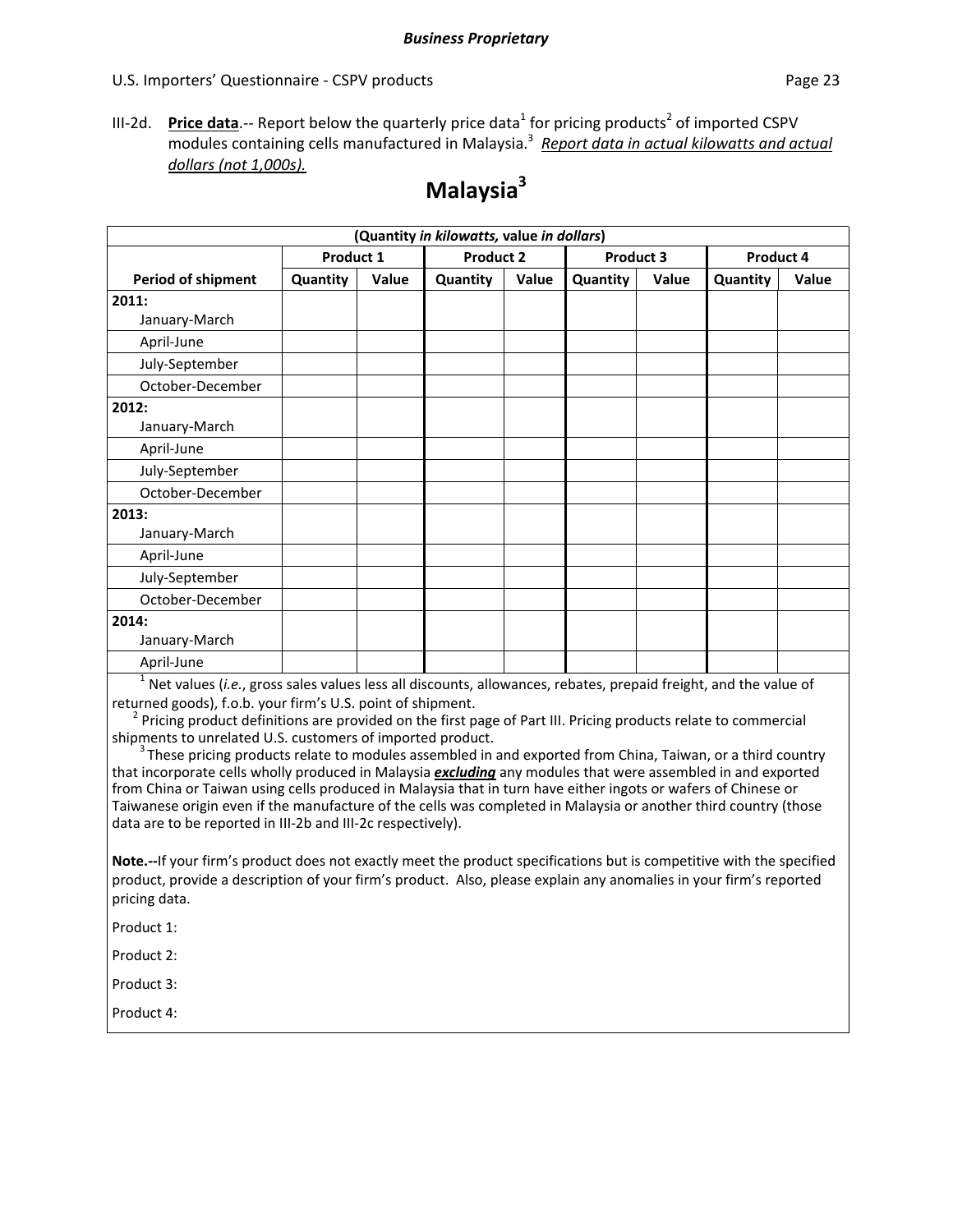#### III‐2d. **Price data**.—*Continued.*

## **Malaysia3**

|                           | (Quantity in kilowatts, value in dollars) |       |          |           |          |                  |           |       |
|---------------------------|-------------------------------------------|-------|----------|-----------|----------|------------------|-----------|-------|
|                           | <b>Product 5</b>                          |       |          | Product 6 |          | <b>Product 7</b> | Product 8 |       |
| <b>Period of shipment</b> | Quantity                                  | Value | Quantity | Value     | Quantity | Value            | Quantity  | Value |
| 2011:                     |                                           |       |          |           |          |                  |           |       |
| January-March             |                                           |       |          |           |          |                  |           |       |
| April-June                |                                           |       |          |           |          |                  |           |       |
| July-September            |                                           |       |          |           |          |                  |           |       |
| October-December          |                                           |       |          |           |          |                  |           |       |
| 2012:                     |                                           |       |          |           |          |                  |           |       |
| January-March             |                                           |       |          |           |          |                  |           |       |
| April-June                |                                           |       |          |           |          |                  |           |       |
| July-September            |                                           |       |          |           |          |                  |           |       |
| October-December          |                                           |       |          |           |          |                  |           |       |
| 2013:                     |                                           |       |          |           |          |                  |           |       |
| January-March             |                                           |       |          |           |          |                  |           |       |
| April-June                |                                           |       |          |           |          |                  |           |       |
| July-September            |                                           |       |          |           |          |                  |           |       |
| October-December          |                                           |       |          |           |          |                  |           |       |
| 2014:                     |                                           |       |          |           |          |                  |           |       |
| January-March             |                                           |       |          |           |          |                  |           |       |
| April-June                |                                           |       |          |           |          |                  |           |       |

<sup>1</sup> Net values (*i.e.*, gross sales values less all discounts, allowances, rebates, prepaid freight, and the value of returned goods), f.o.b. your firm's U.S. point of shipment.

 $2$  Pricing product definitions are provided on the first page of Part III. Pricing products relate to commercial shipments to unrelated U.S. customers of imported product.

 $3$ These pricing products relate to modules assembled in and exported from China, Taiwan, or a third country that incorporate cells wholly produced in Malaysia *excluding* any modules that were assembled in and exported from China or Taiwan using cells produced in Malaysia that in turn have either ingots or wafers of Chinese or Taiwanese origin even if the manufacture of the cells was completed in Malaysia or another third country (those data are to be reported in III‐2b and III‐2c respectively).

**Note.‐‐**If your firm's product does not exactly meet the product specifications but is competitive with the specified product, provide a description of your firm's product. Also, please explain any anomalies in your firm's reported pricing data.

Product 5:

Product 6:

Product 7:

Product 8: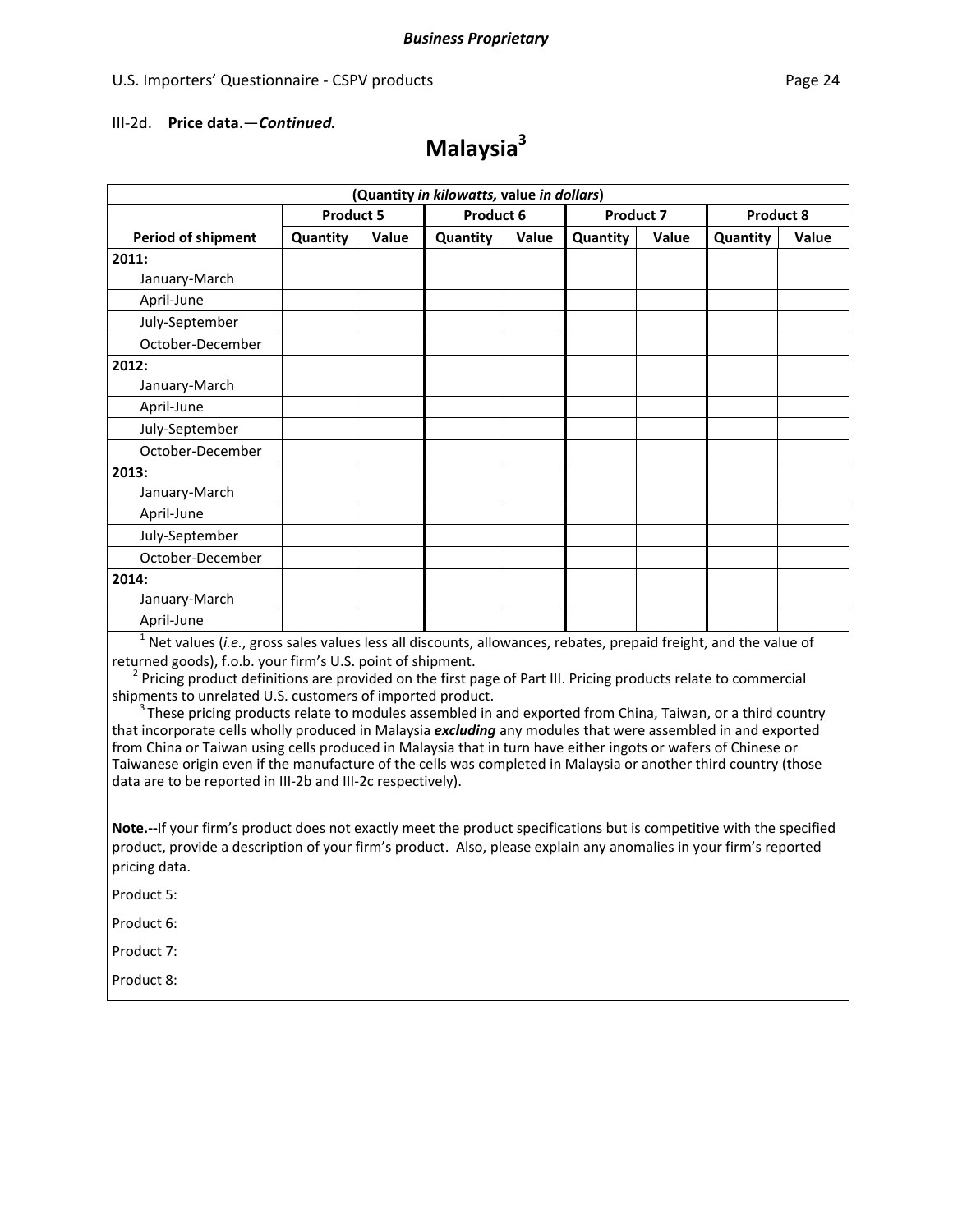III‐3. **Pricing products by channel of distribution.**‐‐ Please indicate the proportion of your firm's 2013 sales of each pricing product, by channel of distribution.

|                                                                                                                                   | Percentage of 2013 sales to |                   |                   |                     |              |   |
|-----------------------------------------------------------------------------------------------------------------------------------|-----------------------------|-------------------|-------------------|---------------------|--------------|---|
|                                                                                                                                   | <b>Residential</b>          | <b>Commercial</b> | Utilities/        |                     |              |   |
| Product                                                                                                                           | <b>Installers</b>           | <b>Installers</b> | <b>Developers</b> | <b>Distributors</b> | <b>Total</b> |   |
| Product 1.-60 cell Multicrystalline silicon<br>module, with a peak power wattage between                                          |                             |                   |                   |                     |              |   |
| 240w to 250w, inclusive, P-max or Wp                                                                                              | %                           | %                 | %                 | %                   | 0.0%         |   |
| Product 2.-60 cell Monocrystalline silicon<br>module, with a peak power wattage between<br>240w to 250w, inclusive, P-max or Wp   | %                           | %                 | %                 | %                   | 0.0%         |   |
| Product 3. - 60 cell Multicrystalline silicon<br>module, with a peak power wattage between                                        | %                           | %                 | %                 | %                   | 0.0          | % |
| 255w to 265w, inclusive, P-max or Wp                                                                                              |                             |                   |                   |                     |              |   |
| Product 4. - 60 cell Monocrystalline silicon<br>module, with a peak power wattage between<br>255w to 265w, inclusive, P-max or Wp | %                           | %                 | %                 | %                   | 0.0          | % |
| Product 5.-60 cell Multicrystalline silicon<br>module, with a peak power wattage between<br>270w to 280w, inclusive, P-max or Wp  | %                           | %                 | %                 | %                   | 0.0<br>%     |   |
| Product 6. - 60 cell Monocrystalline silicon<br>module, with a peak power wattage between<br>270w to 280w, inclusive, P-max or Wp | %                           | %                 | %                 | %                   | 0.0<br>%     |   |
| Product 7.-72 cell Multicrystalline silicon<br>module, with a peak power wattage between<br>300w to 315w, inclusive, P-max or Wp  | %                           | %                 | %                 | %                   | 0.0<br>%     |   |
| Product 8.-72 cell Monocrystalline silicon<br>module, with a peak power wattage between<br>300w to 315w, inclusive, P-max or Wp   | %                           | %                 | %                 | %                   | 0.0          | % |

III‐4. **Price setting.‐‐** How does your firm determine the prices that it charges for sales of CSPV products (*check all that apply*)? If your firm issues price lists, please submit sample pages of a recent list.

| <b>Transaction</b><br>bν<br>transaction | <b>Contracts</b> | <b>Set</b><br>price<br>lists | <b>Other</b> | If other, describe |
|-----------------------------------------|------------------|------------------------------|--------------|--------------------|
|                                         |                  |                              |              |                    |

### III‐5. **Discount policy.‐‐** Please indicate and describe your firm's discount policies (*check all that apply*).

| Quantity<br>discounts | Annual<br>total<br>volume<br>discounts | No<br>discount<br>policy | Other | <b>Describe</b> |
|-----------------------|----------------------------------------|--------------------------|-------|-----------------|
|                       |                                        |                          |       |                 |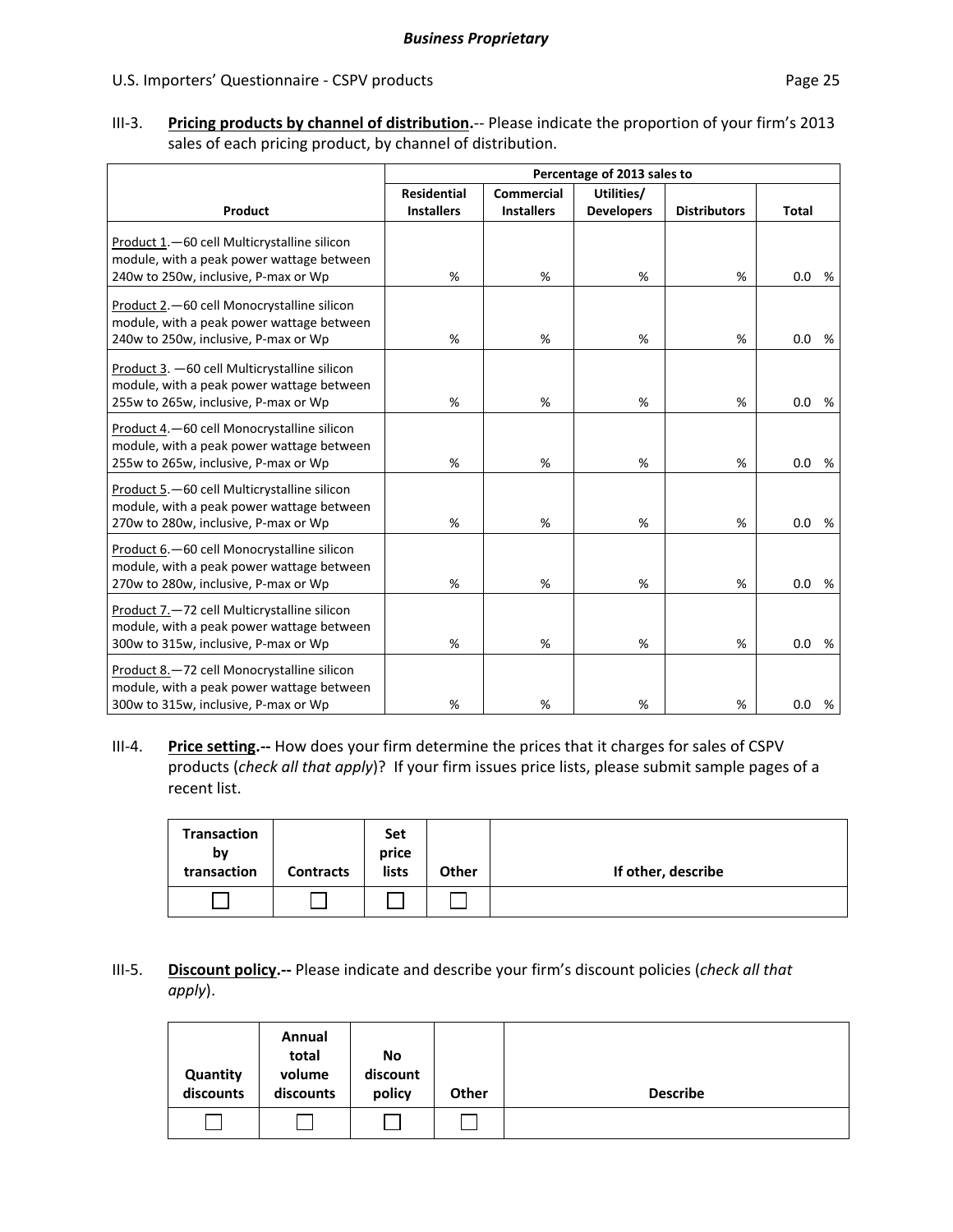### III‐6. **Pricing terms.‐‐**

(a) What are your firm's typical sales terms for CSPV products imported from China and Taiwan**?**

| <b>Net 30</b><br>days | <b>Net 60</b><br>days | 2/10 net 30<br>days | Other | Other (specify) |
|-----------------------|-----------------------|---------------------|-------|-----------------|
|                       |                       |                     |       |                 |

(b) On what basis are your firm's prices of imported subject product from China and Taiwan usually quoted *(check one)*?

| <b>Delivered</b> | F.o.b. | If f.o.b., specify point |
|------------------|--------|--------------------------|
|                  |        |                          |

III‐7. **Contract versus spot.‐‐**Approximately what share of your firm's sales of CSPV products imported from China and Taiwan in 2013 were on a (1) long-term contract basis, (2) short-term contract basis, and (3) spot sales basis?

|                                                                             | Share of<br>2013 sales: | Share of<br>2013 sales: |
|-----------------------------------------------------------------------------|-------------------------|-------------------------|
| Type of sale                                                                | China                   | Taiwan                  |
| Long-term contracts (multiple deliveries for more<br>than 12 months)        | ℅                       | %                       |
| Short-term contracts (multiple deliveries up to and<br>including 12 months) | ℅                       | %                       |
| Spot sales (for a single delivery)                                          | %                       | %                       |
| Total                                                                       | ℅<br>0.0                | %<br>0.0                |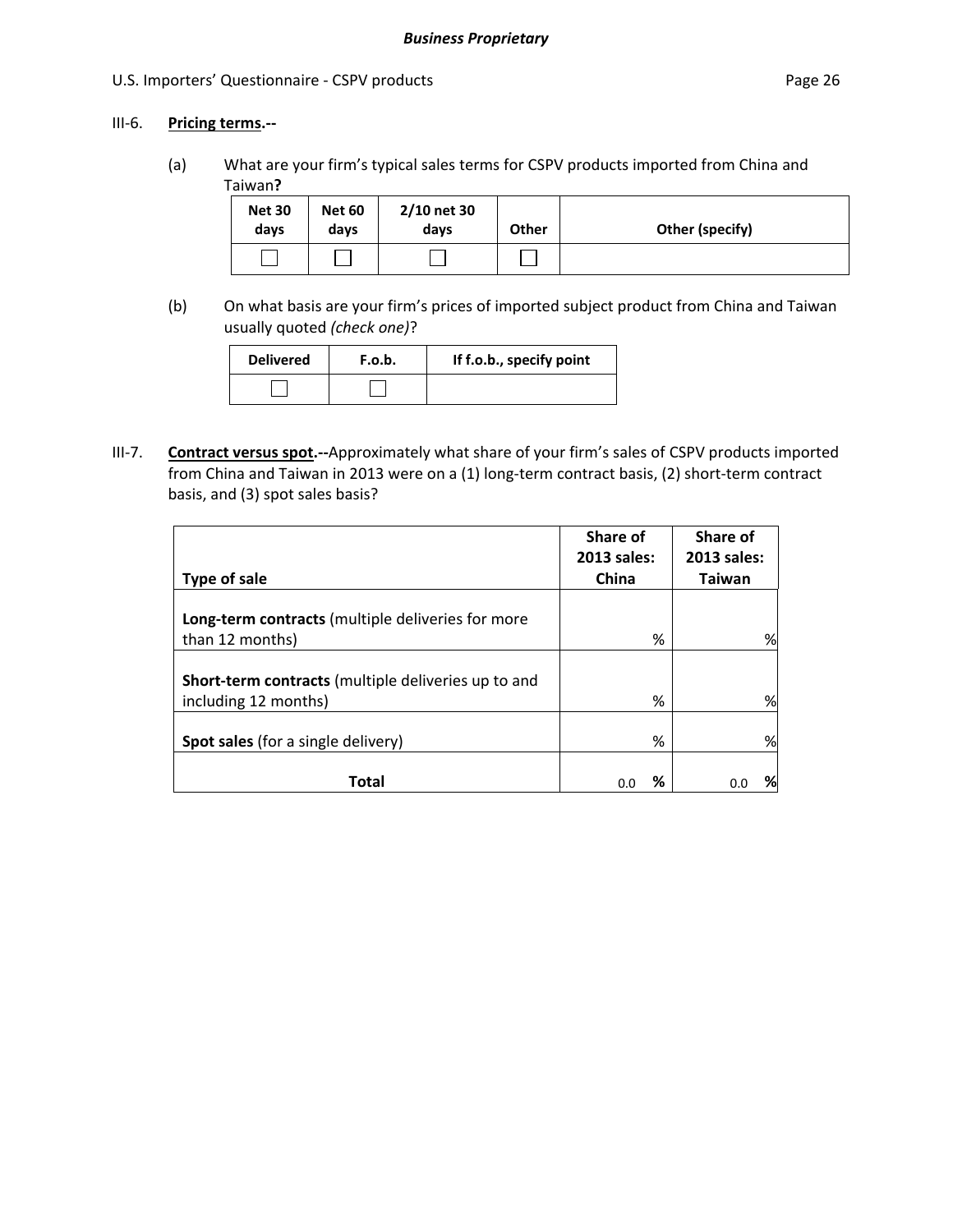III-8. **Contract provisions.**— Please fill out the table regarding your firm's typical sales contracts for CSPV products from China and Taiwan (or check "not applicable" if your firm does not sell on a long‐term and/or short‐term contract basis).

| <b>Typical sales contract provisions</b> | Item           | <b>Short-term contracts</b><br>(multiple deliveries up to<br>and including 12 months) | Long-term contracts<br>(multiple deliveries for more<br>than 12 months) |
|------------------------------------------|----------------|---------------------------------------------------------------------------------------|-------------------------------------------------------------------------|
| Average contract duration                | Number of days |                                                                                       |                                                                         |
| Price renegotiation (during the          | Yes            |                                                                                       |                                                                         |
| contract period)                         | No             |                                                                                       |                                                                         |
|                                          | Quantity       |                                                                                       |                                                                         |
| Fixed quantity and/or price              | Price          |                                                                                       |                                                                         |
|                                          | Both           |                                                                                       |                                                                         |
|                                          | Yes            |                                                                                       |                                                                         |
| Meet or release provision                | No             |                                                                                       |                                                                         |
| Not applicable                           |                |                                                                                       |                                                                         |

III‐9. **Lead times.‐‐**What is your firm's share of sales of CSPV products imported from China and Taiwan both from inventory and produced to order? Also, what is the typical lead time between a customer's order and the date of delivery for your firm's sales of CSPV products?

|                                          | Share of 2013<br>sales: | Share of 2013<br>sales: |                  |
|------------------------------------------|-------------------------|-------------------------|------------------|
| <b>Source</b>                            | China                   | <b>Taiwan</b>           | Lead time (days) |
| From your firm's U.S. inventory          | %                       | %                       |                  |
| From foreign manufacturers'<br>inventory | %                       | %                       |                  |
| Produced to order                        | %                       | %                       |                  |
| <b>Total</b>                             | %<br>0.0                | %<br>0.0                |                  |

### III‐10. **Shipping information.—**

- (a) What is the approximate percentage of the total delivered cost of CSPV products imported from China and Taiwan that is accounted for by U.S. inland transportation costs? \_\_\_\_\_\_ percent.
- (b) Who generally arranges the transportation to your firm's customers' locations? Your firm Purchaser *(check one)*
- (c) When your firm sells CSPV products imported from China and Taiwan, from where is it shipped?

Point of importation Storage facility *(check one)*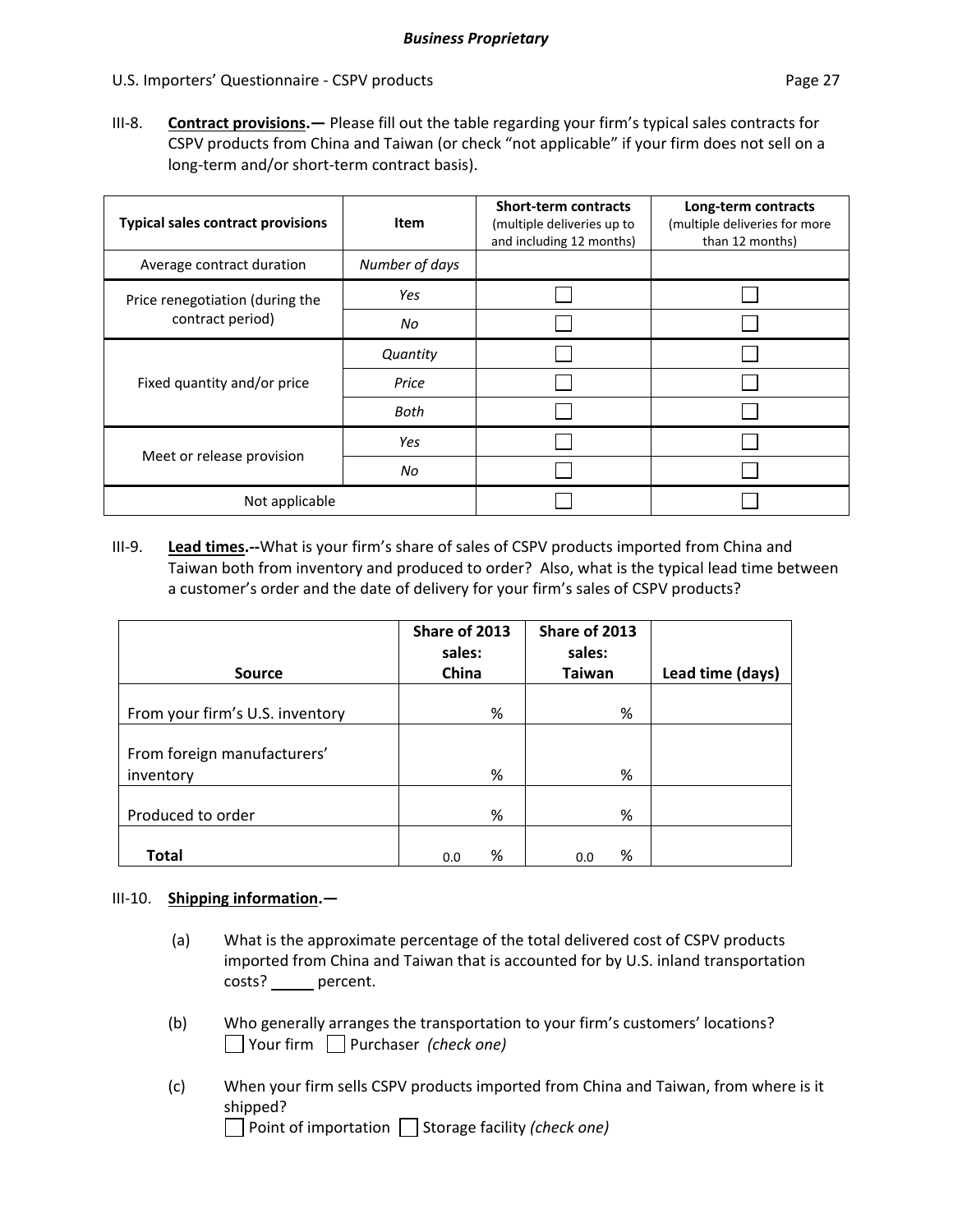### III‐10. **Shipping information.—***Continued.*

(d) Indicate the approximate percentage of your firm's sales of CSPV products imported from China and Taiwan that are delivered the following distances from your firm's U.S. point of shipment.

| Distance from your firm's U.S. point of shipment | <b>Share</b> |
|--------------------------------------------------|--------------|
| Within 100 miles                                 | %            |
| 101 to 1,000 miles                               | ℅            |
| Over 1,000 miles                                 | %            |
| Total                                            | %<br>n n     |

III‐11. **Geographical shipments.‐‐**In which U.S. geographic market area(s) has your firm sold CSPV products imported from subject countries since January 1, 2011 (check all that apply)?

| Geographic area                                                                                                             | China | Taiwan |
|-----------------------------------------------------------------------------------------------------------------------------|-------|--------|
| Northeast.-CT, ME, MA, NH, NJ, NY, PA, RI, and VT.                                                                          |       |        |
| Midwest.-IL, IN, IA, KS, MI, MN, MO, NE, ND, OH, SD, and WI.                                                                |       |        |
| Southeast.-AL, DE, DC, FL, GA, KY, MD, MS, NC, SC, TN, VA, and WV.                                                          |       |        |
| Central Southwest.-AR, LA, OK, and TX.                                                                                      |       |        |
| Mountains.-AZ, CO, ID, MT, NV, NM, UT, and WY.                                                                              |       |        |
| Pacific Coast.-CA, OR, and WA.                                                                                              |       |        |
| <b>Other.</b> —All other markets in the United States not previously listed,<br>including AK, HI, PR, and VI, among others. |       |        |

III‐12. **End uses.‐‐**List the end uses of CSPV cells and modules that your firm imports from China and Taiwan. For each end-use product, estimate the percentage of the total cost that is accounted for by CSPV products and other inputs (such as labor, energy, and other raw materials).

|                        | Share of total cost of end use product accounted<br>for by |                     |              |
|------------------------|------------------------------------------------------------|---------------------|--------------|
| Product(s) you produce | <b>CSPV</b> products                                       | <b>Other inputs</b> | <b>Total</b> |
| Module                 | $\%$                                                       | %                   | %<br>0.0     |
| Residential system     | %                                                          | %                   | $\%$<br>0.0  |
| Commercial system      | %                                                          | %                   | %<br>0.0     |
| Utility system         | %                                                          | %                   | %<br>0.0     |
|                        | %                                                          | %                   | %<br>0.0     |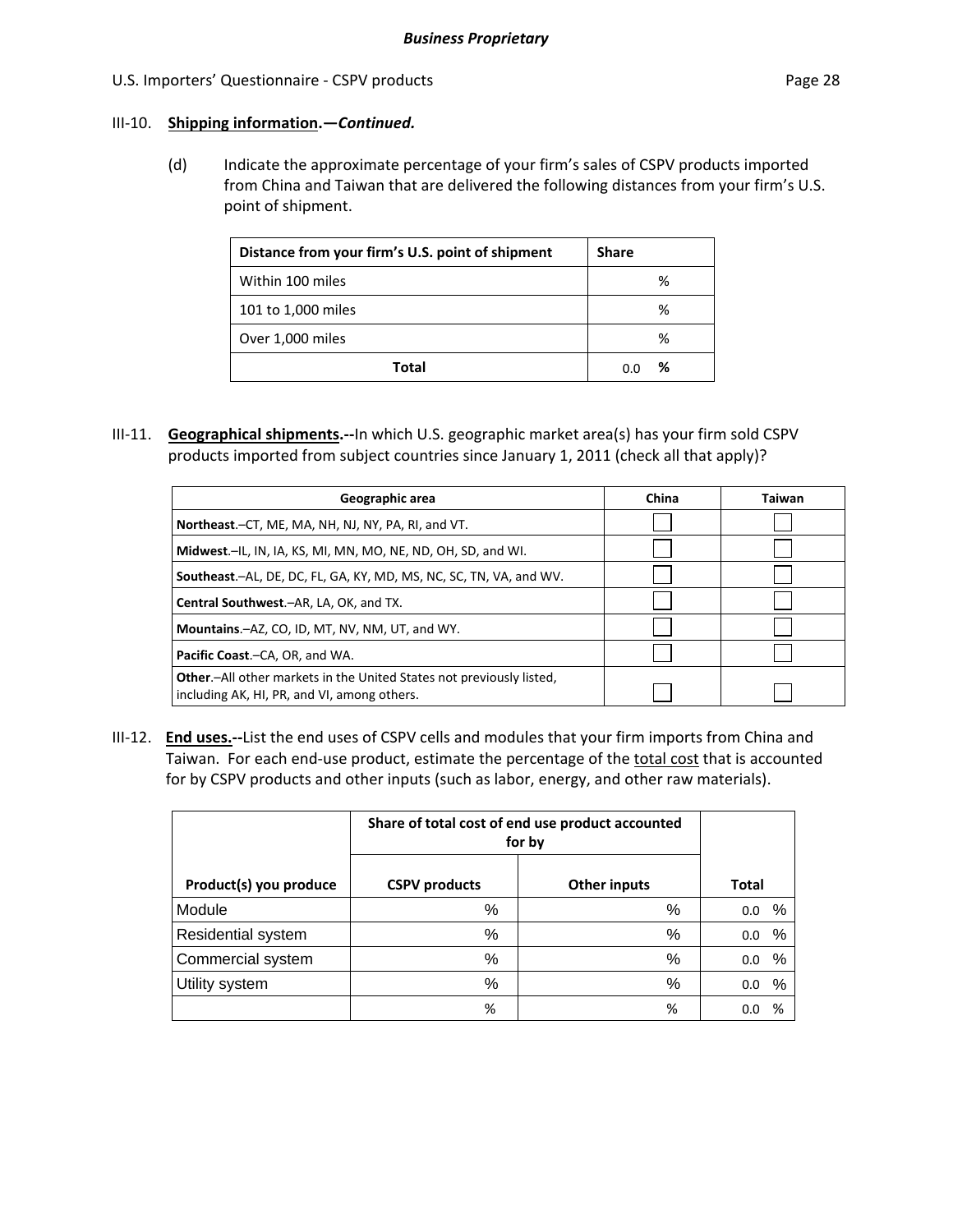### III‐13. **Substitutes.—**

(a) When making an initial purchase decision (i.e., at the point in time of deciding to build an electricity generation system), can non‐solar renewable energy products be substituted for CSPV products?

 $\Box$  No  $\Box$  Yes--Please fill out the table.

|              |                   |    | Have changes in the price of this substitute affected the price for<br><b>CSPV</b> products? |                    |  |  |  |
|--------------|-------------------|----|----------------------------------------------------------------------------------------------|--------------------|--|--|--|
|              | <b>Substitute</b> | No | <b>Yes</b>                                                                                   | <b>Explanation</b> |  |  |  |
| $\mathbf{1}$ |                   |    |                                                                                              |                    |  |  |  |
| 2.           |                   |    |                                                                                              |                    |  |  |  |
| 3.           |                   |    |                                                                                              |                    |  |  |  |

(b) When making an initial purchase decision (i.e., at the point in time of deciding to build an electricity generation system), can other solar energy products be substituted for CSPV products?

 $\Box$  No  $\Box$  Yes--Please fill out the table.

|                  |                   |           | Have changes in the price of this substitute affected the price for<br><b>CSPV</b> products? |             |  |  |  |
|------------------|-------------------|-----------|----------------------------------------------------------------------------------------------|-------------|--|--|--|
|                  | <b>Substitute</b> | <b>No</b> | Yes                                                                                          | Explanation |  |  |  |
| $\overline{1}$ . |                   |           |                                                                                              |             |  |  |  |
| 2.               |                   |           |                                                                                              |             |  |  |  |
| $\mathbf{3}$     |                   |           |                                                                                              |             |  |  |  |

*If your firm does not conduct business in the utility/developer market segment, please skip to question III‐15.*

#### III‐14. **Utility portfolios.—**

(a) During the initial planning stage, what factors does a utility consider when planning a new electricity generation system?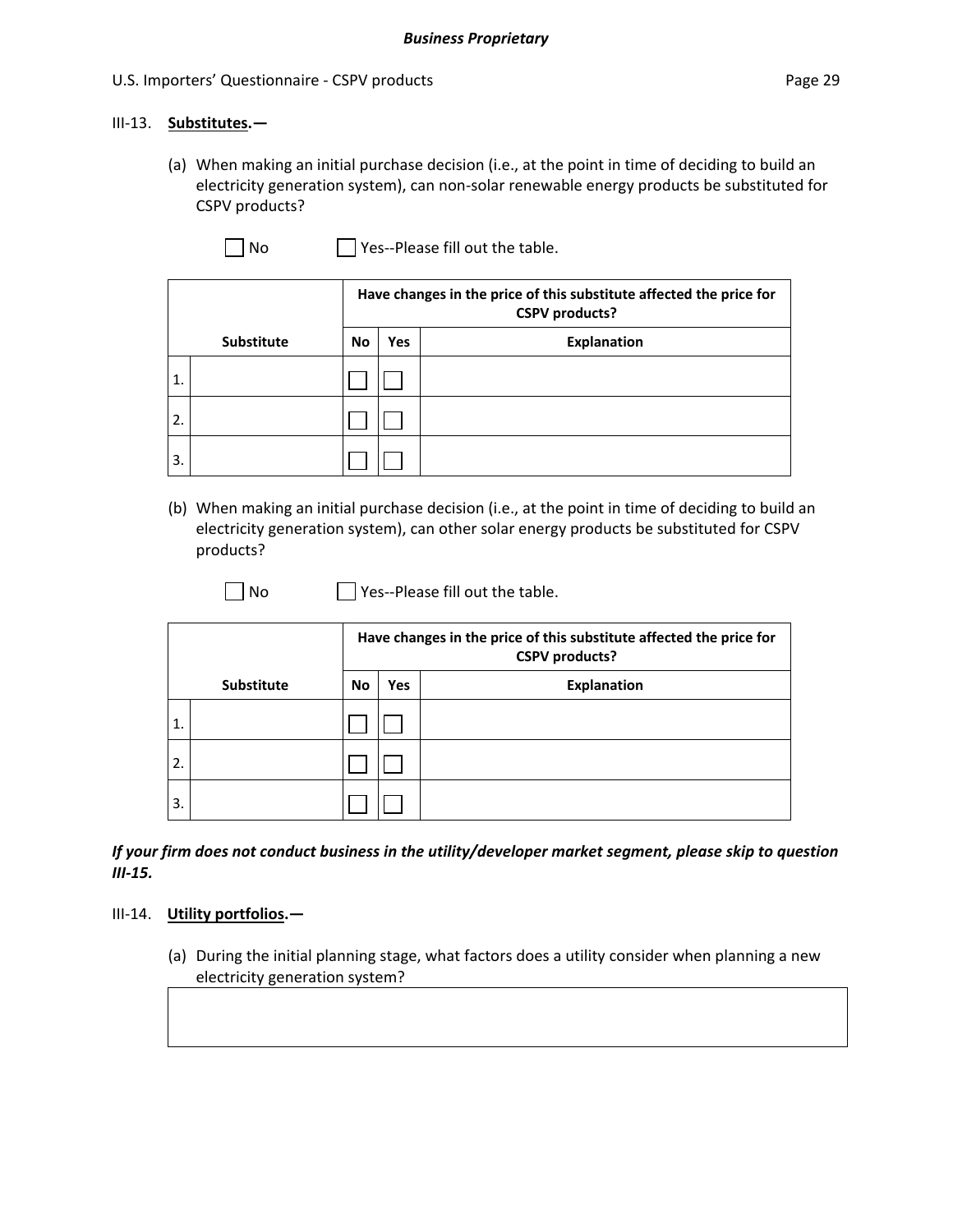### III‐14. **Utility portfolios.—***Continued.*

- (b) How do utilities determine the share of solar energy from CSPV products in a utility's energy portfolio as compared to the share of other renewable energy sources and the share of non‐ renewable energy sources?
- (c) Please identify each renewable and non‐renewable energy source (other than CSPV) in your portfolio since January 1, 2011 and fill out the table.

|    |                      | Have changes in the price of this energy source affected the price<br>for solar generated electricity? |            |                    |  |  |  |
|----|----------------------|--------------------------------------------------------------------------------------------------------|------------|--------------------|--|--|--|
|    | <b>Energy source</b> | No                                                                                                     | <b>Yes</b> | <b>Explanation</b> |  |  |  |
| 1. |                      |                                                                                                        |            |                    |  |  |  |
| 2. |                      |                                                                                                        |            |                    |  |  |  |
| 3. |                      |                                                                                                        |            |                    |  |  |  |
| 4. |                      |                                                                                                        |            |                    |  |  |  |

III‐15. **Demand trends.—**Indicate how demand within the United States and outside of the United States (if known) for CSPV products has changed since January 1, 2011. Explain any trends and describe the principal factors that have affected these changes in demand.

| <b>Market</b>                                 | <b>Overall</b><br>increase | No<br>change | Overall<br>decrease | <b>Fluctuate</b><br>with no clear<br>trend | <b>Explanation and factors</b> |
|-----------------------------------------------|----------------------------|--------------|---------------------|--------------------------------------------|--------------------------------|
| Within the<br><b>United</b><br><b>States</b>  |                            |              |                     |                                            |                                |
| Outside the<br><b>United</b><br><b>States</b> |                            |              |                     |                                            |                                |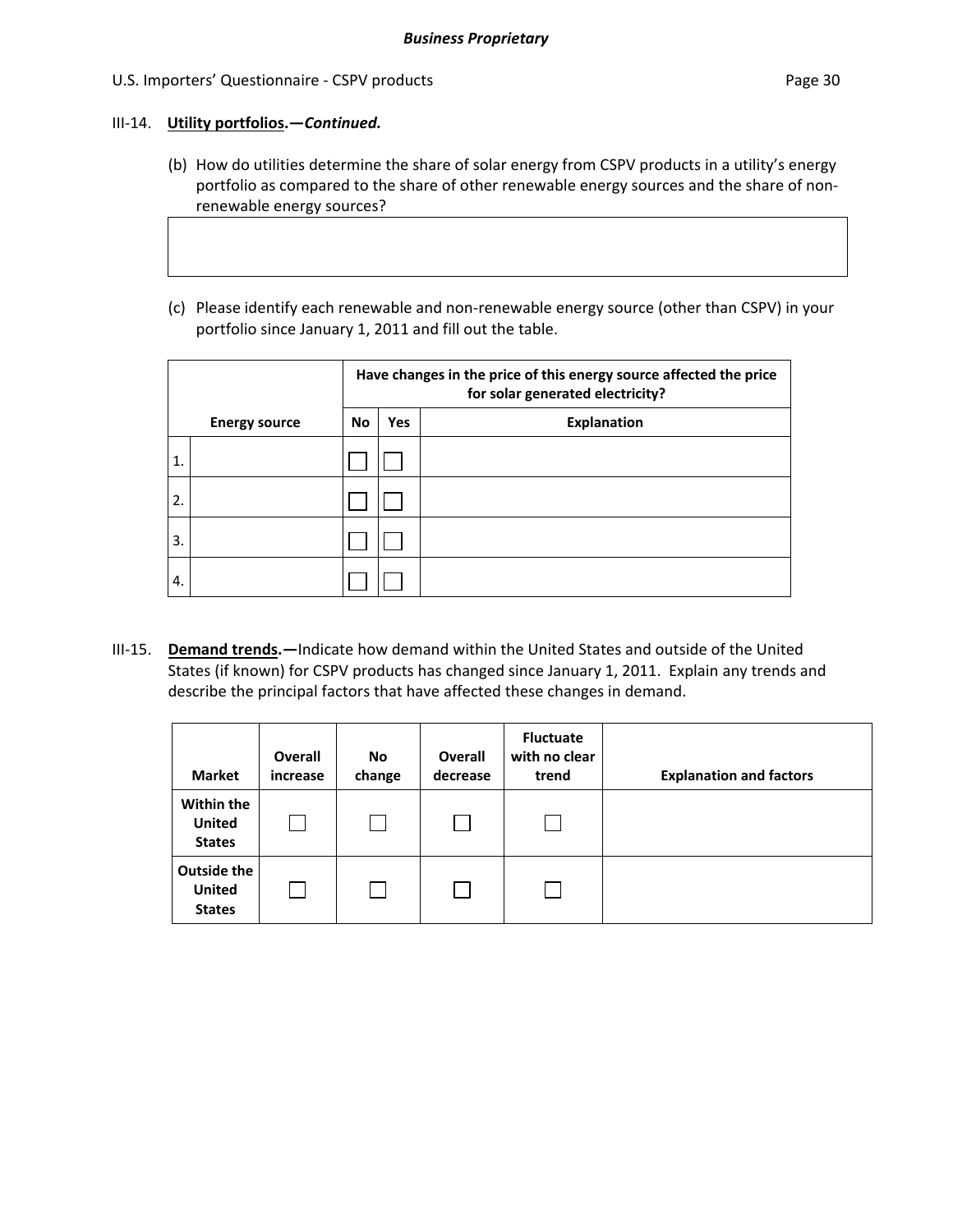#### III‐16. **Government incentives.—**

(a) How has the level or availability of government incentives for CSPV products changed since January 1, 2011 (i.e., is there a greater amount or lesser amount of government incentives available for CSPV products today as compared with January 1, 2011)? In the last column, list or describe the principal incentive programs (e.g., Section 1603 Program, Renewable Portfolio Standards, or California Solar Initiative) whose level or availability has changed.

| <b>Market</b>                                   | <b>Overall</b><br>increase | <b>No</b><br>change | Overall<br>decrease | <b>Fluctuate</b><br>with no<br>clear trend | <b>Incentives</b> |
|-------------------------------------------------|----------------------------|---------------------|---------------------|--------------------------------------------|-------------------|
| <b>State and local</b><br>government incentives |                            |                     |                     |                                            |                   |
| <b>Federal government</b><br>incentives         |                            |                     |                     |                                            |                   |

(b) Have the changes in the level or availability of government incentives affected demand for CSPV products since January 1, 2011? In the last column, list or describe the principal incentive programs (e.g., Section 1603 Program, Renewable Portfolio Standards, or California Solar Initiative) whose change in level or availability has affected demand.

| <b>Market</b>                                   | Overall<br>increase | <b>No</b><br>change | Overall<br>decrease | <b>Fluctuate</b><br>with no<br>clear trend | Incentives and explanation of<br>demand trends |
|-------------------------------------------------|---------------------|---------------------|---------------------|--------------------------------------------|------------------------------------------------|
| <b>State and local</b><br>government incentives |                     |                     |                     |                                            |                                                |
| <b>Federal government</b><br>incentives         |                     |                     |                     |                                            |                                                |

(c) How have changes in the availability of government incentives affected the price of solar generated electricity since January 1, 2011? Explain any trends and describe the principal factors that have affected these changes in price.

| <b>Overall</b> | No        | <b>Overall</b> | <b>Fluctuate</b> | <b>Explanation and factors</b> |
|----------------|-----------|----------------|------------------|--------------------------------|
| price          | Change in | price          | with no          |                                |
| increase       | price     | decrease       | clear trend      |                                |
|                |           |                |                  |                                |

(d) Do changes in the price of solar generated electricity affect the price of CSPV modules? If so, how?

| No | Yes | If yes, please explain. |
|----|-----|-------------------------|
|    |     |                         |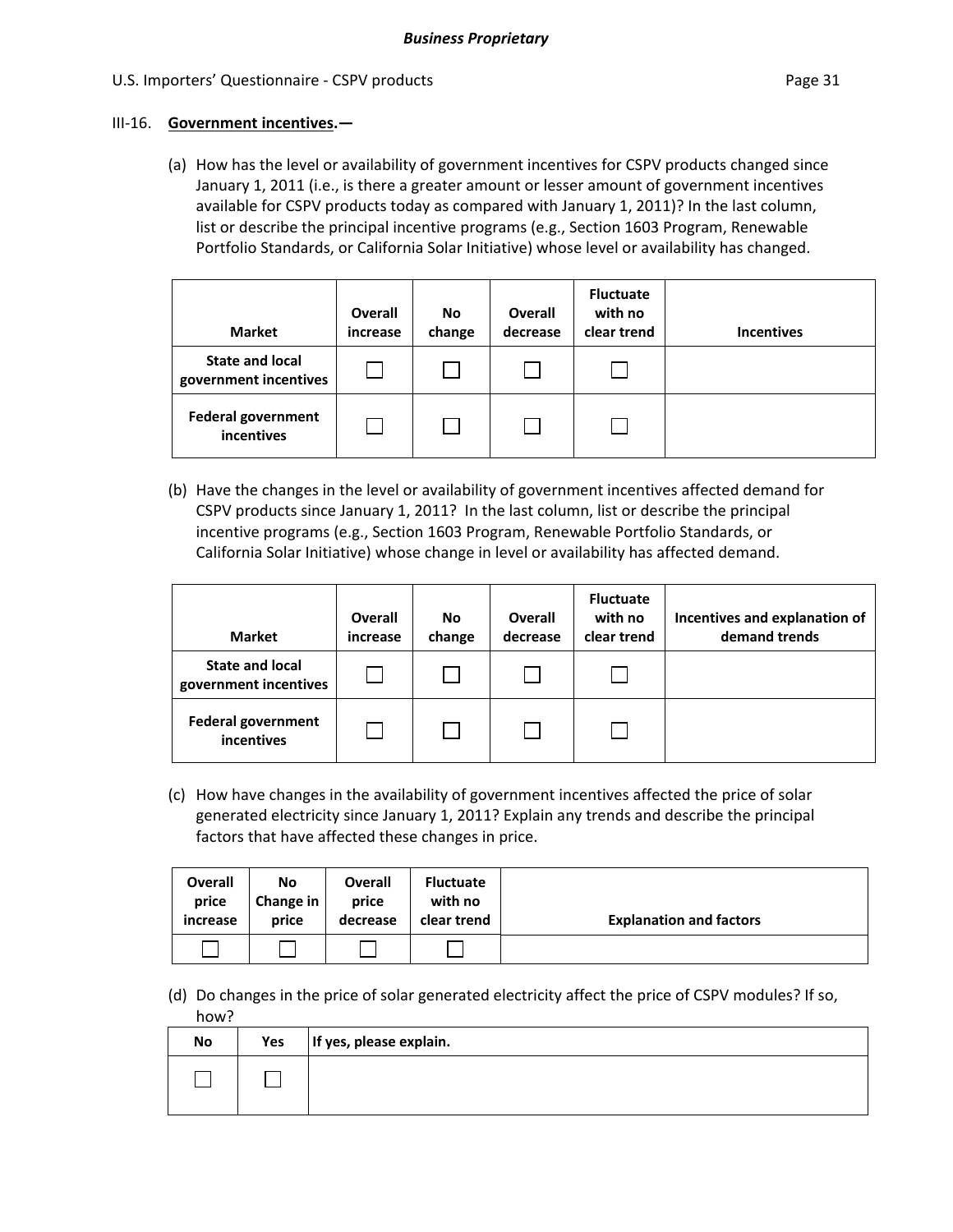#### III‐17. **Conventional energy sources.**

(a) How have prices of U.S. conventional energy sources changed since January 1, 2011?

| <b>Source</b>                       | <b>Overall</b><br>increase | No<br>change | <b>Overall</b><br>decrease | <b>Fluctuate</b><br>with no<br>clear trend | <b>Factors</b> |
|-------------------------------------|----------------------------|--------------|----------------------------|--------------------------------------------|----------------|
| Natural gas                         |                            |              |                            |                                            |                |
| Coal                                |                            |              |                            |                                            |                |
| <b>Other conventional</b><br>energy |                            |              |                            |                                            |                |

(b) How have prices of U.S. conventional energy sources such as natural gas and coal impacted demand for CSPV cells and modules in each sector below since January 1, 2011?

| <b>Market</b>      | Overall<br>increase | <b>No</b><br>change | Overall<br>decrease | <b>Fluctuate</b><br>with no<br>clear trend | <b>Factors</b> |
|--------------------|---------------------|---------------------|---------------------|--------------------------------------------|----------------|
| <b>Residential</b> |                     |                     |                     |                                            |                |
| <b>Commercial</b>  |                     |                     |                     |                                            |                |
| <b>Utility</b>     |                     |                     |                     |                                            |                |

(c) How have changes in the price of U.S. conventional energy affected the price of solar generated electricity since January 1, 2011? Explain any trends and describe the principal factors that have affected these changes in price.

| Overall  | No        | <b>Overall</b> | <b>Fluctuate</b> | <b>Explanation and factors</b> |
|----------|-----------|----------------|------------------|--------------------------------|
| price    | Change in | price          | with no          |                                |
| increase | price     | decrease       | clear trend      |                                |
|          |           |                |                  |                                |

III‐18. **Product changes.‐‐**Have there been any significant changes in the product mix or marketing of CSPV products since January 1, 2011?

| No | Yes | If yes, please describe. |
|----|-----|--------------------------|
|    |     |                          |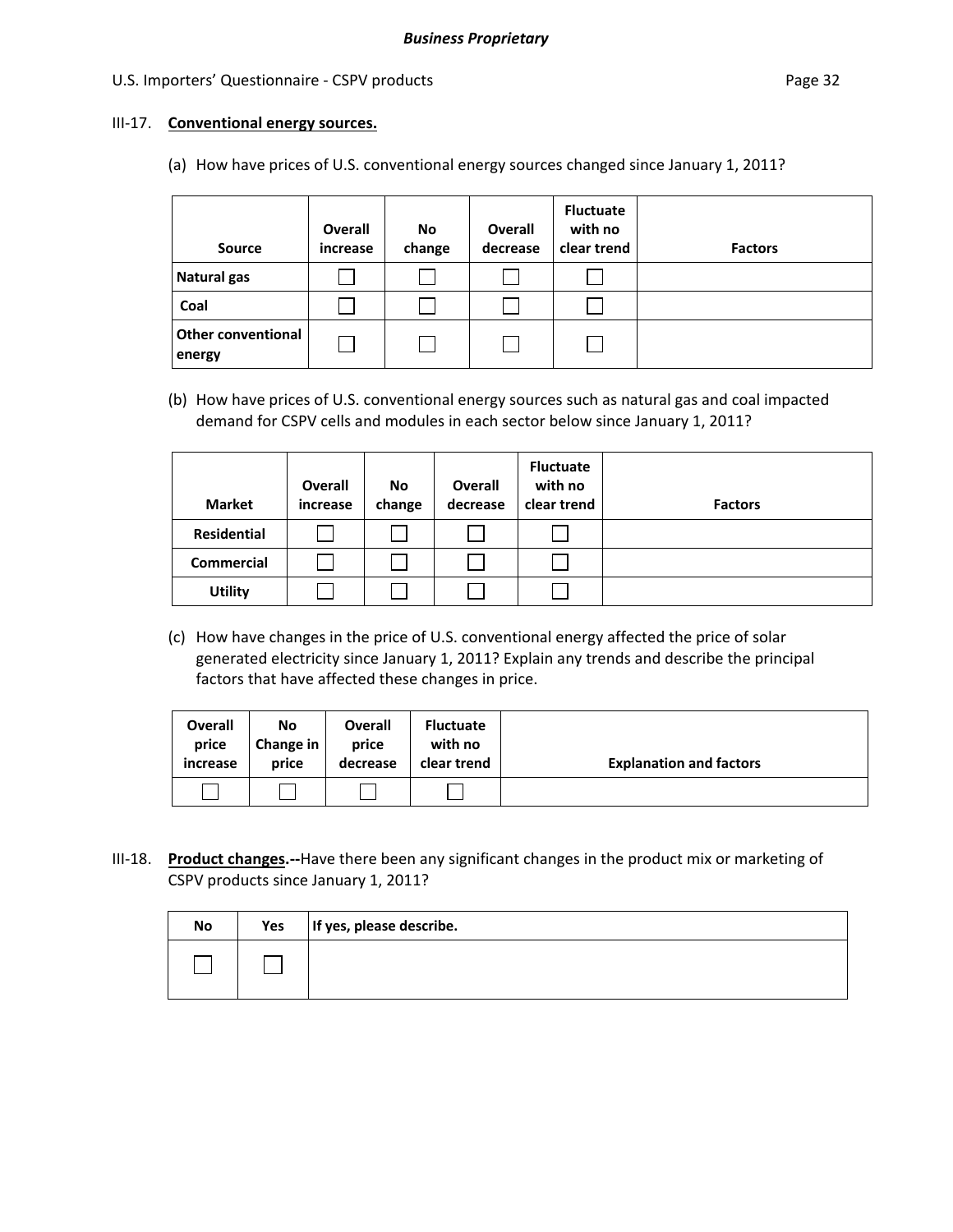### III‐19. **Conditions of competition.—**

(a) Is the market for CSPV products subject to business cycles (other than general economy‐ wide conditions) and/or other conditions of competition distinctive to CSPV products?

| Check all that apply. |                                                           | Please describe.         |
|-----------------------|-----------------------------------------------------------|--------------------------|
|                       | No                                                        | Skip to question III-20. |
|                       | Yes-Business cycles (e.g.<br>seasonal business)           |                          |
|                       | <b>Yes-Other distinctive</b><br>conditions of competition |                          |

(b) If yes, have there been any changes in the business cycles or conditions of competition for CSPV products since January 1, 2011?

| No | Yes | If yes, describe. |
|----|-----|-------------------|
|    |     |                   |

III‐20. **Supply constraints.‐‐**Has your firm refused, declined, or been unable to supply CSPV products since January 1, 2011 (examples include placing customers on allocation or "controlled order entry," declining to accept new customers or renew existing customers, delivering less than the quantity promised, been unable to meet timely shipment commitments, etc.)?

| No | Yes | If yes, please describe. |
|----|-----|--------------------------|
|    |     |                          |

III‐21. **Raw materials.‐‐** How have the prices for raw materials to produce CSPV products changed since January 1, 2011?

| Overall<br>increase | No<br>change | <b>Overall</b><br>decrease | <b>Fluctuate</b><br>with no<br>clear trend | Explain, noting how raw material price changes have<br>affected your firm's selling prices for CSPV products. |
|---------------------|--------------|----------------------------|--------------------------------------------|---------------------------------------------------------------------------------------------------------------|
|                     |              |                            |                                            |                                                                                                               |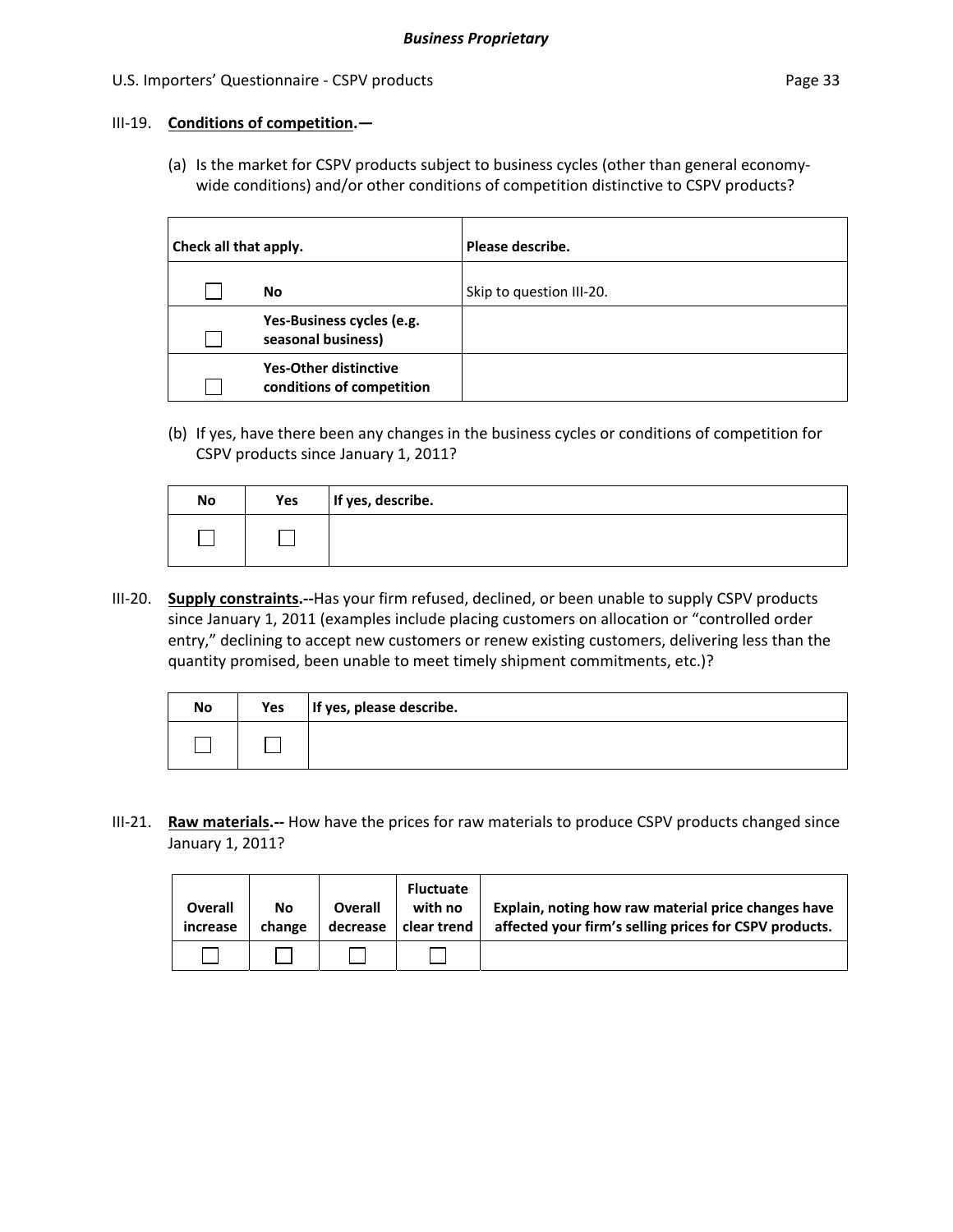III‐22. **Interchangeability.‐‐**Are CSPV products produced in the United States and in other countries interchangeable (*i.e.*, can they physically be used in the same applications)?

### Please indicate A, F, S, N, or 0 in the table below:

- A = the products from a specified country‐pair are *always* interchangeable
- F = the products are *frequently* interchangeable
- S = the products are *sometimes* interchangeable
- N = the products are *never* interchangeable
- 0 = *no familiarity* with products from a specified country‐pair

| Country-pair                                                                                                                                                       | China | Taiwan | Other countries |  |  |  |
|--------------------------------------------------------------------------------------------------------------------------------------------------------------------|-------|--------|-----------------|--|--|--|
| <b>United States</b>                                                                                                                                               |       |        |                 |  |  |  |
| China                                                                                                                                                              |       |        |                 |  |  |  |
| Taiwan                                                                                                                                                             |       |        |                 |  |  |  |
| For any country-pair producing CSPV products that is sometimes or never interchangeable, please<br>explain the factors that limit or preclude interchangeable use: |       |        |                 |  |  |  |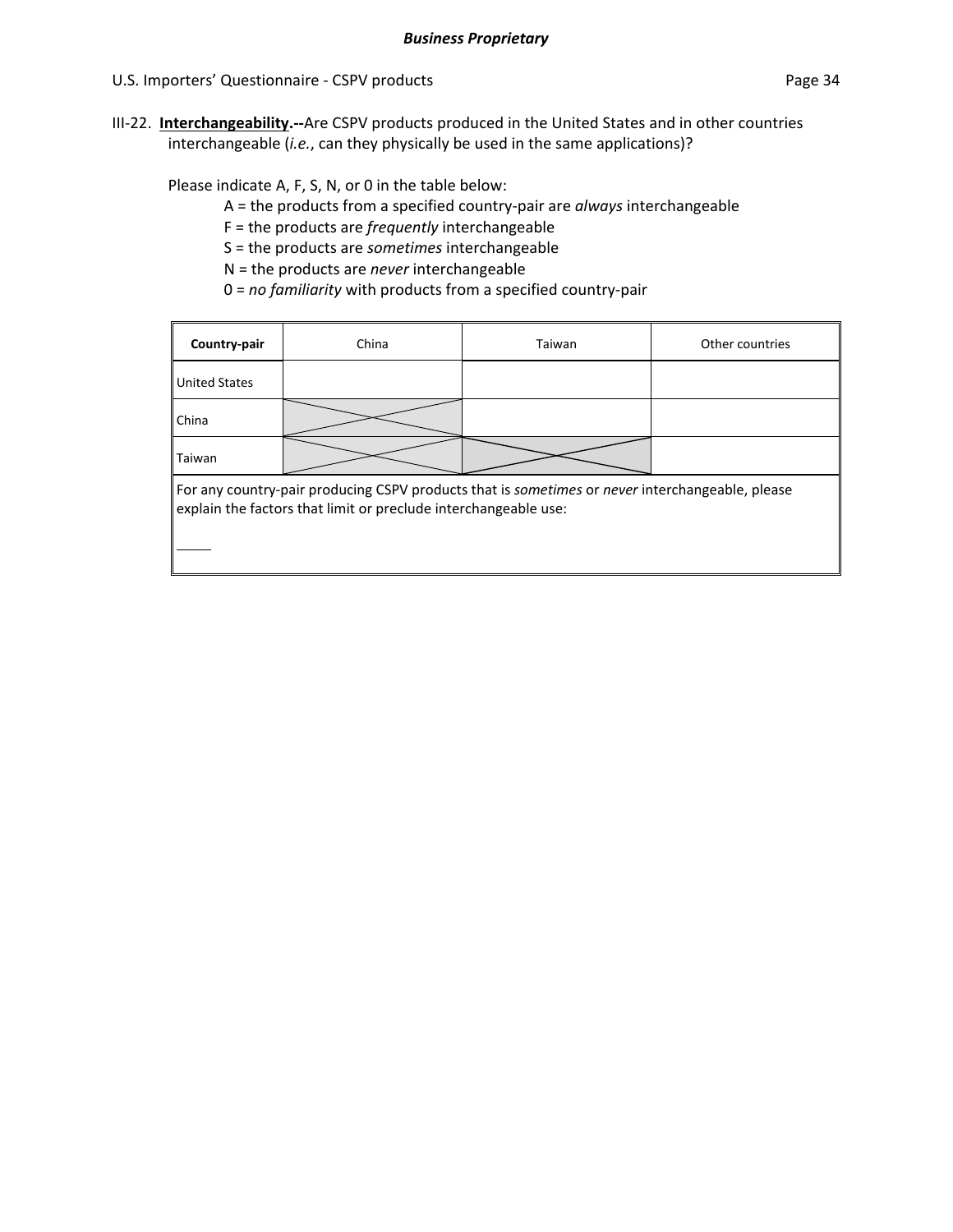III‐23. **Factors other than price.‐‐**Are differences other than price (*e.g.*, quality, availability, transportation network, product range, technical support, *etc.*) between CSPV products produced in the United States and in other countries a significant factor in your firm's sales of the products?

Please indicate A, F, S, N, or 0 in the table below:

A = such differences are *always* significant

F = such differences are *frequently* significant

S = such differences are *sometimes* significant

N = such differences are *never* significant

0 = *no familiarity* with products from a specified country‐pair

| Country-pair                                                                                             | China | Taiwan | Other countries |  |  |
|----------------------------------------------------------------------------------------------------------|-------|--------|-----------------|--|--|
| <b>United States</b>                                                                                     |       |        |                 |  |  |
| China                                                                                                    |       |        |                 |  |  |
| Taiwan                                                                                                   |       |        |                 |  |  |
| For any country-pair for which factors other than price always or frequently are a significant factor in |       |        |                 |  |  |

your firm's sales of CSPV products, identify the country‐pair and report the advantages or disadvantages imparted by such factors: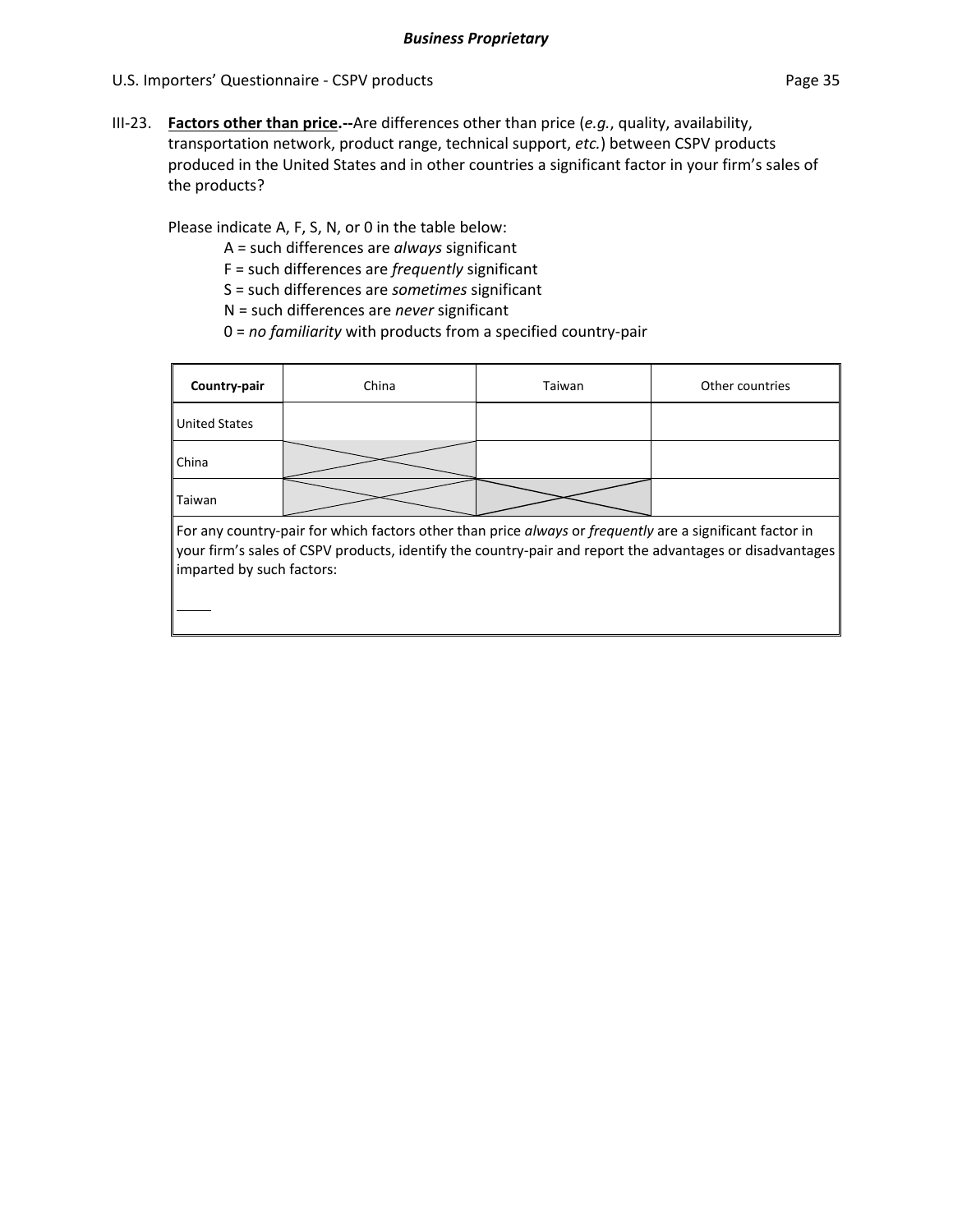III‐24. **Customer identification.**‐‐List the names and contact information for your firm's 10 largest U.S. customers for CSPV products since January 1, 2011. Indicate the share of the quantity of your firm's total shipments of CSPV products that each of these customers accounted for in 2013.

|                         | Customer's name | City | <b>State</b> | Share of 2013<br>sales (%) |
|-------------------------|-----------------|------|--------------|----------------------------|
| $\mathbf 1$             |                 |      |              |                            |
| $\mathbf 2$             |                 |      |              |                            |
| $\overline{\mathbf{3}}$ |                 |      |              |                            |
| $\pmb{4}$               |                 |      |              |                            |
| 5                       |                 |      |              |                            |
| $\boldsymbol{6}$        |                 |      |              |                            |
| $\overline{\mathbf{z}}$ |                 |      |              |                            |
| 8                       |                 |      |              |                            |
| $\boldsymbol{9}$        |                 |      |              |                            |
| 10                      |                 |      |              |                            |

III‐25. **Other explanations.‐‐**If your firm would like to further explain a response to a question in Part III that did not provide a narrative response box, please note the question number and the explanation in the space provided below.